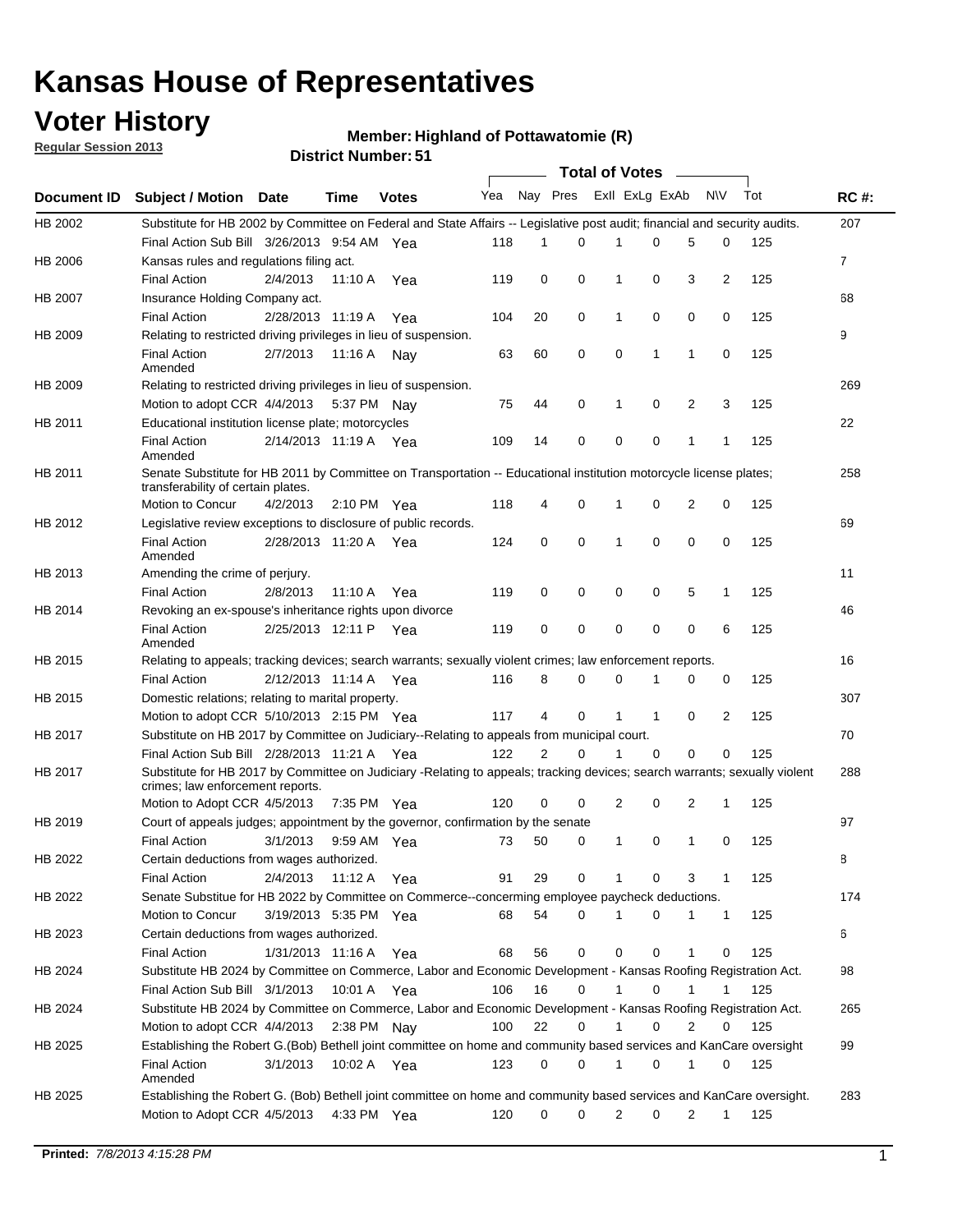## **Voter History**

**Regular Session 2013**

#### **Member: Highland of Pottawatomie (R)**

|             |                                                                                                                                                                                                                                                        |                       |         | <b>DISTING MUTHDEL.</b> 31 |     |                | <b>Total of Votes</b> |                |                | $\sim$         |           |     |             |
|-------------|--------------------------------------------------------------------------------------------------------------------------------------------------------------------------------------------------------------------------------------------------------|-----------------------|---------|----------------------------|-----|----------------|-----------------------|----------------|----------------|----------------|-----------|-----|-------------|
| Document ID | <b>Subject / Motion</b>                                                                                                                                                                                                                                | <b>Date</b>           | Time    | <b>Votes</b>               | Yea | Nay Pres       |                       |                | Exll ExLg ExAb |                | <b>NV</b> | Tot | <b>RC#:</b> |
| HB 2028     | Providing for venue in Shawnee County District Court in certain forfeiture proceedings                                                                                                                                                                 |                       |         |                            |     |                |                       |                |                |                |           |     | 12          |
|             | <b>Final Action</b>                                                                                                                                                                                                                                    | 2/8/2013              |         | 11:12 A Yea                | 119 |                | 0                     | $\mathbf 0$    | 0              | 5              | 0         | 125 |             |
| HB 2028     | Amended<br>Providing for venue in Shawnee County District Court in certain forfeiture proceedings                                                                                                                                                      |                       |         |                            |     |                |                       |                |                |                |           |     | 199         |
|             | Motion to Concur                                                                                                                                                                                                                                       | 3/25/2013 9:36 AM Yea |         |                            | 120 | 0              | 0                     | 2              | 0              | 2              | 1         | 125 |             |
| HB 2030     | Creating wounded warrior deer hunting permits for injured combat veterans.                                                                                                                                                                             |                       |         |                            |     |                |                       |                |                |                |           |     | 25          |
|             | <b>Final Action</b>                                                                                                                                                                                                                                    | 2/15/2013 11:16 A     |         | Yea                        | 115 | 0              | 0                     | 2              | 2              | 3              | 3         | 125 |             |
|             | Amended                                                                                                                                                                                                                                                |                       |         |                            |     |                |                       |                |                |                |           |     |             |
| HB 2033     | Concerning the regulation of knives                                                                                                                                                                                                                    |                       |         |                            |     |                |                       |                |                |                |           |     | 143         |
|             | <b>Final Action</b>                                                                                                                                                                                                                                    | 3/7/2013              | 12:12 P | Yea                        | 93  | 28             | 0                     | 1              | 0              | 3              | 0         | 125 |             |
| HB 2033     | Concerning the regulation of knives.                                                                                                                                                                                                                   |                       |         |                            |     |                |                       |                |                |                |           |     | 270         |
|             | Motion to adopt CCR 4/4/2013 5:43 PM Yea                                                                                                                                                                                                               |                       |         |                            | 95  | 26             | 0                     | 1              | 0              | 3              | 0         | 125 |             |
| HB 2034     | Human trafficking; crimes of commercial sexual exploitation of a child, selling sexual relations, promoting the sale of sexual<br>relations and buying sexual relations; children in need of care; staff secure faciliies.                             |                       |         |                            |     |                |                       |                |                |                |           |     | 17          |
|             | <b>Final Action</b><br>Amended                                                                                                                                                                                                                         | 2/12/2013 11:16 A Yea |         |                            | 124 | $\Omega$       | 0                     | 0              | 1              | 0              | 0         | 125 |             |
| HB 2034     | S Sub for HB 2034 by Committee on Judiciary - Human trafficking; crimes of commercial sexual exploitation of a child, selling<br>sexual relations, promoting the sale of sexual relations and buying sexual relations; children in need of care; staff |                       |         |                            |     |                |                       |                |                |                |           |     | 282         |
|             | Motion to Adopt CCR 4/5/2013 4:18 PM Yea                                                                                                                                                                                                               |                       |         |                            | 120 | 0              | 0                     | $\overline{2}$ | 0              | 2              | 1         | 125 |             |
| HB 2035     | Cities; experience requirements for plumbers, electricians and certain mechanical contractors.                                                                                                                                                         |                       |         |                            |     |                |                       |                |                |                |           |     | 29          |
|             | <b>Final Action</b>                                                                                                                                                                                                                                    | 2/18/2013 11:16 A     |         | Yea                        | 117 | 2              | 0                     | 2              | 0              | 4              | 0         | 125 |             |
| HB 2037     | Public property; religious displays; other displays.                                                                                                                                                                                                   |                       |         |                            |     |                |                       |                |                |                |           |     | 176         |
|             | <b>Final Action</b>                                                                                                                                                                                                                                    | 3/20/2013 10:27 A Yea |         |                            | 120 | 3              | 0                     | 1              | $\mathbf 0$    | 1              | 0         | 125 |             |
| HB 2041     | Criminal history record information; definition; municipal court reporting; district court reporting.                                                                                                                                                  |                       |         |                            |     |                |                       |                |                |                |           |     | 19          |
|             | <b>Final Action</b>                                                                                                                                                                                                                                    | 2/13/2013 11:23 A     |         | Yea                        | 119 | 3              | 0                     | 0              | 0              | 3              | 0         | 125 |             |
| HB 2042     | Appraisal of property for taxation purposes; appeals; changes.                                                                                                                                                                                         |                       |         |                            |     |                |                       |                |                |                |           |     | 158         |
|             | <b>Final Action</b><br>Amended                                                                                                                                                                                                                         | 3/18/2013 11:19 A Yea |         |                            | 109 | 12             | 0                     | 2              | $\mathbf 0$    | $\overline{2}$ | 0         | 125 |             |
| HB 2043     | Aggravated battery; driving under the influence.                                                                                                                                                                                                       |                       |         |                            |     |                |                       |                |                |                |           |     | 100         |
|             | <b>Final Action</b><br>Amended                                                                                                                                                                                                                         | 3/1/2013              |         | 10:03 A Yea                | 123 | 0              | 0                     | 1              | $\Omega$       | 1              | 0         | 125 |             |
| HB 2043     | Senate Substitute for HB 2043 by Committee on Judiciary - Attorney general; duties and responsibilities; notice of intent to<br>seek the death penalty.                                                                                                |                       |         |                            |     |                |                       |                |                |                |           |     | 271         |
|             | Motion to adopt CCR 4/4/2013                                                                                                                                                                                                                           |                       | 5:48 PM | Yea                        | 121 | $\Omega$       | 0                     |                | 0              | 3              | 0         | 125 |             |
| HB 2044     | Increasing the penalty for a person who distributes a controlled substance that causes great bodily harm or death.                                                                                                                                     |                       |         |                            |     |                |                       |                |                |                |           |     | 101         |
|             | <b>Final Action</b><br>Amended                                                                                                                                                                                                                         | 3/1/2013              | 10:05 A | Yea                        | 112 | 11             | 0                     | 1              | 0              | 1              | 0         | 125 |             |
| HB 2047     | Requiring certain municipalities to vote to increase property tax revenues over previous year when such increase exceeds<br>inflation; publication.                                                                                                    |                       |         |                            |     |                |                       |                |                |                |           |     | 186         |
|             | <b>Final Action</b><br>Amended                                                                                                                                                                                                                         | 3/21/2013 11:29 A Yea |         |                            | 68  | 53             | 0                     | 1              | 0              | 3              | 0         | 125 |             |
| HB 2049     | Kansas department of agriculture; increasing certain fees and eliminating sunsets on various program fees.                                                                                                                                             |                       |         |                            |     |                |                       |                |                |                |           |     | 59          |
|             | Final Action<br>Amended                                                                                                                                                                                                                                | 2/27/2013 12:23 P Yea |         |                            | 77  | 46             | 0                     | 1              | 0              |                | 0         | 125 |             |
| HB 2049     | Kansas department of agriculture; increasing certain fees; concerning sunsets on various program fees.                                                                                                                                                 |                       |         |                            |     |                |                       |                |                |                |           |     | 324         |
|             | Motion to adopt CCR 6/2/2013                                                                                                                                                                                                                           |                       | 12:28 A | Yea                        | 45  | 64             | 0                     | 1              | 0              | 6              | 9         | 125 |             |
| HB 2050     | Agriculture; agricultural chemical registration; pesticide business liablity insurance; repeal of the Kansas agricultural liming<br>materials act.                                                                                                     |                       |         |                            |     |                |                       |                |                |                |           |     | 60          |
|             | <b>Final Action</b><br>Amended                                                                                                                                                                                                                         | 2/27/2013 12:25 P     |         | Yea                        | 103 | 20             | 0                     | $\mathbf 1$    | 0              | 1              | 0         | 125 |             |
| HB 2051     | Substitute for HB 2051 by Committee on Agriculture and Natural Resources--Amending provisions relating to dams,<br>obstructions, sstreams and water flex accounts and transfer permits.                                                                |                       |         |                            |     |                |                       |                |                |                |           |     | 50          |
|             | Final Action Sub Bill 2/26/2013 2:12 PM Yea                                                                                                                                                                                                            |                       |         |                            | 117 | $\overline{2}$ | 0                     | 0              | 0              | 0              | 6         | 125 |             |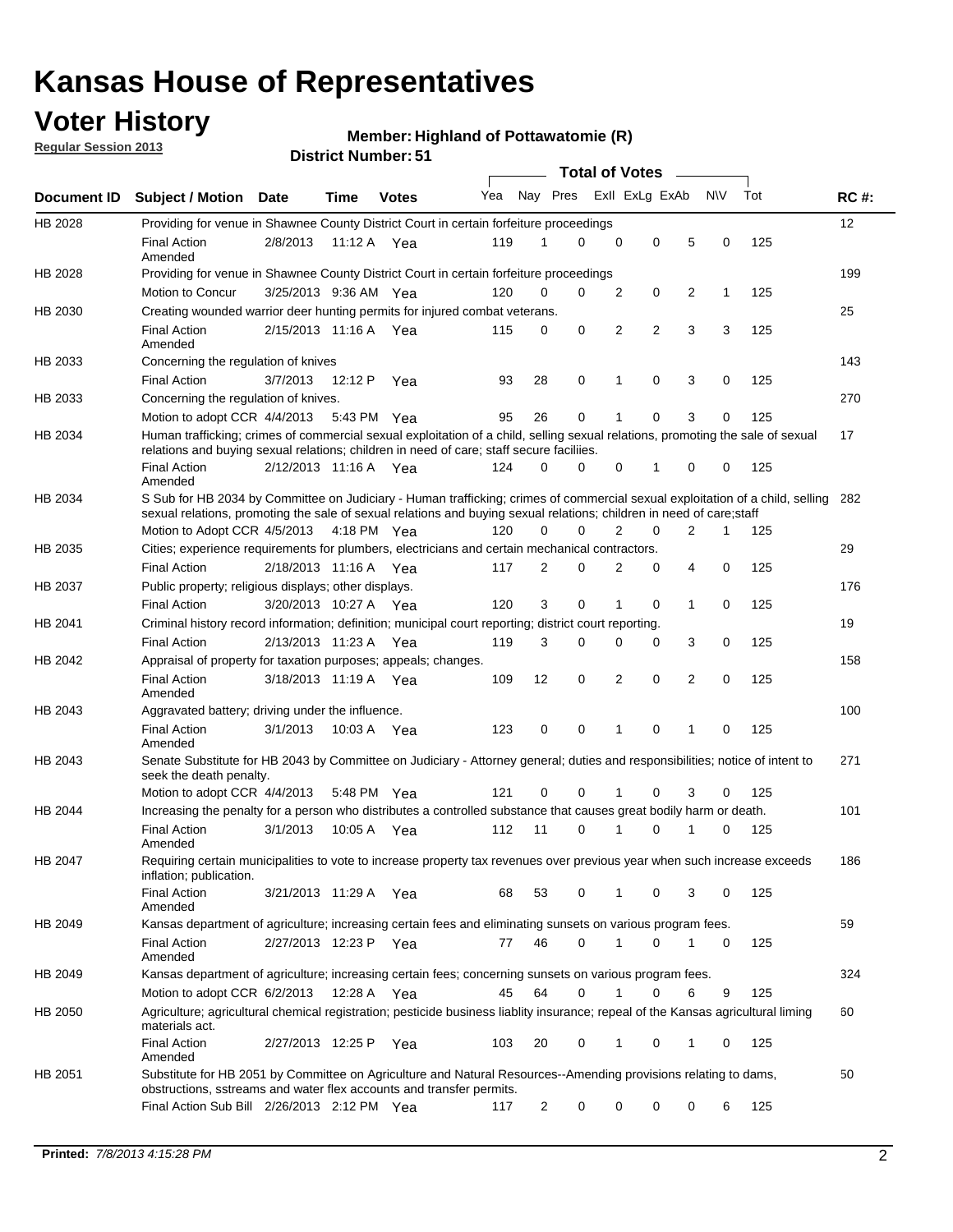## **Voter History**

**Member: Highland of Pottawatomie (R)** 

**Regular Session 2013**

|             |                                                                                                                                                                                                                                          |                       |             | ו ט . וסעווווטרו וטווע |     |                |          | <b>Total of Votes</b> | $\sim$         |                |           |     |             |
|-------------|------------------------------------------------------------------------------------------------------------------------------------------------------------------------------------------------------------------------------------------|-----------------------|-------------|------------------------|-----|----------------|----------|-----------------------|----------------|----------------|-----------|-----|-------------|
| Document ID | <b>Subject / Motion Date</b>                                                                                                                                                                                                             |                       | Time        | <b>Votes</b>           | Yea |                | Nay Pres |                       | Exll ExLg ExAb |                | <b>NV</b> | Tot | <b>RC#:</b> |
| HB 2052     | Discharging a firearm inside or into a city; unlawful acts; exceptions.                                                                                                                                                                  |                       |             |                        |     |                |          |                       |                |                |           |     | 155         |
|             | <b>Final Action</b><br>Amended                                                                                                                                                                                                           | 3/14/2013 11:20 A Yea |             |                        | 121 | $\overline{2}$ | 0        | 0                     | 0              | 2              | 0         | 125 |             |
| HB 2052     | Senate Substitute for HB 2052 by Committee on Federal and State Affairs - Concerning firearms; personal and family<br>protection act; concealed handguns in public building; other changes; unlawful discharge of a firearm inside city. |                       |             |                        |     |                |          |                       |                |                |           |     | 300         |
|             | Motion to Adopt CCR 4/5/2013                                                                                                                                                                                                             |                       | 10:24 P Yea |                        | 104 | 16             | 0        | 2                     | 0              | 2              | 1         | 125 |             |
| HB 2055     | Personal and Familly Protection Act; public buildings; adequate security.                                                                                                                                                                |                       |             |                        |     |                |          |                       |                |                |           |     | 156         |
|             | <b>Final Action</b><br>Amended                                                                                                                                                                                                           | 3/14/2013 11:26 A Yea |             |                        | 84  | 38             | 0        | 0                     | 0              | $\overline{2}$ | 1         | 125 |             |
| HB 2057     | Concerning property taxation; relating to county appraisers; appointing interim appraiser.                                                                                                                                               |                       |             |                        |     |                |          |                       |                |                |           |     | 208         |
|             | <b>Final Action</b>                                                                                                                                                                                                                      | 3/26/2013 9:55 AM Yea |             |                        | 119 | 0              | 0        | 1                     | 0              | 5              | 0         | 125 |             |
| HB 2058     | Taxation of helium and certain other gases under mineral severance tax, and prohibition of certain refunds related thereto.                                                                                                              |                       |             |                        |     |                |          |                       |                |                |           |     | 159         |
|             | <b>Final Action</b>                                                                                                                                                                                                                      | 3/18/2013 11:21 A Yea |             |                        | 119 | 2              | 0        | 2                     | 0              | 2              | $\Omega$  | 125 |             |
| HB 2059     | Income tax deductions and modifications and severance tax exemptions; basis of partner's interest and shareholder's stock;<br>statutory clarification.                                                                                   |                       |             |                        |     |                |          |                       |                |                |           |     | 14          |
|             | <b>Final Action</b><br>Amended                                                                                                                                                                                                           | 2/11/2013 11:42 A     |             | Yea                    | 122 | 2              | 0        | 0                     | 0              | 1              | 0         | 125 |             |
| HB 2059     | Income tax deductions and modifications and severance tax exemptions; basis of partner's interest and shareholder's stock;<br>statutory clarification.                                                                                   |                       |             |                        |     |                |          |                       |                |                |           |     | 293         |
|             | Motion to Concur                                                                                                                                                                                                                         | 4/5/2013              |             | 8:14 PM Nay            | 0   | - 120          | 0        | $\overline{2}$        | 0              | $\overline{2}$ | 1         | 125 |             |
| HB 2059     | Income tax rates, deductions and credits; rural opportunity zones; sales tax rates and distribution of revenue; severance tax;<br>and property tax exemptions for IRB property and property damaged by natural disaster.                 |                       |             |                        |     |                |          |                       |                |                |           |     | 322         |
|             | Motion to adopt CCR 6/2/2013                                                                                                                                                                                                             |                       |             | 12:11 A Yea            | 69  | 45             | 0        | $\mathbf{1}$          | 0              | 6              | 4         | 125 |             |
| HB 2060     | Prohibiting certain confined persons from receiving food sales tax refunds and homestead property tax refunds.                                                                                                                           |                       |             |                        |     |                |          |                       |                |                |           |     | 10          |
|             | <b>Final Action</b><br>Amended                                                                                                                                                                                                           | 2/7/2013              | 11:18 A     | Yea                    | 123 | $\mathbf 0$    | 0        | $\Omega$              | 1              | 1              | 0         | 125 |             |
| HB 2065     | Creating the crime of home improvement fraud.                                                                                                                                                                                            |                       |             |                        |     |                |          |                       |                |                |           |     | 20          |
|             | <b>Final Action</b><br>Amended                                                                                                                                                                                                           | 2/13/2013 11:26 A Yea |             |                        | 106 | 16             | 0        | 0                     | 0              | 3              | 0         | 125 |             |
| HB 2066     | Physical therapists; evaluation and treatment of patients.                                                                                                                                                                               |                       |             |                        |     |                |          |                       |                |                |           |     | 26          |
|             | <b>Final Action</b><br>Amended                                                                                                                                                                                                           | 2/15/2013 11:18 A Yea |             |                        | 98  | 16             | 0        | $\overline{2}$        | $\overline{2}$ | 3              | 4         | 125 |             |
| HB 2067     | Board of nursing; assistant attorneys general.                                                                                                                                                                                           |                       |             |                        |     |                |          |                       |                |                |           |     | 15          |
|             | <b>Final Action</b>                                                                                                                                                                                                                      | 2/11/2013 11:44 A Yea |             |                        | 123 | 1              | 0        | 0                     | 0              | 1              | 0         | 125 |             |
| HB 2069     | Public policy; certain city ordinances and county resolutions declared void.                                                                                                                                                             |                       |             |                        |     |                |          |                       |                |                |           |     | 102         |
|             | <b>Final Action</b><br>Amended                                                                                                                                                                                                           | 3/1/2013              | 10:06 A     | Yea                    | 92  | 31             | $\Omega$ | 1                     | 0              | 1              | 0         | 125 |             |
| HB 2069     | Public policy; certain city ordinances and county resolutions declared void.                                                                                                                                                             |                       |             |                        |     |                |          |                       |                |                |           |     | 292         |
|             | Motion to Concur                                                                                                                                                                                                                         | 4/5/2013              |             | 8:04 PM Yea            | 88  | 32             | 0        | 2                     | 0              | 2              | 1         | 125 |             |
| HB 2070     | Appearance bond conditions; surety and bounty hunter regulation.                                                                                                                                                                         |                       |             |                        |     |                |          |                       |                |                |           |     | 103         |
|             | <b>Final Action</b><br>Amended                                                                                                                                                                                                           | 3/1/2013              |             | 10:08 A Yea            | 122 | $\mathbf{1}$   | 0        | $\mathbf{1}$          | 0              | $\mathbf{1}$   | 0         | 125 |             |
| HB 2074     | Cities and counties; solid waste disposal areas; restrictions.                                                                                                                                                                           |                       |             |                        |     |                |          |                       |                |                |           |     | 139         |
|             | <b>Emergency Final</b><br><b>Action Amend</b>                                                                                                                                                                                            | 3/1/2013              |             | 1:11 PM Yea            | 102 | 19             | 0        | 1                     | 0              | $\mathbf{1}$   | 2         | 125 |             |
| HB 2075     | Cities; qualifications and rehabilitation of abandoned property.                                                                                                                                                                         |                       |             |                        |     |                |          |                       |                |                |           |     | 61          |
|             | <b>Final Action</b><br>Amended                                                                                                                                                                                                           | 2/27/2013 12:27 P     |             | Nav                    | 72  | 51             | 0        | 1                     | 0              | 1              | 0         | 125 |             |
| HB 2077     | Granting professional licenses to military service members.<br><b>Final Action</b><br>Amended                                                                                                                                            | 2/26/2013 2:13 PM Yea |             |                        | 119 | 0              | 0        | $\overline{2}$        | 0              | 2              | 2         | 125 | 51          |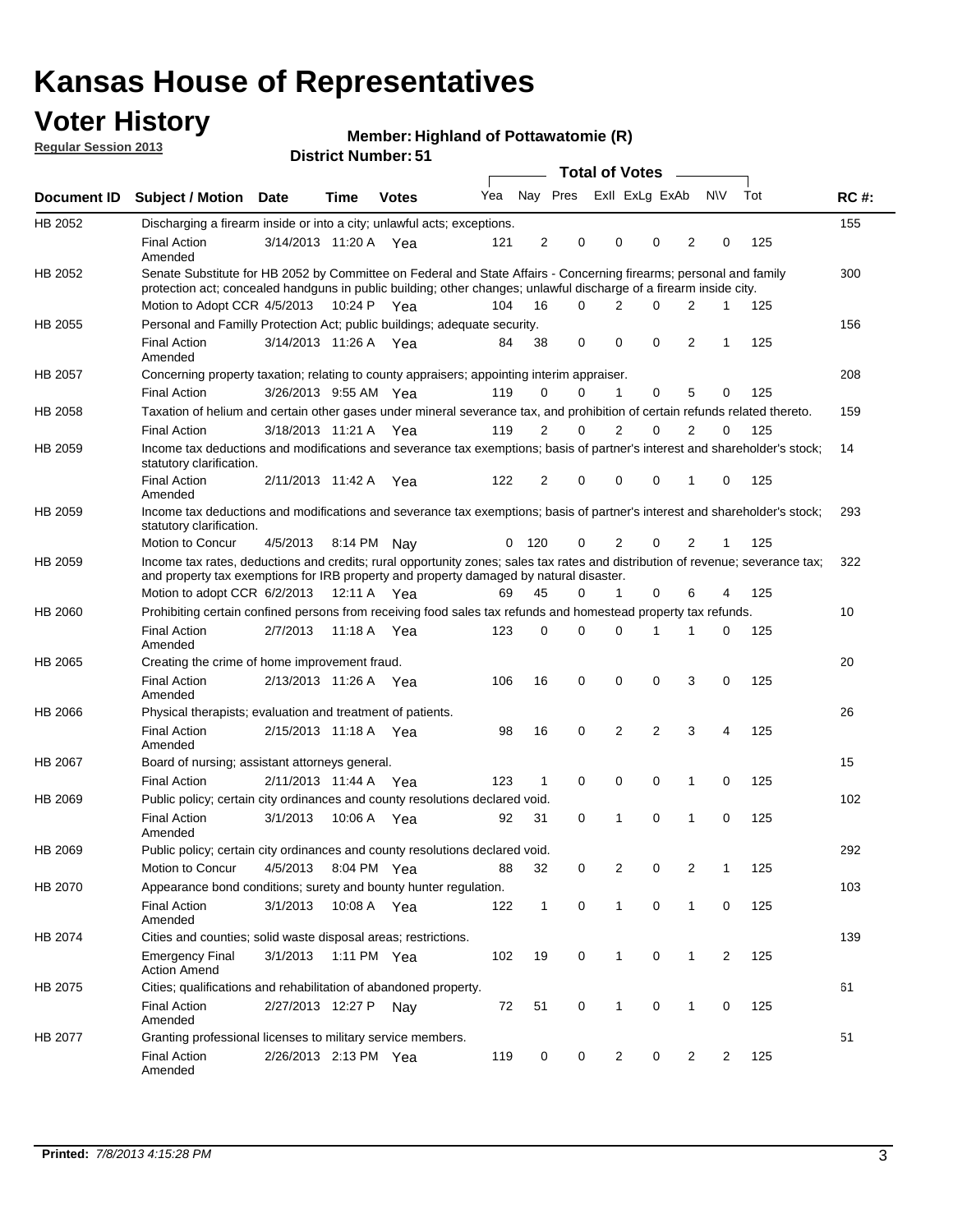## **Voter History**

**Member: Highland of Pottawatomie (R)** 

**Regular Session 2013**

|                    |                                                                                                                                                                                                       |                       |             | ו ט . וסעווואדו וטווע |              |              |   | <b>Total of Votes</b> |             | $\sim$         |             |     |             |
|--------------------|-------------------------------------------------------------------------------------------------------------------------------------------------------------------------------------------------------|-----------------------|-------------|-----------------------|--------------|--------------|---|-----------------------|-------------|----------------|-------------|-----|-------------|
| <b>Document ID</b> | <b>Subject / Motion Date</b>                                                                                                                                                                          |                       | <b>Time</b> | <b>Votes</b>          | Yea Nay Pres |              |   | Exll ExLg ExAb        |             |                | <b>NV</b>   | Tot | <b>RC#:</b> |
| HB 2078            | Authorizing certain licensing boards to accept education, training or experience completed in the military towards licensure in<br>this state.                                                        |                       |             |                       |              |              |   |                       |             |                |             |     | 52          |
|                    | <b>Final Action</b><br>Amended                                                                                                                                                                        | 2/26/2013 2:14 PM Yea |             |                       | 119          | 0            | 0 | 2                     | 0           | 2              | 2           | 125 |             |
| HB 2078            | Authorizing certain licensing boards to accept education, training or experience of military service members towards obtaining 275<br>licensure in this state.                                        |                       |             |                       |              |              |   |                       |             |                |             |     |             |
|                    | Motion to adopt CCR 4/5/2013                                                                                                                                                                          |                       | 11:42 A     | Yea                   | 120          | 0            | 0 | $\overline{2}$        | 0           | 3              | 0           | 125 |             |
| HB 2081            | Forfeiture of property related to violations of certain criminal acts.                                                                                                                                |                       |             |                       |              |              |   |                       |             |                |             |     | 18          |
|                    | <b>Final Action</b><br>Amended                                                                                                                                                                        | 2/12/2013 11:17 A Yea |             |                       | 124          | 0            | 0 | $\Omega$              | 1           | 0              | 0           | 125 |             |
| HB 2081            | Forfeiture of property related to violations of certain criminal acts.                                                                                                                                |                       |             |                       |              |              |   |                       |             |                |             |     | 306         |
|                    | Motion to adopt CCR 5/10/2013 10:38 A                                                                                                                                                                 |                       |             | Yea                   | 121          | 0            | 0 | 1                     | 1           | 2              | 0           | 125 |             |
| HB 2083            | Public employees relations boards; assessment of certain costs.                                                                                                                                       |                       |             |                       |              |              |   |                       |             |                |             |     | 104         |
|                    | <b>Final Action</b><br>Amended                                                                                                                                                                        | 3/1/2013              | 10:09 A     | Yea                   | 87           | 36           | 0 | 1                     | $\mathbf 0$ | 1              | $\mathbf 0$ | 125 |             |
| HB 2084            | Tax credits for community services contributions; youth apprenticeship and entrepreneurship.                                                                                                          |                       |             |                       |              |              |   |                       |             |                |             |     | 105         |
|                    | <b>Final Action</b><br>Amended                                                                                                                                                                        | 3/1/2013              | 10:11 A     | Yea                   | 120          | 3            | 0 | 1                     | $\mathbf 0$ | 1              | 0           | 125 |             |
| HB 2084            | Tax credits for community services contributions; youth apprenticeship and entrepreneurship.                                                                                                          |                       |             |                       |              |              |   |                       |             |                |             |     | 316         |
|                    | Sub Motion to Concur 5/24/2013 9:33 AM Nav                                                                                                                                                            |                       |             |                       | 5            | - 109        | 0 |                       | 0           | 9              | 1           | 125 |             |
| HB 2086            | Eligible infrastructure costs for tax increment financing and community improvement districts; bond repayment tax revenue<br>pledge requirements.                                                     |                       |             |                       |              |              |   |                       |             |                |             |     | 160         |
|                    | <b>Final Action</b>                                                                                                                                                                                   | 3/18/2013 11:24 A     |             | Yea                   | 61           | 60           | 0 | 2                     | 0           | $\overline{2}$ | 0           | 125 |             |
| HB 2086            | Eligible infrastructure costs for tax increment financing and community improvement districts; bond repayment tax revenue<br>pledge requirements.                                                     |                       |             |                       |              |              |   |                       |             |                |             |     | 173         |
|                    | <b>Final Action</b>                                                                                                                                                                                   | 3/19/2013 5:25 PM Yea |             |                       | 81           | 41           | 0 | 1                     | 0           | 1              | 1           | 125 |             |
| HB 2091            | Publication of delinguent personal property tax statements.                                                                                                                                           |                       |             |                       |              |              |   |                       |             |                |             |     | 161         |
|                    | <b>Final Action</b><br>Amended                                                                                                                                                                        | 3/18/2013 11:25 A     |             | Yea                   | 81           | 40           | 0 | 2                     | 0           | $\overline{2}$ | 0           | 125 |             |
| HB 2093            | Amending the crime of identity theft.                                                                                                                                                                 |                       |             |                       |              |              |   |                       |             |                |             |     | 106         |
|                    | <b>Final Action</b><br>Amended                                                                                                                                                                        | 3/1/2013              | 10:12 A     | Yea                   | 123          | 0            | 0 | 1                     | $\Omega$    | 1              | 0           | 125 |             |
| HB 2093            | Senate Substitute for HB 2093 by Committee on Judiciary - Identity theft and identity fraud; unlawful acts concerning<br>computers; DNA testing and exculpatory evidence; murder in the first degree. |                       |             |                       |              |              |   |                       |             |                |             |     | 289         |
|                    | Motion to Adopt CCR 4/5/2013 7:49 PM Yea                                                                                                                                                              |                       |             |                       | 118          | 2            | 0 | 2                     | 0           | 2              | 1           | 125 |             |
| HB 2094            | Student electronic privacy at public and private postsecondary educational institutions.                                                                                                              |                       |             |                       |              |              |   |                       |             |                |             |     | 164         |
|                    | <b>Final Action</b><br>Amended                                                                                                                                                                        | 3/19/2013 10:33 A     |             | Yea                   | 123          | 0            | 0 | 1                     | 0           | 1              | 0           | 125 |             |
| HB 2096            | Local governmental entities and investment of public moneys.                                                                                                                                          |                       |             |                       |              |              |   |                       |             |                |             |     | 23          |
|                    | <b>Final Action</b>                                                                                                                                                                                   | 2/14/2013 11:21 A     |             | Yea                   | 123          | 0            | 0 | 0                     | 0           | 1              | 1           | 125 |             |
| HB 2099            | Insurance- updating certain statutory references.                                                                                                                                                     |                       |             |                       |              |              |   |                       |             |                |             |     | 71          |
|                    | <b>Final Action</b><br>Amended                                                                                                                                                                        | 2/28/2013 11:23 A     |             | Yea                   | 124          | 0            | 0 | 1                     | 0           | 0              | 0           | 125 |             |
| HB 2101            | Interstate transmission siting compact.                                                                                                                                                               |                       |             |                       |              |              |   |                       |             |                |             |     | 209         |
|                    | <b>Final Action</b><br>Amended                                                                                                                                                                        | 3/26/2013 9:56 AM Yea |             |                       | 118          | $\mathbf{1}$ | 0 | 1                     | 0           | 5              | 0           | 125 |             |
| HB 2105            | Substitute HB 2105 by Committee on Commerce, Labor and Economic Development - Employment security law.                                                                                                |                       |             |                       |              |              |   |                       |             |                |             |     | 107         |
|                    | Final Action Sub Bill 3/1/2013                                                                                                                                                                        |                       | 10:13 A Yea |                       | 88           | 35           | 0 |                       | 0           | 1              | 0           | 125 |             |
| HB 2105            | Substitute HB 2105 by Committee on Commerce, Labor and Economic Development - Employment security law.                                                                                                |                       |             |                       |              |              |   |                       |             |                |             |     | 298         |
|                    | Motion to adopt CCR 4/5/2013                                                                                                                                                                          |                       | 9:46 PM Yea |                       | 89           | 31           | 0 | 2                     | 0           | 2              | 1           | 125 |             |
| HB 2106            | Portable electronics insurance act.                                                                                                                                                                   |                       |             |                       |              |              |   |                       |             |                |             |     | 133         |
|                    | <b>Emergency Final</b><br>Action                                                                                                                                                                      | 3/1/2013              | 1:03 PM Yea |                       | 117          | 4            | 0 | $\mathbf{1}$          | 0           | 1              | 2           | 125 |             |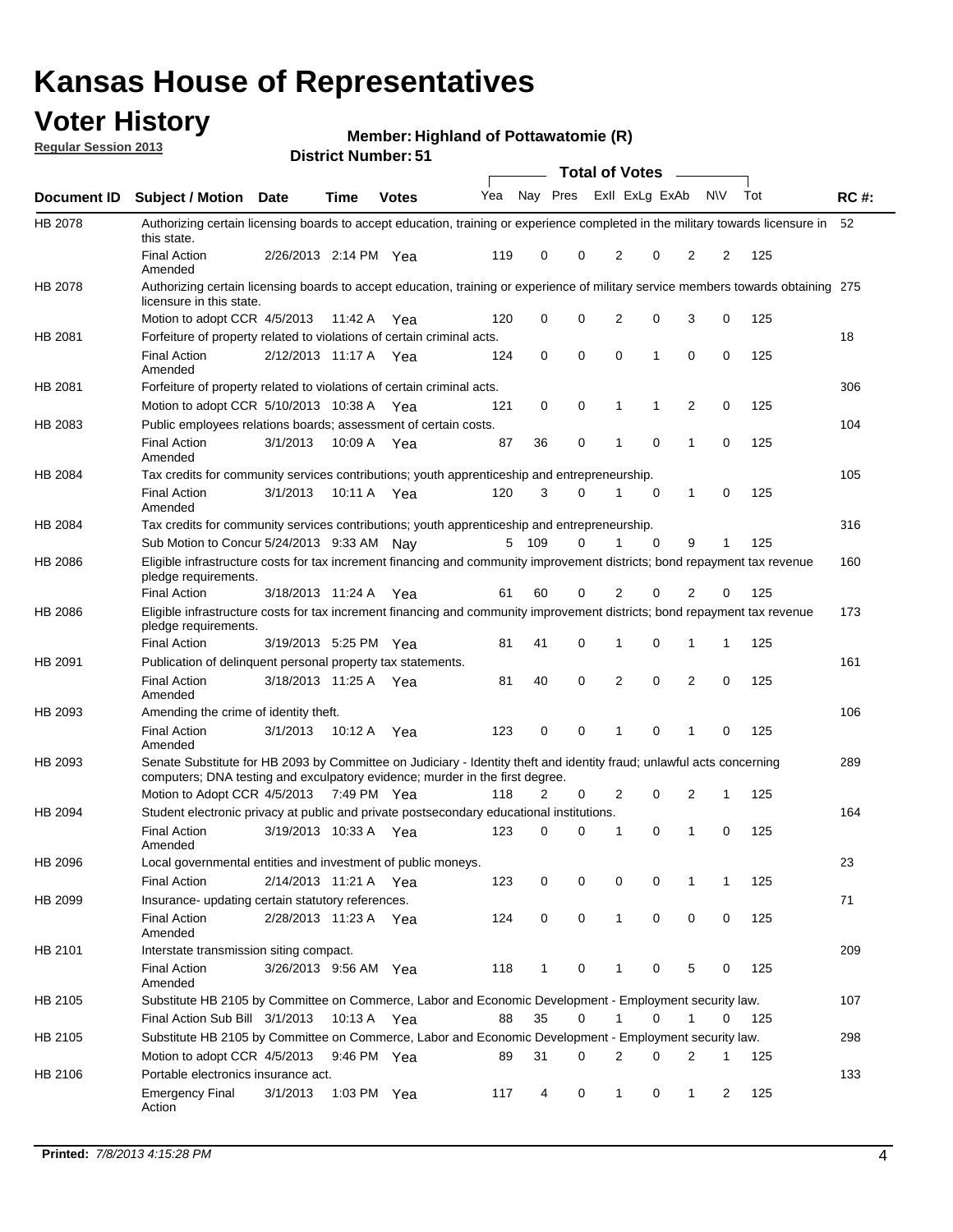## **Voter History**

**Member: Highland of Pottawatomie (R)** 

**Regular Session 2013**

|             |                                                                                                                                                                                                                                                                      |                       |             | ו ט השמות וזעו וטוש |     |                | <b>Total of Votes</b> |                |   | $\sim$         |                |     |             |
|-------------|----------------------------------------------------------------------------------------------------------------------------------------------------------------------------------------------------------------------------------------------------------------------|-----------------------|-------------|---------------------|-----|----------------|-----------------------|----------------|---|----------------|----------------|-----|-------------|
| Document ID | <b>Subject / Motion Date</b>                                                                                                                                                                                                                                         |                       | <b>Time</b> | <b>Votes</b>        | Yea | Nay Pres       |                       | Exll ExLg ExAb |   |                | <b>NV</b>      | Tot | <b>RC#:</b> |
| HB 2107     | Insurance; enacting the electronic notice and document act.                                                                                                                                                                                                          |                       |             |                     |     |                |                       |                |   |                |                |     | 134         |
|             | <b>Emergency Final</b><br><b>Action Amend</b>                                                                                                                                                                                                                        | 3/1/2013              | 1:04 PM Yea |                     | 121 | 0              | 0                     | 1              | 0 | 1              | 2              | 125 |             |
| HB 2107     | Insurance; enacting the electronic notice and document act, return of premiums separate from the notice of adverse<br>underwriting decision, statutory updates, uninsurable health plan increase in lifetime limit, mandate lite, certain company<br>dividend plans. |                       |             |                     |     |                |                       |                |   |                |                |     | 281         |
|             | Motion to Adopt CCR 4/5/2013                                                                                                                                                                                                                                         |                       | 4:06 PM Yea |                     | 69  | 50             | 0                     | 2              | 0 | 3              | $\mathbf{1}$   | 125 |             |
| HB 2109     | School finance; military pupil count.                                                                                                                                                                                                                                |                       |             |                     |     |                |                       |                |   |                |                |     | 108         |
|             | <b>Final Action</b>                                                                                                                                                                                                                                                  | 3/1/2013              | 10:15A      | Yea                 | 104 | 19             | 0                     | 1              | 0 | $\mathbf{1}$   | 0              | 125 |             |
| HB 2109     | Enacting the Kansas children's protection act.                                                                                                                                                                                                                       |                       |             |                     |     |                |                       |                |   |                |                |     | 277         |
|             | Motion to Adopt CCR 4/5/2013                                                                                                                                                                                                                                         |                       | 12:31 P     | Yea                 | 116 | $\overline{2}$ | 0                     | 2              | 0 | 3              | $\overline{2}$ | 125 |             |
| HB 2112     | Campaign finance; transfer of campaign money to another candidacy.                                                                                                                                                                                                   |                       |             |                     |     |                |                       |                |   |                |                |     | 72          |
|             | <b>Final Action</b><br>Amended                                                                                                                                                                                                                                       | 2/28/2013 11:25 A Yea |             |                     | 95  | 29             | 0                     | 1              | 0 | 0              | 0              | 125 |             |
| HB 2114     | Debt setoff; collection assistance fee.                                                                                                                                                                                                                              |                       |             |                     |     |                |                       |                |   |                |                |     | 21          |
|             | <b>Final Action</b>                                                                                                                                                                                                                                                  | 2/13/2013 11:34 A     |             | Yea                 | 90  | 32             | 0                     | 0              | 0 | 3              | 0              | 125 |             |
| HB 2115     | Relating to the employment of retired judges and justices.                                                                                                                                                                                                           |                       |             |                     |     |                |                       |                |   |                |                |     | 73          |
|             | <b>Final Action</b>                                                                                                                                                                                                                                                  | 2/28/2013 11:27 A     |             | Yea                 | 124 | 0              | $\mathbf 0$           | 1              | 0 | 0              | 0              | 125 |             |
| HB 2115     | Courts; employment of retired judges and justices; court debt setoff.                                                                                                                                                                                                |                       |             |                     |     |                |                       |                |   |                |                |     | 309         |
|             | Motion to Adopt CCR 5/14/2013 2:14 PM Yea                                                                                                                                                                                                                            |                       |             |                     | 100 | 13             | 0                     | 1              | 0 | 9              | $\overline{2}$ | 125 |             |
| HB 2118     | Preservation of historic property; environs authority deleted.                                                                                                                                                                                                       |                       |             |                     |     |                |                       |                |   |                |                |     | 62          |
|             | <b>Final Action</b>                                                                                                                                                                                                                                                  | 2/27/2013 12:30 P     |             | Yea                 | 99  | 24             | 0                     | 1              | 0 | $\mathbf{1}$   | 0              | 125 |             |
| HB 2120     | Updating provisions relating to the Kansas bureau of investigations DNA database.                                                                                                                                                                                    |                       |             |                     |     |                |                       |                |   |                |                |     | 109         |
|             | <b>Final Action</b><br>Amended                                                                                                                                                                                                                                       | 3/1/2013              | 10:16 A     | Yea                 | 121 | 2              | 0                     | 1              | 0 | 1              | 0              | 125 |             |
| HB 2120     | Updating provisions relating to DNA collection and DNA evidence; amending the definition of a bet for purposes of the Kansas 302<br>criminal code; sentencing for possession of a firearm during a drug felony                                                       |                       |             |                     |     |                |                       |                |   |                |                |     |             |
|             | Motion to adopt CCR 5/9/2013 11:32 A Nay                                                                                                                                                                                                                             |                       |             |                     | 74  | 49             | 0                     |                | 0 | 1              | 0              | 125 |             |
| HB 2122     | Real estate brokers and salespersons; licensing requirements; sales transaction requirements.                                                                                                                                                                        |                       |             |                     |     |                |                       |                |   |                |                |     | 37          |
|             | <b>Final Action</b><br>Amended                                                                                                                                                                                                                                       | 2/20/2013 11:13 A Yea |             |                     | 121 | 1              | 0                     |                | 0 | 2              | 0              | 125 |             |
| HB 2125     | Increasing real estate broker's and salesperson's license fees.                                                                                                                                                                                                      |                       |             |                     |     |                |                       |                |   |                |                |     | 38          |
|             | <b>Final Action</b>                                                                                                                                                                                                                                                  | 2/20/2013 12:16 P     |             | Nav                 | 71  | 50             | 1                     | 0              | 0 | 0              | 3              | 125 |             |
| HB 2128     | Open records act; exceptions.                                                                                                                                                                                                                                        |                       |             |                     |     |                |                       |                |   |                |                |     | 74          |
|             | <b>Final Action</b><br>Amended                                                                                                                                                                                                                                       | 2/28/2013 11:28 A     |             | Yea                 | 124 | 0              | 0                     | 1              | 0 | 0              | 0              | 125 |             |
| HB 2128     | Open records act; exceptions.                                                                                                                                                                                                                                        |                       |             |                     |     |                |                       |                |   |                |                |     | 259         |
|             | Motion to Concur                                                                                                                                                                                                                                                     | 4/3/2013              | 10:29 A     | Yea                 | 119 | 0              | 0                     | 1              | 0 | 3              | $\overline{2}$ | 125 |             |
| HB 2130     | Elections; petition circulators.                                                                                                                                                                                                                                     |                       |             |                     |     |                |                       |                |   |                |                |     | 30          |
|             | <b>Final Action</b>                                                                                                                                                                                                                                                  | 2/18/2013 11:17 A     |             | Yea                 | 118 | $\mathbf{1}$   | 0                     | $\overline{c}$ | 0 | 4              | 0              | 125 |             |
| HB 2135     | Property tax exemption; military housing.                                                                                                                                                                                                                            |                       |             |                     |     |                |                       |                |   |                |                |     | 162         |
|             | <b>Final Action</b>                                                                                                                                                                                                                                                  | 3/18/2013 11:27 A     |             | Yea                 | 117 | 4              | 0                     | $\overline{c}$ | 0 | $\overline{2}$ | 0              | 125 |             |
| HB 2138     | Repealing statutes related to oil and gas.                                                                                                                                                                                                                           |                       |             |                     |     |                |                       |                |   |                |                |     | 53          |
|             | <b>Final Action</b><br>Amended                                                                                                                                                                                                                                       | 2/26/2013 2:16 PM Yea |             |                     | 119 | 0              | 0                     | 2              | 0 | $\overline{2}$ | $\overline{2}$ | 125 |             |
| HB 2139     | Canceled warrants.                                                                                                                                                                                                                                                   |                       |             |                     |     |                |                       |                |   |                |                |     | 75          |
|             | <b>Final Action</b><br>Amended                                                                                                                                                                                                                                       | 2/28/2013 11:30 A     |             | Yea                 | 99  | 25             | 0                     | 1              | 0 | 0              | 0              | 125 |             |
| HB 2139     | Canceled warrants.                                                                                                                                                                                                                                                   |                       |             |                     |     |                |                       |                |   |                |                |     | 266         |
|             | Motion to Concur                                                                                                                                                                                                                                                     | 4/4/2013              | 2:40 PM     | Yea                 | 114 | 8              | 0                     | 1              | 0 | 2              | 0              | 125 |             |
| HB 2140     | Repealing K.S.A. 72-60b03                                                                                                                                                                                                                                            |                       |             |                     |     |                |                       |                |   |                |                |     | 39          |
|             | <b>Final Action</b>                                                                                                                                                                                                                                                  | 2/20/2013 12:17 P     |             | Yea                 | 122 | 0              | 0                     | 0              | 0 | 0              | 3              | 125 |             |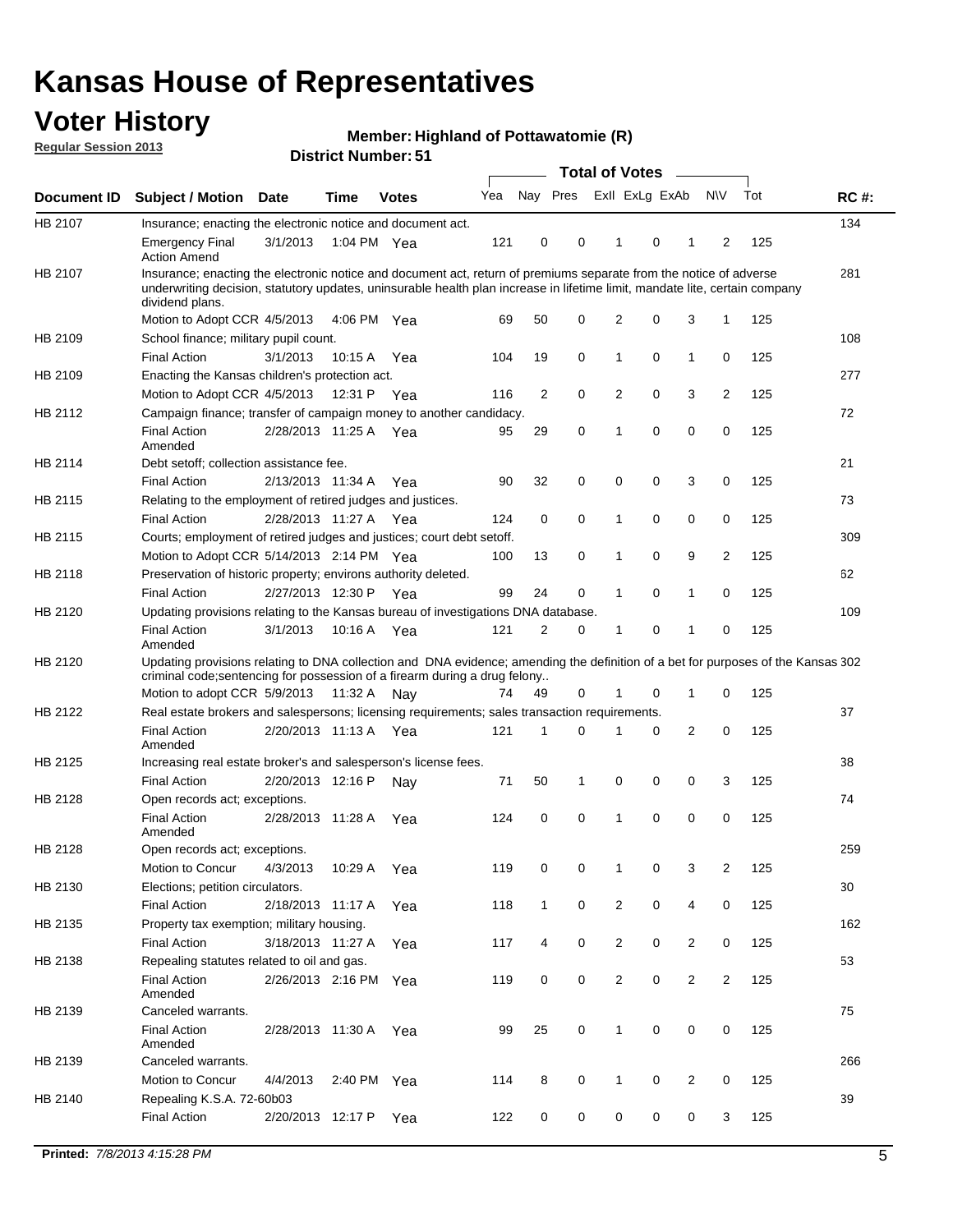## **Voter History**

**Regular Session 2013**

### **Member: Highland of Pottawatomie (R)**

|  | <b>District Number: 51</b> |  |
|--|----------------------------|--|
|--|----------------------------|--|

|             |                                                                                                                                                                                                                                                                                                                                                                                                                                                                                                                                                                                                                                                                                                                                                                                                                                                                                                                                                                                                                                                                                                                                                                                                                                                                                                                                                                                                                                                                                                                                                                                                                                                                                                                                                                                                                                                                                                                                                                                                                                                                                                                                                                                                                                                                                                                                                                                                                                                                                                                                                                                                                                                                                                                                                                                                                                                                                                                                                                                                                                                                                                                                                                |                       |              |     |    | <b>Total of Votes</b>   |              |   | $\overline{\phantom{0}}$ |     |     |             |
|-------------|----------------------------------------------------------------------------------------------------------------------------------------------------------------------------------------------------------------------------------------------------------------------------------------------------------------------------------------------------------------------------------------------------------------------------------------------------------------------------------------------------------------------------------------------------------------------------------------------------------------------------------------------------------------------------------------------------------------------------------------------------------------------------------------------------------------------------------------------------------------------------------------------------------------------------------------------------------------------------------------------------------------------------------------------------------------------------------------------------------------------------------------------------------------------------------------------------------------------------------------------------------------------------------------------------------------------------------------------------------------------------------------------------------------------------------------------------------------------------------------------------------------------------------------------------------------------------------------------------------------------------------------------------------------------------------------------------------------------------------------------------------------------------------------------------------------------------------------------------------------------------------------------------------------------------------------------------------------------------------------------------------------------------------------------------------------------------------------------------------------------------------------------------------------------------------------------------------------------------------------------------------------------------------------------------------------------------------------------------------------------------------------------------------------------------------------------------------------------------------------------------------------------------------------------------------------------------------------------------------------------------------------------------------------------------------------------------------------------------------------------------------------------------------------------------------------------------------------------------------------------------------------------------------------------------------------------------------------------------------------------------------------------------------------------------------------------------------------------------------------------------------------------------------------|-----------------------|--------------|-----|----|-------------------------|--------------|---|--------------------------|-----|-----|-------------|
| Document ID | <b>Subject / Motion Date</b>                                                                                                                                                                                                                                                                                                                                                                                                                                                                                                                                                                                                                                                                                                                                                                                                                                                                                                                                                                                                                                                                                                                                                                                                                                                                                                                                                                                                                                                                                                                                                                                                                                                                                                                                                                                                                                                                                                                                                                                                                                                                                                                                                                                                                                                                                                                                                                                                                                                                                                                                                                                                                                                                                                                                                                                                                                                                                                                                                                                                                                                                                                                                   | Time                  | <b>Votes</b> | Yea |    | Nay Pres Exll ExLg ExAb |              |   |                          | N\V | Tot | <b>RC#:</b> |
| HB 2141     | Repealer; elections process for certain unified school districts.                                                                                                                                                                                                                                                                                                                                                                                                                                                                                                                                                                                                                                                                                                                                                                                                                                                                                                                                                                                                                                                                                                                                                                                                                                                                                                                                                                                                                                                                                                                                                                                                                                                                                                                                                                                                                                                                                                                                                                                                                                                                                                                                                                                                                                                                                                                                                                                                                                                                                                                                                                                                                                                                                                                                                                                                                                                                                                                                                                                                                                                                                              |                       |              |     |    |                         |              |   |                          |     |     | 24          |
|             | <b>Final Action</b>                                                                                                                                                                                                                                                                                                                                                                                                                                                                                                                                                                                                                                                                                                                                                                                                                                                                                                                                                                                                                                                                                                                                                                                                                                                                                                                                                                                                                                                                                                                                                                                                                                                                                                                                                                                                                                                                                                                                                                                                                                                                                                                                                                                                                                                                                                                                                                                                                                                                                                                                                                                                                                                                                                                                                                                                                                                                                                                                                                                                                                                                                                                                            | 2/14/2013 11:23 A     | Yea          | 123 | 0  | 0                       | 0            | 0 | 1                        | 1   | 125 |             |
| HB 2142     | Certain educational statutes concerning USD land transfers and higher education loan and grant programs.                                                                                                                                                                                                                                                                                                                                                                                                                                                                                                                                                                                                                                                                                                                                                                                                                                                                                                                                                                                                                                                                                                                                                                                                                                                                                                                                                                                                                                                                                                                                                                                                                                                                                                                                                                                                                                                                                                                                                                                                                                                                                                                                                                                                                                                                                                                                                                                                                                                                                                                                                                                                                                                                                                                                                                                                                                                                                                                                                                                                                                                       |                       |              |     |    |                         |              |   |                          |     |     | 40          |
|             | <b>Final Action</b>                                                                                                                                                                                                                                                                                                                                                                                                                                                                                                                                                                                                                                                                                                                                                                                                                                                                                                                                                                                                                                                                                                                                                                                                                                                                                                                                                                                                                                                                                                                                                                                                                                                                                                                                                                                                                                                                                                                                                                                                                                                                                                                                                                                                                                                                                                                                                                                                                                                                                                                                                                                                                                                                                                                                                                                                                                                                                                                                                                                                                                                                                                                                            | 2/20/2013 12:19 P     | Yea          | 122 | 0  | 0                       | 0            | 0 | 0                        | 3   | 125 |             |
| HB 2143     | Repealing outdated provisions relating to the purchase of certain real estate by the department of corrections.<br>34<br>2/20/2013 11:09 A<br>122<br>0<br>0<br>2<br>0<br>125<br><b>Final Action</b><br>Yea<br>0<br>76<br>Repealing unnecessary statutes relating to juveniles.<br>0<br>125<br>2/28/2013 11:32 A Yea<br>124<br>0<br>0<br>0<br>0<br><b>Final Action</b><br>Repealing K.S.A. 75-5028; concerning the sale of real estate by the secretary of transportation.<br>35<br>2<br><b>Final Action</b><br>2/20/2013 11:11 A Yea<br>122<br>0<br>0<br>0<br>0<br>125<br>Repealing the cancer drug repository program K.S.A. 2012 Supp. 65-1664 through 65-1667 and amending K.S.A. 2012 Supp. 77<br>65-1636.<br>124<br>125<br><b>Final Action</b><br>2/28/2013 11:33 A<br>0<br>0<br>0<br>0<br>Yea<br>0<br>Repealer; use of metric system on certain road signs and markers, moving of heavy vehicles on bridges or culverts, interstate 94<br>bridges.<br>0<br>0<br>0<br>0<br>125<br><b>Final Action</b><br>3/1/2013<br>9:52 AM Yea<br>123<br>1<br>1<br>41<br>Repealers; postsecondary education scholarship provisions.<br>2/20/2013 12:21 P Yea<br>16<br>0<br>0<br>0<br>0<br>3<br>125<br><b>Final Action</b><br>106<br>42<br>Repealers; postsecondary education student loans and tuition grants.<br>2/20/2013 12:22 P<br>14<br>0<br>0<br>$\Omega$<br>3<br>125<br><b>Final Action</b><br>Yea<br>108<br>0<br>314<br>Repealing a \$500,000 transfer from highway patrol training center fund to the state general fund.<br>3<br>Motion to Concur<br>5/23/2013 10:22 A Yea<br>113<br>0<br>0<br>0<br>8<br>125<br>78<br>Repealers; workforce development loan program act.<br>30<br>0<br>0<br>0<br>0<br>125<br><b>Final Action</b><br>2/28/2013 11:34 A Yea<br>94<br>1<br>Senate Substitute for HB 2150 by Committee on Commerce--Concerning the Kansas employment first oversight commission.<br>267<br>12<br>2<br>0<br>125<br>Motion to Concur<br>4/4/2013<br>2:44 PM Yea<br>110<br>0<br>0<br>1<br>Repealers; report on medically underserved areas of the state.<br>63<br>2/27/2013 12:31 P<br>0<br>0<br>0<br><b>Final Action</b><br>123<br>0<br>1<br>1<br>125<br>Yea<br>Repealer: uniform land sales practices act.<br>36<br>2/20/2013 11:12 A<br>0<br>0<br>0<br>2<br>0<br>125<br><b>Final Action</b><br>122<br>1<br>Yea<br>64<br>Unused medications act; dontating entities.<br>2/27/2013 12:33 P<br>123<br>0<br>0<br>0<br>125<br><b>Final Action</b><br>1<br>0<br>Yea<br>1<br>Amended<br>Senate Substitute for HB 2154 by Committee on Public Health and Welfare--Cosmetology; relating to licensure and renewal of 31<br>persons, salons and clinics.<br>119<br>2<br>125<br><b>Final Action</b><br>2/18/2013 11:19 A<br>0<br>0<br>0<br>0<br>4<br>Yea<br>Amended<br>32<br>Cosmetology; relating to licensure and renewal.<br><b>Final Action</b><br>119<br>125<br>2/18/2013 11:21 A Yea<br>0<br>0<br>2<br>0<br>0<br>4<br>Amended<br>Repealers; school finance; area vocational school fund; local effort as applied to U.S.D. No. 450<br>43<br>HB 2156<br>2/20/2013 12:23 P Yea<br>122<br>0<br>$\Omega$<br>0<br>0<br>125<br><b>Final Action</b><br>0<br>3 |                       |              |     |    |                         |              |   |                          |     |     |             |
|             |                                                                                                                                                                                                                                                                                                                                                                                                                                                                                                                                                                                                                                                                                                                                                                                                                                                                                                                                                                                                                                                                                                                                                                                                                                                                                                                                                                                                                                                                                                                                                                                                                                                                                                                                                                                                                                                                                                                                                                                                                                                                                                                                                                                                                                                                                                                                                                                                                                                                                                                                                                                                                                                                                                                                                                                                                                                                                                                                                                                                                                                                                                                                                                |                       |              |     |    |                         |              |   |                          |     |     |             |
| HB 2144     | Quality care assessment on skilled nursing care facilities.<br>144<br>3/7/2013<br>12:13 P Yea<br>21<br>0<br>0<br>3<br>125<br><b>Final Action</b><br>100<br>$\mathbf 1$<br>0<br>Prohibition on use of state appropriated moneys to lobby relating to gun control at federal, state and local ogvernment level.<br>79                                                                                                                                                                                                                                                                                                                                                                                                                                                                                                                                                                                                                                                                                                                                                                                                                                                                                                                                                                                                                                                                                                                                                                                                                                                                                                                                                                                                                                                                                                                                                                                                                                                                                                                                                                                                                                                                                                                                                                                                                                                                                                                                                                                                                                                                                                                                                                                                                                                                                                                                                                                                                                                                                                                                                                                                                                            |                       |              |     |    |                         |              |   |                          |     |     |             |
|             |                                                                                                                                                                                                                                                                                                                                                                                                                                                                                                                                                                                                                                                                                                                                                                                                                                                                                                                                                                                                                                                                                                                                                                                                                                                                                                                                                                                                                                                                                                                                                                                                                                                                                                                                                                                                                                                                                                                                                                                                                                                                                                                                                                                                                                                                                                                                                                                                                                                                                                                                                                                                                                                                                                                                                                                                                                                                                                                                                                                                                                                                                                                                                                |                       |              |     |    |                         |              |   |                          |     |     |             |
| HB 2145     |                                                                                                                                                                                                                                                                                                                                                                                                                                                                                                                                                                                                                                                                                                                                                                                                                                                                                                                                                                                                                                                                                                                                                                                                                                                                                                                                                                                                                                                                                                                                                                                                                                                                                                                                                                                                                                                                                                                                                                                                                                                                                                                                                                                                                                                                                                                                                                                                                                                                                                                                                                                                                                                                                                                                                                                                                                                                                                                                                                                                                                                                                                                                                                |                       |              |     |    |                         |              |   |                          |     |     |             |
|             |                                                                                                                                                                                                                                                                                                                                                                                                                                                                                                                                                                                                                                                                                                                                                                                                                                                                                                                                                                                                                                                                                                                                                                                                                                                                                                                                                                                                                                                                                                                                                                                                                                                                                                                                                                                                                                                                                                                                                                                                                                                                                                                                                                                                                                                                                                                                                                                                                                                                                                                                                                                                                                                                                                                                                                                                                                                                                                                                                                                                                                                                                                                                                                |                       |              |     |    |                         |              |   |                          |     |     |             |
| HB 2146     |                                                                                                                                                                                                                                                                                                                                                                                                                                                                                                                                                                                                                                                                                                                                                                                                                                                                                                                                                                                                                                                                                                                                                                                                                                                                                                                                                                                                                                                                                                                                                                                                                                                                                                                                                                                                                                                                                                                                                                                                                                                                                                                                                                                                                                                                                                                                                                                                                                                                                                                                                                                                                                                                                                                                                                                                                                                                                                                                                                                                                                                                                                                                                                |                       |              |     |    |                         |              |   |                          |     |     |             |
|             |                                                                                                                                                                                                                                                                                                                                                                                                                                                                                                                                                                                                                                                                                                                                                                                                                                                                                                                                                                                                                                                                                                                                                                                                                                                                                                                                                                                                                                                                                                                                                                                                                                                                                                                                                                                                                                                                                                                                                                                                                                                                                                                                                                                                                                                                                                                                                                                                                                                                                                                                                                                                                                                                                                                                                                                                                                                                                                                                                                                                                                                                                                                                                                |                       |              |     |    |                         |              |   |                          |     |     |             |
| HB 2147     |                                                                                                                                                                                                                                                                                                                                                                                                                                                                                                                                                                                                                                                                                                                                                                                                                                                                                                                                                                                                                                                                                                                                                                                                                                                                                                                                                                                                                                                                                                                                                                                                                                                                                                                                                                                                                                                                                                                                                                                                                                                                                                                                                                                                                                                                                                                                                                                                                                                                                                                                                                                                                                                                                                                                                                                                                                                                                                                                                                                                                                                                                                                                                                |                       |              |     |    |                         |              |   |                          |     |     |             |
|             |                                                                                                                                                                                                                                                                                                                                                                                                                                                                                                                                                                                                                                                                                                                                                                                                                                                                                                                                                                                                                                                                                                                                                                                                                                                                                                                                                                                                                                                                                                                                                                                                                                                                                                                                                                                                                                                                                                                                                                                                                                                                                                                                                                                                                                                                                                                                                                                                                                                                                                                                                                                                                                                                                                                                                                                                                                                                                                                                                                                                                                                                                                                                                                |                       |              |     |    |                         |              |   |                          |     |     |             |
| HB 2148     |                                                                                                                                                                                                                                                                                                                                                                                                                                                                                                                                                                                                                                                                                                                                                                                                                                                                                                                                                                                                                                                                                                                                                                                                                                                                                                                                                                                                                                                                                                                                                                                                                                                                                                                                                                                                                                                                                                                                                                                                                                                                                                                                                                                                                                                                                                                                                                                                                                                                                                                                                                                                                                                                                                                                                                                                                                                                                                                                                                                                                                                                                                                                                                |                       |              |     |    |                         |              |   |                          |     |     |             |
|             |                                                                                                                                                                                                                                                                                                                                                                                                                                                                                                                                                                                                                                                                                                                                                                                                                                                                                                                                                                                                                                                                                                                                                                                                                                                                                                                                                                                                                                                                                                                                                                                                                                                                                                                                                                                                                                                                                                                                                                                                                                                                                                                                                                                                                                                                                                                                                                                                                                                                                                                                                                                                                                                                                                                                                                                                                                                                                                                                                                                                                                                                                                                                                                |                       |              |     |    |                         |              |   |                          |     |     |             |
| HB 2149     |                                                                                                                                                                                                                                                                                                                                                                                                                                                                                                                                                                                                                                                                                                                                                                                                                                                                                                                                                                                                                                                                                                                                                                                                                                                                                                                                                                                                                                                                                                                                                                                                                                                                                                                                                                                                                                                                                                                                                                                                                                                                                                                                                                                                                                                                                                                                                                                                                                                                                                                                                                                                                                                                                                                                                                                                                                                                                                                                                                                                                                                                                                                                                                |                       |              |     |    |                         |              |   |                          |     |     |             |
|             |                                                                                                                                                                                                                                                                                                                                                                                                                                                                                                                                                                                                                                                                                                                                                                                                                                                                                                                                                                                                                                                                                                                                                                                                                                                                                                                                                                                                                                                                                                                                                                                                                                                                                                                                                                                                                                                                                                                                                                                                                                                                                                                                                                                                                                                                                                                                                                                                                                                                                                                                                                                                                                                                                                                                                                                                                                                                                                                                                                                                                                                                                                                                                                |                       |              |     |    |                         |              |   |                          |     |     |             |
| HB 2149     |                                                                                                                                                                                                                                                                                                                                                                                                                                                                                                                                                                                                                                                                                                                                                                                                                                                                                                                                                                                                                                                                                                                                                                                                                                                                                                                                                                                                                                                                                                                                                                                                                                                                                                                                                                                                                                                                                                                                                                                                                                                                                                                                                                                                                                                                                                                                                                                                                                                                                                                                                                                                                                                                                                                                                                                                                                                                                                                                                                                                                                                                                                                                                                |                       |              |     |    |                         |              |   |                          |     |     |             |
|             |                                                                                                                                                                                                                                                                                                                                                                                                                                                                                                                                                                                                                                                                                                                                                                                                                                                                                                                                                                                                                                                                                                                                                                                                                                                                                                                                                                                                                                                                                                                                                                                                                                                                                                                                                                                                                                                                                                                                                                                                                                                                                                                                                                                                                                                                                                                                                                                                                                                                                                                                                                                                                                                                                                                                                                                                                                                                                                                                                                                                                                                                                                                                                                |                       |              |     |    |                         |              |   |                          |     |     |             |
| HB 2150     |                                                                                                                                                                                                                                                                                                                                                                                                                                                                                                                                                                                                                                                                                                                                                                                                                                                                                                                                                                                                                                                                                                                                                                                                                                                                                                                                                                                                                                                                                                                                                                                                                                                                                                                                                                                                                                                                                                                                                                                                                                                                                                                                                                                                                                                                                                                                                                                                                                                                                                                                                                                                                                                                                                                                                                                                                                                                                                                                                                                                                                                                                                                                                                |                       |              |     |    |                         |              |   |                          |     |     |             |
|             |                                                                                                                                                                                                                                                                                                                                                                                                                                                                                                                                                                                                                                                                                                                                                                                                                                                                                                                                                                                                                                                                                                                                                                                                                                                                                                                                                                                                                                                                                                                                                                                                                                                                                                                                                                                                                                                                                                                                                                                                                                                                                                                                                                                                                                                                                                                                                                                                                                                                                                                                                                                                                                                                                                                                                                                                                                                                                                                                                                                                                                                                                                                                                                |                       |              |     |    |                         |              |   |                          |     |     |             |
| HB 2150     |                                                                                                                                                                                                                                                                                                                                                                                                                                                                                                                                                                                                                                                                                                                                                                                                                                                                                                                                                                                                                                                                                                                                                                                                                                                                                                                                                                                                                                                                                                                                                                                                                                                                                                                                                                                                                                                                                                                                                                                                                                                                                                                                                                                                                                                                                                                                                                                                                                                                                                                                                                                                                                                                                                                                                                                                                                                                                                                                                                                                                                                                                                                                                                |                       |              |     |    |                         |              |   |                          |     |     |             |
|             |                                                                                                                                                                                                                                                                                                                                                                                                                                                                                                                                                                                                                                                                                                                                                                                                                                                                                                                                                                                                                                                                                                                                                                                                                                                                                                                                                                                                                                                                                                                                                                                                                                                                                                                                                                                                                                                                                                                                                                                                                                                                                                                                                                                                                                                                                                                                                                                                                                                                                                                                                                                                                                                                                                                                                                                                                                                                                                                                                                                                                                                                                                                                                                |                       |              |     |    |                         |              |   |                          |     |     |             |
| HB 2151     |                                                                                                                                                                                                                                                                                                                                                                                                                                                                                                                                                                                                                                                                                                                                                                                                                                                                                                                                                                                                                                                                                                                                                                                                                                                                                                                                                                                                                                                                                                                                                                                                                                                                                                                                                                                                                                                                                                                                                                                                                                                                                                                                                                                                                                                                                                                                                                                                                                                                                                                                                                                                                                                                                                                                                                                                                                                                                                                                                                                                                                                                                                                                                                |                       |              |     |    |                         |              |   |                          |     |     |             |
|             |                                                                                                                                                                                                                                                                                                                                                                                                                                                                                                                                                                                                                                                                                                                                                                                                                                                                                                                                                                                                                                                                                                                                                                                                                                                                                                                                                                                                                                                                                                                                                                                                                                                                                                                                                                                                                                                                                                                                                                                                                                                                                                                                                                                                                                                                                                                                                                                                                                                                                                                                                                                                                                                                                                                                                                                                                                                                                                                                                                                                                                                                                                                                                                |                       |              |     |    |                         |              |   |                          |     |     |             |
| HB 2152     |                                                                                                                                                                                                                                                                                                                                                                                                                                                                                                                                                                                                                                                                                                                                                                                                                                                                                                                                                                                                                                                                                                                                                                                                                                                                                                                                                                                                                                                                                                                                                                                                                                                                                                                                                                                                                                                                                                                                                                                                                                                                                                                                                                                                                                                                                                                                                                                                                                                                                                                                                                                                                                                                                                                                                                                                                                                                                                                                                                                                                                                                                                                                                                |                       |              |     |    |                         |              |   |                          |     |     |             |
|             |                                                                                                                                                                                                                                                                                                                                                                                                                                                                                                                                                                                                                                                                                                                                                                                                                                                                                                                                                                                                                                                                                                                                                                                                                                                                                                                                                                                                                                                                                                                                                                                                                                                                                                                                                                                                                                                                                                                                                                                                                                                                                                                                                                                                                                                                                                                                                                                                                                                                                                                                                                                                                                                                                                                                                                                                                                                                                                                                                                                                                                                                                                                                                                |                       |              |     |    |                         |              |   |                          |     |     |             |
| HB 2153     |                                                                                                                                                                                                                                                                                                                                                                                                                                                                                                                                                                                                                                                                                                                                                                                                                                                                                                                                                                                                                                                                                                                                                                                                                                                                                                                                                                                                                                                                                                                                                                                                                                                                                                                                                                                                                                                                                                                                                                                                                                                                                                                                                                                                                                                                                                                                                                                                                                                                                                                                                                                                                                                                                                                                                                                                                                                                                                                                                                                                                                                                                                                                                                |                       |              |     |    |                         |              |   |                          |     |     |             |
|             |                                                                                                                                                                                                                                                                                                                                                                                                                                                                                                                                                                                                                                                                                                                                                                                                                                                                                                                                                                                                                                                                                                                                                                                                                                                                                                                                                                                                                                                                                                                                                                                                                                                                                                                                                                                                                                                                                                                                                                                                                                                                                                                                                                                                                                                                                                                                                                                                                                                                                                                                                                                                                                                                                                                                                                                                                                                                                                                                                                                                                                                                                                                                                                |                       |              |     |    |                         |              |   |                          |     |     |             |
| HB 2154     |                                                                                                                                                                                                                                                                                                                                                                                                                                                                                                                                                                                                                                                                                                                                                                                                                                                                                                                                                                                                                                                                                                                                                                                                                                                                                                                                                                                                                                                                                                                                                                                                                                                                                                                                                                                                                                                                                                                                                                                                                                                                                                                                                                                                                                                                                                                                                                                                                                                                                                                                                                                                                                                                                                                                                                                                                                                                                                                                                                                                                                                                                                                                                                |                       |              |     |    |                         |              |   |                          |     |     |             |
|             |                                                                                                                                                                                                                                                                                                                                                                                                                                                                                                                                                                                                                                                                                                                                                                                                                                                                                                                                                                                                                                                                                                                                                                                                                                                                                                                                                                                                                                                                                                                                                                                                                                                                                                                                                                                                                                                                                                                                                                                                                                                                                                                                                                                                                                                                                                                                                                                                                                                                                                                                                                                                                                                                                                                                                                                                                                                                                                                                                                                                                                                                                                                                                                |                       |              |     |    |                         |              |   |                          |     |     |             |
|             |                                                                                                                                                                                                                                                                                                                                                                                                                                                                                                                                                                                                                                                                                                                                                                                                                                                                                                                                                                                                                                                                                                                                                                                                                                                                                                                                                                                                                                                                                                                                                                                                                                                                                                                                                                                                                                                                                                                                                                                                                                                                                                                                                                                                                                                                                                                                                                                                                                                                                                                                                                                                                                                                                                                                                                                                                                                                                                                                                                                                                                                                                                                                                                |                       |              |     |    |                         |              |   |                          |     |     |             |
| HB 2155     |                                                                                                                                                                                                                                                                                                                                                                                                                                                                                                                                                                                                                                                                                                                                                                                                                                                                                                                                                                                                                                                                                                                                                                                                                                                                                                                                                                                                                                                                                                                                                                                                                                                                                                                                                                                                                                                                                                                                                                                                                                                                                                                                                                                                                                                                                                                                                                                                                                                                                                                                                                                                                                                                                                                                                                                                                                                                                                                                                                                                                                                                                                                                                                |                       |              |     |    |                         |              |   |                          |     |     |             |
|             |                                                                                                                                                                                                                                                                                                                                                                                                                                                                                                                                                                                                                                                                                                                                                                                                                                                                                                                                                                                                                                                                                                                                                                                                                                                                                                                                                                                                                                                                                                                                                                                                                                                                                                                                                                                                                                                                                                                                                                                                                                                                                                                                                                                                                                                                                                                                                                                                                                                                                                                                                                                                                                                                                                                                                                                                                                                                                                                                                                                                                                                                                                                                                                |                       |              |     |    |                         |              |   |                          |     |     |             |
|             |                                                                                                                                                                                                                                                                                                                                                                                                                                                                                                                                                                                                                                                                                                                                                                                                                                                                                                                                                                                                                                                                                                                                                                                                                                                                                                                                                                                                                                                                                                                                                                                                                                                                                                                                                                                                                                                                                                                                                                                                                                                                                                                                                                                                                                                                                                                                                                                                                                                                                                                                                                                                                                                                                                                                                                                                                                                                                                                                                                                                                                                                                                                                                                |                       |              |     |    |                         |              |   |                          |     |     |             |
|             |                                                                                                                                                                                                                                                                                                                                                                                                                                                                                                                                                                                                                                                                                                                                                                                                                                                                                                                                                                                                                                                                                                                                                                                                                                                                                                                                                                                                                                                                                                                                                                                                                                                                                                                                                                                                                                                                                                                                                                                                                                                                                                                                                                                                                                                                                                                                                                                                                                                                                                                                                                                                                                                                                                                                                                                                                                                                                                                                                                                                                                                                                                                                                                |                       |              |     |    |                         |              |   |                          |     |     |             |
|             |                                                                                                                                                                                                                                                                                                                                                                                                                                                                                                                                                                                                                                                                                                                                                                                                                                                                                                                                                                                                                                                                                                                                                                                                                                                                                                                                                                                                                                                                                                                                                                                                                                                                                                                                                                                                                                                                                                                                                                                                                                                                                                                                                                                                                                                                                                                                                                                                                                                                                                                                                                                                                                                                                                                                                                                                                                                                                                                                                                                                                                                                                                                                                                |                       |              |     |    |                         |              |   |                          |     |     |             |
| HB 2160     |                                                                                                                                                                                                                                                                                                                                                                                                                                                                                                                                                                                                                                                                                                                                                                                                                                                                                                                                                                                                                                                                                                                                                                                                                                                                                                                                                                                                                                                                                                                                                                                                                                                                                                                                                                                                                                                                                                                                                                                                                                                                                                                                                                                                                                                                                                                                                                                                                                                                                                                                                                                                                                                                                                                                                                                                                                                                                                                                                                                                                                                                                                                                                                |                       |              |     |    |                         |              |   |                          |     |     |             |
|             |                                                                                                                                                                                                                                                                                                                                                                                                                                                                                                                                                                                                                                                                                                                                                                                                                                                                                                                                                                                                                                                                                                                                                                                                                                                                                                                                                                                                                                                                                                                                                                                                                                                                                                                                                                                                                                                                                                                                                                                                                                                                                                                                                                                                                                                                                                                                                                                                                                                                                                                                                                                                                                                                                                                                                                                                                                                                                                                                                                                                                                                                                                                                                                |                       |              |     |    |                         |              |   |                          |     |     |             |
| HB 2162     |                                                                                                                                                                                                                                                                                                                                                                                                                                                                                                                                                                                                                                                                                                                                                                                                                                                                                                                                                                                                                                                                                                                                                                                                                                                                                                                                                                                                                                                                                                                                                                                                                                                                                                                                                                                                                                                                                                                                                                                                                                                                                                                                                                                                                                                                                                                                                                                                                                                                                                                                                                                                                                                                                                                                                                                                                                                                                                                                                                                                                                                                                                                                                                |                       |              |     |    |                         |              |   |                          |     |     |             |
|             | <b>Final Action</b><br>Amended                                                                                                                                                                                                                                                                                                                                                                                                                                                                                                                                                                                                                                                                                                                                                                                                                                                                                                                                                                                                                                                                                                                                                                                                                                                                                                                                                                                                                                                                                                                                                                                                                                                                                                                                                                                                                                                                                                                                                                                                                                                                                                                                                                                                                                                                                                                                                                                                                                                                                                                                                                                                                                                                                                                                                                                                                                                                                                                                                                                                                                                                                                                                 | 2/28/2013 11:36 A Yea |              | 120 | 4  | 0                       | 1            | 0 | 0                        | 0   | 125 |             |
| HB 2162     | Prohibition on use of state appropriated moneys to lobby at federal, state and local government levels relating to gun control.                                                                                                                                                                                                                                                                                                                                                                                                                                                                                                                                                                                                                                                                                                                                                                                                                                                                                                                                                                                                                                                                                                                                                                                                                                                                                                                                                                                                                                                                                                                                                                                                                                                                                                                                                                                                                                                                                                                                                                                                                                                                                                                                                                                                                                                                                                                                                                                                                                                                                                                                                                                                                                                                                                                                                                                                                                                                                                                                                                                                                                |                       |              |     |    |                         |              |   |                          |     |     | 312         |
|             | Motion to adopt CCR 5/21/2013 2:52 PM Yea                                                                                                                                                                                                                                                                                                                                                                                                                                                                                                                                                                                                                                                                                                                                                                                                                                                                                                                                                                                                                                                                                                                                                                                                                                                                                                                                                                                                                                                                                                                                                                                                                                                                                                                                                                                                                                                                                                                                                                                                                                                                                                                                                                                                                                                                                                                                                                                                                                                                                                                                                                                                                                                                                                                                                                                                                                                                                                                                                                                                                                                                                                                      |                       |              | 83  | 28 | 0                       | 1            | 0 | 13                       | 0   | 125 |             |
| HB 2163     | Relating to garnishment proceedings.                                                                                                                                                                                                                                                                                                                                                                                                                                                                                                                                                                                                                                                                                                                                                                                                                                                                                                                                                                                                                                                                                                                                                                                                                                                                                                                                                                                                                                                                                                                                                                                                                                                                                                                                                                                                                                                                                                                                                                                                                                                                                                                                                                                                                                                                                                                                                                                                                                                                                                                                                                                                                                                                                                                                                                                                                                                                                                                                                                                                                                                                                                                           |                       |              |     |    |                         |              |   |                          |     |     | 80          |
|             | <b>Final Action</b>                                                                                                                                                                                                                                                                                                                                                                                                                                                                                                                                                                                                                                                                                                                                                                                                                                                                                                                                                                                                                                                                                                                                                                                                                                                                                                                                                                                                                                                                                                                                                                                                                                                                                                                                                                                                                                                                                                                                                                                                                                                                                                                                                                                                                                                                                                                                                                                                                                                                                                                                                                                                                                                                                                                                                                                                                                                                                                                                                                                                                                                                                                                                            | 2/28/2013 11:37 A Yea |              | 124 | 0  | 0                       | $\mathbf{1}$ | 0 | 0                        | 0   | 125 |             |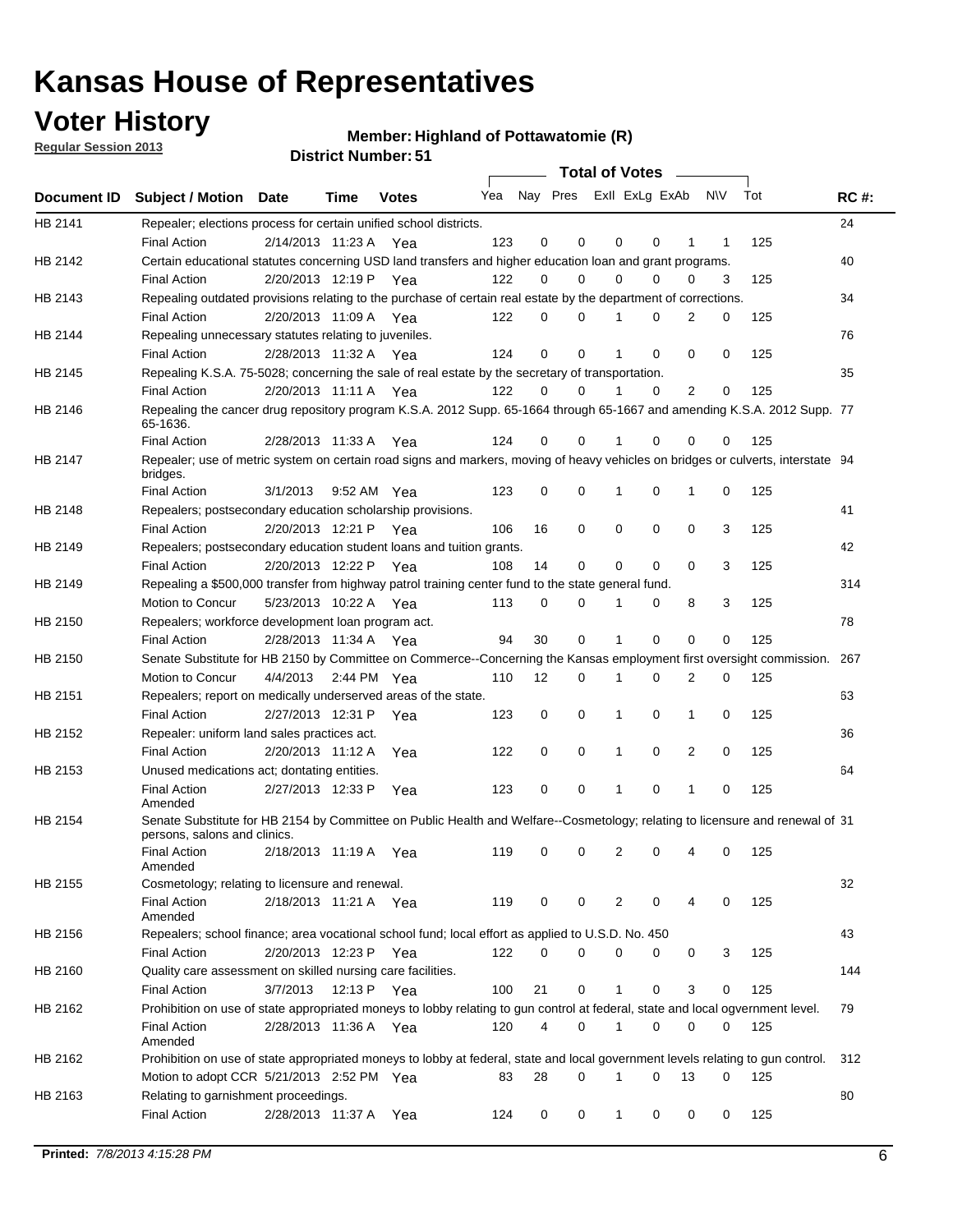# **Voter History**<br> **Megular Session 2013**

**Member: Highland of Pottawatomie (R)** 

**Regular Session 2013**

|             |                                                                                                                                                                                                                                    |                       |             | <b>District Number: 51</b> |     |    |          |                       |                |                |              |     |             |
|-------------|------------------------------------------------------------------------------------------------------------------------------------------------------------------------------------------------------------------------------------|-----------------------|-------------|----------------------------|-----|----|----------|-----------------------|----------------|----------------|--------------|-----|-------------|
|             |                                                                                                                                                                                                                                    |                       |             |                            |     |    |          | <b>Total of Votes</b> | $\sim$         |                |              |     |             |
| Document ID | Subject / Motion Date                                                                                                                                                                                                              |                       | <b>Time</b> | <b>Votes</b>               | Yea |    | Nay Pres |                       | Exll ExLg ExAb |                | <b>NV</b>    | Tot | <b>RC#:</b> |
| HB 2164     | Relating to jurors; information disqualifying prospective juror from jury service.                                                                                                                                                 |                       |             |                            |     |    |          |                       |                |                |              |     | 47          |
|             | <b>Final Action</b><br>Amended                                                                                                                                                                                                     | 2/25/2013 12:12 P     |             | Yea                        | 75  | 45 | 0        | 0                     | 0              | 0              | 5            | 125 |             |
| HB 2164     | Juries and grand juries.                                                                                                                                                                                                           |                       |             |                            |     |    |          |                       |                |                |              |     | 284         |
|             | Motion to Adopt CCR 4/5/2013                                                                                                                                                                                                       |                       |             | 5:53 PM Yea                | 92  | 28 | 0        | 2                     | 0              | $\overline{2}$ | $\mathbf 1$  | 125 |             |
| HB 2166     | Sub HB 2166 by Committee on Judiciary -- Relating to the medical assistance recovery program.                                                                                                                                      |                       |             |                            |     |    |          |                       |                |                |              |     | 165         |
|             | Final Action Sub Bill 3/19/2013 10:34 A Yea<br>Amended                                                                                                                                                                             |                       |             |                            | 112 | 11 | 0        |                       | 0              | 1              | 0            | 125 |             |
| HB 2167     | Establishing Native American legislative day at the capitol.                                                                                                                                                                       |                       |             |                            |     |    |          |                       |                |                |              |     | 54          |
|             | <b>Final Action</b>                                                                                                                                                                                                                | 2/26/2013 2:17 PM Yea |             |                            | 119 | 0  | 0        | 2                     | 0              | $\overline{2}$ | 2            | 125 |             |
| HB 2167     | Senate Substitute for HB 2167 by Committee on Federal and State Affairs -- Concerning fireworks; regulations thereof.                                                                                                              |                       |             |                            |     |    |          |                       |                |                |              |     | 261         |
|             | Motion to Concur                                                                                                                                                                                                                   | 4/4/2013              | 11:11 A     | Yea                        | 100 | 23 | 0        |                       | 0              | 1              | 0            | 125 |             |
| HB 2169     | Allowing for proceedings to determine final disposition of prisoner's pending probation revocations.                                                                                                                               |                       |             |                            |     |    |          |                       |                |                |              |     | 49          |
|             | <b>Final Action</b>                                                                                                                                                                                                                | 2/26/2013 2:10 PM Yea |             |                            | 119 | 0  | 0        | $\Omega$              | 0              | 0              | 6            | 125 |             |
| HB 2170     | Concerning sentencing dispositions, probation and postrelease supervision.                                                                                                                                                         |                       |             |                            |     |    |          |                       |                |                |              |     | 110         |
|             | <b>Final Action</b><br>Amended                                                                                                                                                                                                     | 3/1/2013              | 10:23 A     | Yea                        | 79  | 44 | 0        | 1                     | 0              | 1              | 0            | 125 |             |
| HB 2170     | Concerning sentencing dispositions, probation and postrelease supervision.                                                                                                                                                         |                       |             |                            |     |    |          |                       |                |                |              |     | 256         |
|             | Motion to Concur                                                                                                                                                                                                                   | 4/1/2013              | 10:54 A     | Yea                        | 75  | 44 | 0        | 1                     | 0              | 2              | 3            | 125 |             |
| HB 2172     | Cemeteries; cemetery corporations and cemetery merchandise.                                                                                                                                                                        |                       |             |                            |     |    |          |                       |                |                |              |     | 81          |
|             | <b>Final Action</b><br>Amended                                                                                                                                                                                                     | 2/28/2013 11:38 A     |             | Yea                        | 124 | 0  | 0        | 1                     | 0              | 0              | 0            | 125 |             |
| HB 2176     | The Eisenhower foundation license plate.                                                                                                                                                                                           |                       |             |                            |     |    |          |                       |                |                |              |     | 57          |
|             | <b>Final Action</b>                                                                                                                                                                                                                | 2/27/2013 12:11 P     |             | Yea                        | 112 | 11 | 0        | 0                     | 0              |                |              | 125 |             |
| HB 2177     | Relating to motor carriers; concerning safety rules and regulations; certificates of convenience and necessity; transportation of 55<br>certain materials.                                                                         |                       |             |                            |     |    |          |                       |                |                |              |     |             |
|             | <b>Final Action</b><br>Amended                                                                                                                                                                                                     | 2/26/2013 2:18 PM     |             | Yea                        | 119 | 0  | 0        | $\overline{2}$        | 0              | 2              | 2            | 125 |             |
| HB 2179     | Amending the secretary of labor's role of taking assignment of wage claims.                                                                                                                                                        |                       |             |                            |     |    |          |                       |                |                |              |     | 111         |
|             | <b>Final Action</b><br>Amended                                                                                                                                                                                                     | 3/1/2013              | 10:24 A     | Yea                        | 87  | 36 | 0        | $\mathbf 1$           | 0              | 1              | 0            | 125 |             |
| HB 2181     | Authorizing licensing bodies to accept certain online distance education courses towards licensure for military service member 55<br>applicants                                                                                    |                       |             |                            |     |    |          |                       |                |                |              |     |             |
|             | <b>Final Action</b>                                                                                                                                                                                                                | 2/27/2013 12:34 P     |             | Yea                        | 123 | 0  | 0        | 1                     | 0              | 1              | 0            | 125 |             |
| HB 2182     | Relating to grand juries.                                                                                                                                                                                                          |                       |             |                            |     |    |          |                       |                |                |              |     | 152         |
|             | <b>Final Action</b><br>Amended                                                                                                                                                                                                     | 3/13/2013 11:20 A     |             | Yea                        | 100 | 24 | 0        | 0                     | $\Omega$       | $\mathbf 1$    | 0            | 125 |             |
| HB 2183     | Substitute HB 2183 by Committee on Health and Human Services - - designation and control of infectious and contagious<br>diseases.                                                                                                 |                       |             |                            |     |    |          |                       |                |                |              |     | 112         |
|             | Final Action Sub Bill 3/1/2013<br>Amended                                                                                                                                                                                          |                       | 10:26 A     | Yea                        | 122 | 1  | 0        | 1                     | 0              | 1              | 0            | 125 |             |
| HB 2183     | Substitute HB 2183 by Committee on Health and Human Services -- department of health and environment statutory duties<br>and functions, infectious and contagious diseases, laboratory services, health information technology and |                       |             |                            |     |    |          |                       |                |                |              |     | 297         |
|             | Motion to Adopt CCR 4/5/2013                                                                                                                                                                                                       |                       |             | 9:37 PM Yea                | 120 | 0  | 0        | 2                     | 0              | 2              | $\mathbf{1}$ | 125 |             |
| HB 2185     | Consolidation of citites and counties; dual majority vote.                                                                                                                                                                         |                       |             |                            |     |    |          |                       |                |                |              |     | 113         |
|             | <b>Final Action</b><br>Amended                                                                                                                                                                                                     | 3/1/2013              | 10:27 A Yea |                            | 119 | 4  | 0        | $\mathbf{1}$          | 0              | $\mathbf{1}$   | 0            | 125 |             |
| HB 2193     | Public facilities; accessiblity standards for disabled persons.                                                                                                                                                                    |                       |             |                            |     |    |          |                       |                |                |              |     | 145         |
|             | <b>Final Action</b>                                                                                                                                                                                                                | 3/7/2013              |             | 12:14 P Yea                | 121 | 0  | 0        | $\mathbf{1}$          | 0              | 3              | 0            | 125 |             |

Final Action 3/7/2013 12:16 P Yea 110 10 0 1 0 3 1 125

Claims against the state; 2012 Joint Committee recommendations.

Amended

HB 2195

146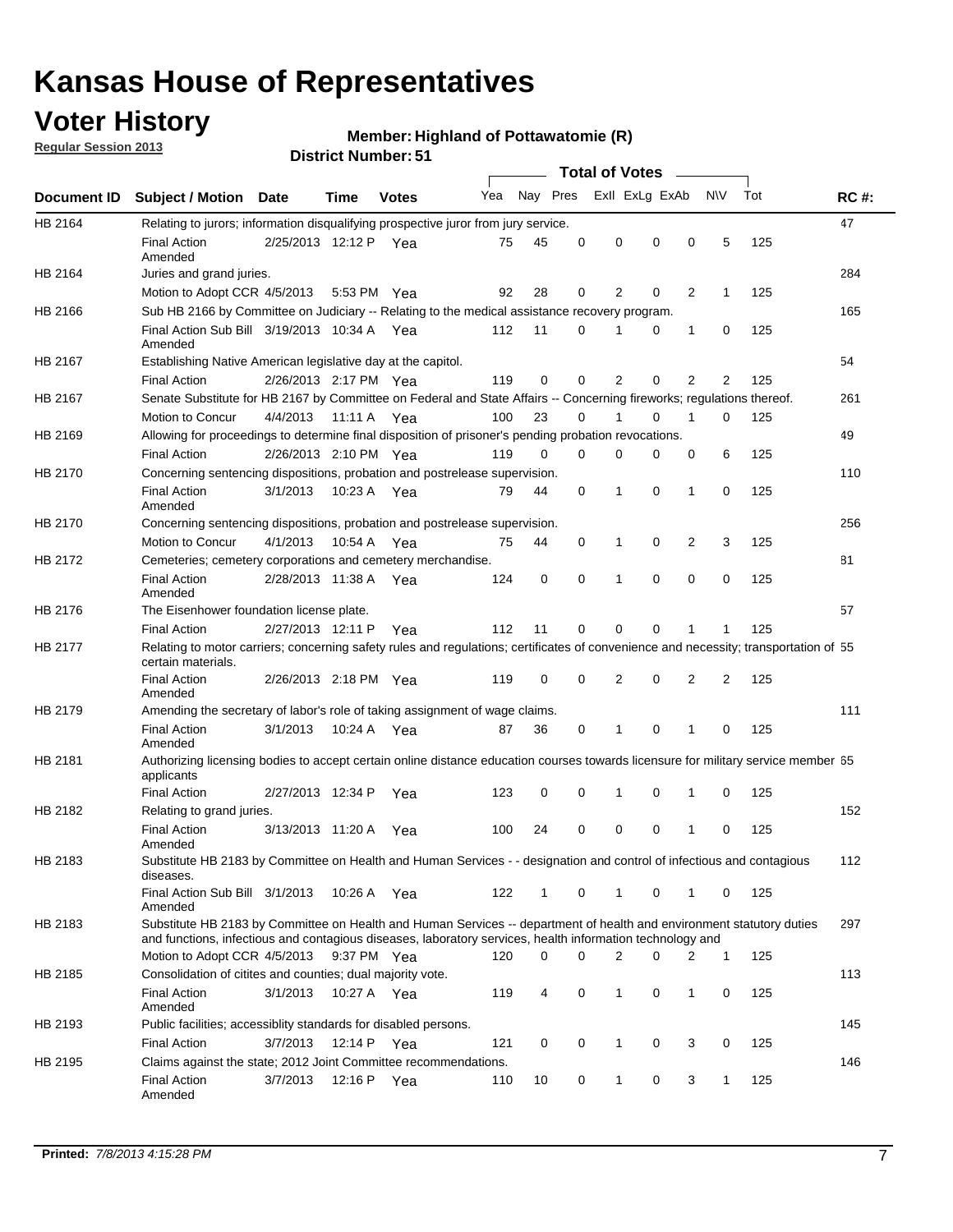## **Voter History**

**Member: Highland of Pottawatomie (R)** 

**Regular Session 2013**

|             |                                                                                                                                                                         |                       |             |              |     |          |   |              | <b>Total of Votes</b> |                |             |     |             |
|-------------|-------------------------------------------------------------------------------------------------------------------------------------------------------------------------|-----------------------|-------------|--------------|-----|----------|---|--------------|-----------------------|----------------|-------------|-----|-------------|
| Document ID | <b>Subject / Motion Date</b>                                                                                                                                            |                       | Time        | <b>Votes</b> | Yea | Nay Pres |   |              | Exll ExLg ExAb        |                | <b>NV</b>   | Tot | <b>RC#:</b> |
| HB 2197     | Kansas state high school activities association; membership of board of directors and executive board.                                                                  |                       |             |              |     |          |   |              |                       |                |             |     | 249         |
|             | <b>Emergency Final</b><br><b>Action Amend</b>                                                                                                                           | 3/26/2013 8:46 PM Yea |             |              | 69  | 53       | 0 | 1            | 0                     | 2              | 0           | 125 |             |
| HB 2199     | Second amendment protection act.                                                                                                                                        |                       |             |              |     |          |   |              |                       |                |             |     | 157         |
|             | <b>Final Action</b><br>Amended                                                                                                                                          | 3/14/2013 11:34 A     |             | Yea          | 94  | 29       | 0 | 0            | 0                     | 2              | 0           | 125 |             |
| HB 2199     | Senate Substitute for HB 2199 by Committee on Federal and State Affairs--Secretary of Administration; successor; diretor of                                             |                       |             |              |     |          |   |              |                       |                |             |     | 313         |
|             | accounts and reports; certain rules and regulations; Kansas liquor control act.                                                                                         |                       |             |              |     |          |   |              |                       |                |             |     |             |
|             | Motion to adopt CCR 5/22/2013 2:17 PM Yea                                                                                                                               |                       |             |              | 89  | 23       | 0 | 1            | 0                     | 12             | 0           | 125 |             |
| HB 2200     | Executive chief information technology officer; office of information tehcnology services.                                                                              |                       |             |              |     |          |   |              |                       |                |             |     | 114         |
|             | <b>Final Action</b><br>Amended                                                                                                                                          | 3/1/2013              | 10:28 A     | Yea          | 121 | 2        | 0 | 1            | 0                     | 1              | 0           | 125 |             |
| HB 2201     | Telecommunications; regulation by the state corporation commission and distributions from the Kansas universal service<br>fund.                                         |                       |             |              |     |          |   |              |                       |                |             |     | 33          |
|             | <b>Final Action</b><br>Amended                                                                                                                                          | 2/18/2013 11:24 A     |             | Yea          | 118 | 1        | 0 | 2            | 0                     | 4              | 0           | 125 |             |
| HB 2201     | Telecommunications; regulation by the state corporation commission and distributions from the Kansas universal service<br>fund.                                         |                       |             |              |     |          |   |              |                       |                |             |     | 278         |
|             | Motion to Adopt CCR 4/5/2013                                                                                                                                            |                       | 12:57 P     | Yea          | 99  | 20       | 0 | 2            | 0                     | 3              | 1           | 125 |             |
| HB 2202     | Providing automatic relief from certain motor carrier restrictions upon the governor's declaration of emergency.                                                        |                       |             |              |     |          |   |              |                       |                |             |     | 44          |
|             | <b>Final Action</b><br>Amended                                                                                                                                          | 2/20/2013 12:25 P     |             | Yea          | 122 | 0        | 0 | 0            | 0                     | 0              | 3           | 125 |             |
| HB 2203     | Relating to exercise of religion.                                                                                                                                       |                       |             |              |     |          |   |              |                       |                |             |     | 115         |
|             | <b>Final Action</b><br>Amended                                                                                                                                          | 3/1/2013              | 10:31 A     | Yea          | 109 | 14       | 0 | 1            | 0                     | 1              | 0           | 125 |             |
| HB 2203     | Relating to exercise of religion.                                                                                                                                       |                       |             |              |     |          |   |              |                       |                |             |     | 200         |
|             | Motion to Concur                                                                                                                                                        | 3/25/2013 9:41 AM Yea |             |              | 109 | 12       | 0 | 2            | 0                     | $\overline{2}$ | 0           | 125 |             |
| HB 2204     | Relating to redemption of real property.                                                                                                                                |                       |             |              |     |          |   |              |                       |                |             |     | 116         |
|             | <b>Final Action</b>                                                                                                                                                     | 3/1/2013              |             | 10:32 A Yea  | 123 | 0        | 0 | 1            | $\mathbf 0$           | 1              | $\mathbf 0$ | 125 |             |
| HB 2204     | Amended<br>Extending the judicial branch surcharge for two years.                                                                                                       |                       |             |              |     |          |   |              |                       |                |             |     | 308         |
|             | Motion to adopt CCR 5/13/2013 10:38 A Yea                                                                                                                               |                       |             |              | 121 | 1        | 0 | 0            | 0                     | 3              | 0           | 125 |             |
| HB 2205     | Adoption hearings; time and waiver of notice.                                                                                                                           |                       |             |              |     |          |   |              |                       |                |             |     | 117         |
|             | <b>Final Action</b><br>Amended                                                                                                                                          | 3/1/2013              | 10:33 A     | Yea          | 123 | 0        | 0 | 1            | 0                     | 1              | 0           | 125 |             |
| HB 2207     | Substitute HB 2207 by Committee on Agriculture and Natural Resources--Amending provisions relating to the regulation and<br>certification of animal feeding facilities. |                       |             |              |     |          |   |              |                       |                |             |     | 56          |
|             | Final Action Sub Bill 2/26/2013 2:20 PM Yea                                                                                                                             |                       |             |              | 119 | 0        | 0 | 2            | 0                     | 2              | 2           | 125 |             |
| HB 2207     | Substitute HB 2207 by Committee on Agriculture and Natural Resources--Amending provisions relating to the regulation and<br>certification of animal feeding facilities. |                       |             |              |     |          |   |              |                       |                |             |     | 257         |
|             | Motion to Concur                                                                                                                                                        | 4/1/2013              | 2:23 PM Yea |              | 119 | 0        | 0 | 1            | 0                     | 3              | 2           | 125 |             |
| HB 2209     | Amendments to the Kansas offender registration act.                                                                                                                     |                       |             |              |     |          |   |              |                       |                |             |     | 66          |
|             | <b>Final Action</b><br>Amended                                                                                                                                          | 2/27/2013 12:35 P Yea |             |              | 123 | 0        | 0 | $\mathbf{1}$ | $\mathbf 0$           | $\mathbf{1}$   | 0           | 125 |             |
| HB 2210     | Elections; change of party affiliation.                                                                                                                                 |                       |             |              |     |          |   |              |                       |                |             |     | 132         |
|             | <b>Emergency Final</b><br><b>Action Amend</b>                                                                                                                           | 3/1/2013              |             | 1:02 PM Yea  | 72  | 49       | 0 | 1            | 0                     | 1              | 2           | 125 |             |
| HB 2212     | Concerning the requirements to receiving a service grant through the veterans claims assistance program.                                                                |                       |             |              |     |          |   |              |                       |                |             |     | 118         |
|             | Final Action                                                                                                                                                            | 3/1/2013              |             | 10:34 A Yea  | 123 | 0        | 0 | 1            | 0                     | 1              | 0           | 125 |             |
| HB 2213     | Member elections and retirement benefit determinations and one-time payments under KPERS act of 2015.                                                                   |                       |             |              |     |          |   |              |                       |                |             |     | 27          |
|             | <b>Final Action</b><br>Amended                                                                                                                                          | 2/15/2013 11:19 A Yea |             |              | 115 | 0        | 0 | 2            | 2                     | 3              | 3           | 125 |             |
| HB 2213     | Member elections and retirement benefit determinations and one-time payments under KPERS act of 2015.                                                                   |                       |             |              |     |          |   |              |                       |                |             |     | 311         |
|             | Motion to adopt CCR 5/20/2013 2:11 PM Yea                                                                                                                               |                       |             |              | 104 | 0        | 0 | 1            | 0                     | 16             | 4           | 125 |             |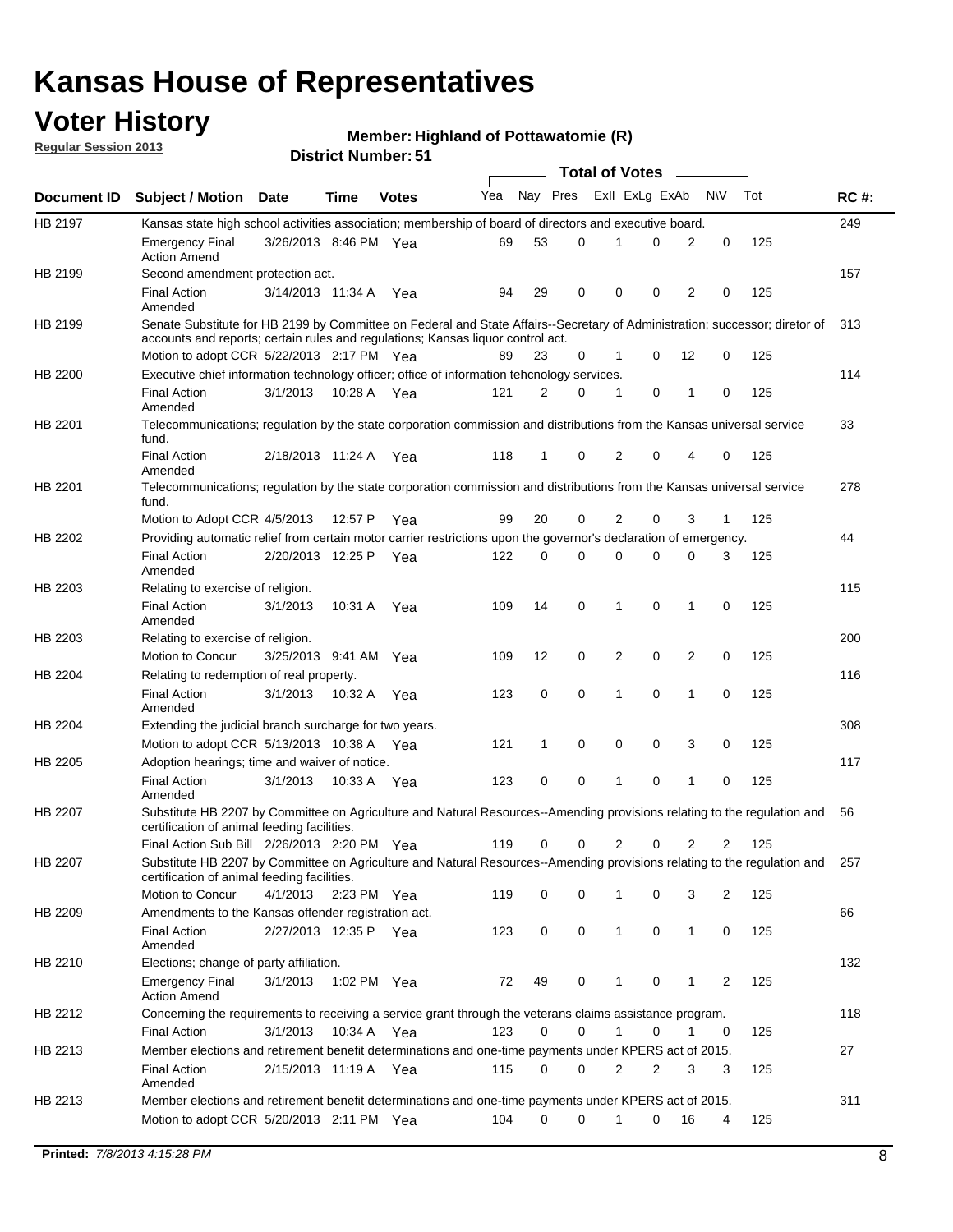## **Voter History**

**Member: Highland of Pottawatomie (R)** 

**Regular Session 2013**

|                    |                                                                                                                                                                                                       |                       |             | ו ט . וסטווואר ועוווסוש |     |              |          | <b>Total of Votes</b> |                         | $\sim$         |           |     |             |
|--------------------|-------------------------------------------------------------------------------------------------------------------------------------------------------------------------------------------------------|-----------------------|-------------|-------------------------|-----|--------------|----------|-----------------------|-------------------------|----------------|-----------|-----|-------------|
| <b>Document ID</b> | <b>Subject / Motion</b>                                                                                                                                                                               | Date                  | Time        | <b>Votes</b>            | Yea |              |          |                       | Nay Pres Exll ExLg ExAb |                | <b>NV</b> | Tot | <b>RC#:</b> |
| HB 2216            | Repealing certain joint committees and amending related statutes; amending the joint committees on special claims against<br>the state.                                                               |                       |             |                         |     |              |          |                       |                         |                |           |     | 119         |
|                    | <b>Final Action</b><br>Amended                                                                                                                                                                        | 3/1/2013              | 10:36 A     | Yea                     | 91  | 32           | 0        | 1                     | 0                       | 1              | 0         | 125 |             |
| HB 2216            | Repealing certain joint committees and amending related statutes; amending the joint committees on special claims against<br>the state.                                                               |                       |             |                         |     |              |          |                       |                         |                |           |     | 323         |
|                    | Motion to adopt CCR 6/2/2013                                                                                                                                                                          |                       | 12:18 A     | Yea                     | 81  | 28           | 0        | 1                     | 0                       | 6              | 9         | 125 |             |
| HB 2217            | Creating the crime of female genital mutilation and setting the penalty.                                                                                                                              |                       |             |                         |     |              |          |                       |                         |                |           |     | 120         |
|                    | <b>Final Action</b><br>Amended                                                                                                                                                                        | 3/1/2013              |             | 10:37 A Yea             | 123 | 0            | 0        | 1                     | $\mathbf 0$             | $\mathbf{1}$   | 0         | 125 |             |
| HB 2218            | Driving under the influence of alcohol or drugs; tests; implied consent; administrative hearings.                                                                                                     |                       |             |                         |     |              |          |                       |                         |                |           |     | 82          |
|                    | <b>Final Action</b>                                                                                                                                                                                   | 2/28/2013 11:40 A Yea |             |                         | 124 | 0            | 0        | 1                     | $\Omega$                | 0              | 0         | 125 |             |
| HB 2218            | Driving under the influence of alcohol or drugs; boating under the influence of alcohol or drugs; tests; implied consent;<br>administrative hearings; aggravated battery DUI.                         |                       |             |                         |     |              |          |                       |                         |                |           |     | 303         |
|                    | Motion to adopt CCR 5/9/2013                                                                                                                                                                          |                       | 11:46 A Yea |                         | 120 | 2            | 0        | 1                     | 0                       | 1              | 1         | 125 |             |
| HB 2221            | Enacting the equal access act; school employees; professional employees organization.                                                                                                                 |                       |             |                         |     |              |          |                       |                         |                |           |     | 83          |
|                    | <b>Final Action</b>                                                                                                                                                                                   | 2/28/2013 11:42 A Yea |             |                         | 71  | 53           | 0        | 1                     | 0                       | 0              | 0         | 125 |             |
| HB 2222            | School districts; bullying policies.<br><b>Emergency Final</b>                                                                                                                                        | 3/1/2013              |             | 1:13 PM Yea             | 119 | $\mathbf{1}$ | 1        | 1                     | 0                       | $\mathbf{1}$   | 2         | 125 | 141         |
|                    | <b>Action Amend</b>                                                                                                                                                                                   |                       |             |                         |     |              |          |                       |                         |                |           |     |             |
| HB 2228            | Decreased employer payments to group insurance reserve fund for KPERS plan of death and long-term disability benefits<br>during fiscal years 2014 and 2015.                                           |                       |             |                         |     |              |          |                       |                         |                |           |     | 28          |
|                    | <b>Final Action</b><br>Amended                                                                                                                                                                        | 2/15/2013 11:21 A Yea |             |                         | 115 | 0            | 0        | 2                     | 2                       | 3              | 3         | 125 |             |
| HB 2231            | Substitute HB 2231 by Committee on Appropriations - Appropriations for FY 2014, FY 2015, FY 2016, FY 2017 and FY 2018<br>for various state agencies; capital improvement projects.                    |                       |             |                         |     |              |          |                       |                         |                |           |     | 177         |
|                    | Final Action Sub Bill 3/20/2013 10:29 A Yea<br>Amended                                                                                                                                                |                       |             |                         | 68  | 55           | 0        |                       | 0                       | 1              | 0         | 125 |             |
| HB 2234            | Contracts between the Kansas turnpike authority and the Kansas department of transportation.                                                                                                          |                       |             |                         |     |              |          |                       |                         |                |           |     | 151         |
|                    | <b>Final Action</b><br>Amended                                                                                                                                                                        | 3/11/2013 11:16 A Yea |             |                         | 81  | 41           | $\Omega$ | 0                     | 1                       | $\overline{2}$ | 0         | 125 |             |
| HB 2234            | Naming the secretary of transportation as the director of operations of the Kansas turnpike authority; pertaining to certain<br>contracts between the authority and the department of transportation. |                       |             |                         |     |              |          |                       |                         |                |           |     | 299         |
|                    | Motion to Adopt CCR 4/5/2013                                                                                                                                                                          |                       | 10:12 P     | Yea                     | 76  | 44           | 0        | 2                     | 0                       | 2              | 1         | 125 |             |
| HB 2244            | Taxation of watercraft.<br><b>Emergency Final</b>                                                                                                                                                     | 3/26/2013 8:49 PM Yea |             |                         | 107 | 15           | 0        | 1                     | 0                       | 2              | 0         | 125 | 250         |
|                    | <b>Action Amend</b>                                                                                                                                                                                   |                       |             |                         |     |              |          |                       |                         |                |           |     |             |
| HB 2249            | City annexation of fire district land; double taxation; refund.                                                                                                                                       |                       |             |                         |     |              |          |                       |                         |                |           |     | 121         |
|                    | Final Action 3/1/2013 10:39 A Yea<br>Amended                                                                                                                                                          |                       |             |                         | 101 | 22           | 0        | $\mathbf{1}$          | 0                       | $\mathbf{1}$   | 0         | 125 |             |
| HB 2249            | Certain property issues; fire districts; historic preservation; solid waste.                                                                                                                          |                       |             |                         |     |              |          |                       |                         |                |           |     | 310         |
|                    | Motion to Adopt CCR 5/17/2013 10:25 A Nav                                                                                                                                                             |                       |             |                         | 92  | 18           | 0        | 1                     | 0                       | 14             | 0         | 125 |             |
| HB 2252            | Eliminating the statute of limitations for prosecutions of rape and aggravated criminal sodomy.                                                                                                       |                       |             |                         |     |              |          |                       |                         |                |           |     | 122         |
|                    | <b>Final Action</b><br>Amended                                                                                                                                                                        | 3/1/2013              |             | 10:40 A Yea             | 123 | 0            | 0        | 1                     | 0                       | $\mathbf{1}$   | 0         | 125 |             |
| HB 2253            | Abortion; prohibiting funding for abortion services; amending late-term abortion and woman's- right-to-know statutes.                                                                                 |                       |             |                         |     |              |          |                       |                         |                |           |     | 178         |
|                    | <b>Final Action</b><br>Amended                                                                                                                                                                        | 3/20/2013 10:31 A Yea |             |                         | 92  | 31           | 0        | 1                     | 0                       | 1              | 0         | 125 |             |
| HB 2253            | Abortion; prohibiting funding for abortion services; amending late-term abortion and woman's- right-to-know statutes.                                                                                 |                       |             |                         |     |              |          |                       |                         |                |           |     | 301         |
|                    | Motion to Adopt CCR 4/5/2013                                                                                                                                                                          |                       |             | 10:34 P Yea             | 90  | 30           | 0        | 2                     | 0                       | 2              | 1         | 125 |             |
| HB 2255            | Economic development; investments in telecommunications machinery and equipment.                                                                                                                      |                       |             |                         |     |              |          |                       |                         |                |           |     | 142         |
|                    | EFA Sub Bill<br>Amended                                                                                                                                                                               | 3/1/2013              |             | 1:15 PM $Yea$           | 116 | 5            | 0        | 1                     | 0                       | 1              | 2         | 125 |             |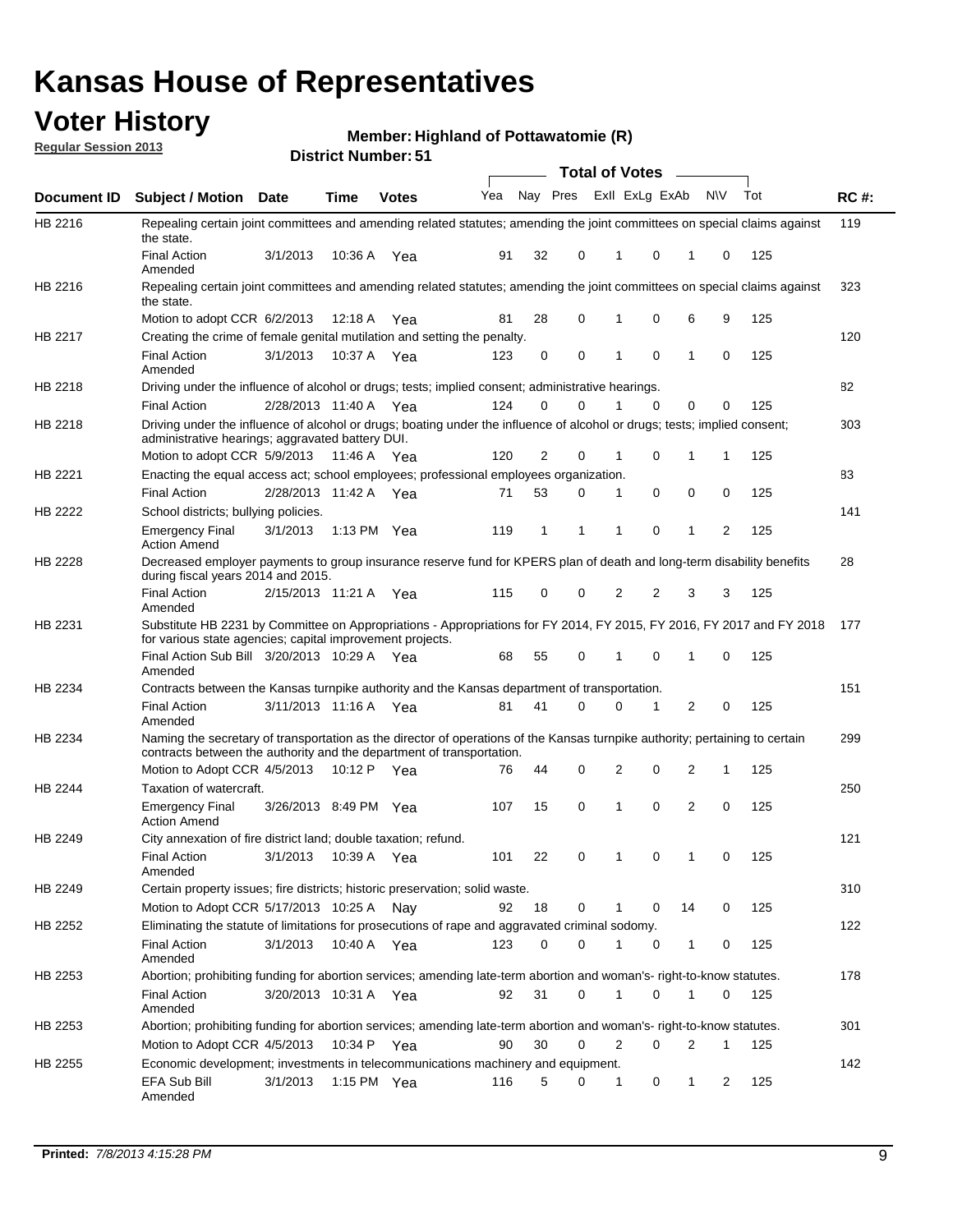## **Voter History**

**Member: Highland of Pottawatomie (R)** 

**Regular Session 2013**

|             |                                                                                                                                                                                       |                       | ו ט . וסטוווארו וטווע |              |     |                         |             | <b>Total of Votes</b> |              | $\overline{\phantom{a}}$ |              |     |             |
|-------------|---------------------------------------------------------------------------------------------------------------------------------------------------------------------------------------|-----------------------|-----------------------|--------------|-----|-------------------------|-------------|-----------------------|--------------|--------------------------|--------------|-----|-------------|
| Document ID | <b>Subject / Motion Date</b>                                                                                                                                                          |                       | <b>Time</b>           | <b>Votes</b> | Yea | Nay Pres Exll ExLg ExAb |             |                       |              |                          | <b>NV</b>    | Tot | <b>RC#:</b> |
| HB 2259     | Domestic relations; relating to dissolution of marriage;                                                                                                                              |                       |                       |              |     |                         |             |                       |              |                          |              |     | 58          |
|             | <b>Final Action</b>                                                                                                                                                                   | 2/27/2013 12:12 P     |                       | Yea          | 123 | 0                       | 0           | 1                     | 0            | 1                        | $\Omega$     | 125 |             |
| HB 2261     | Authorizing the expenditure of unencumbered balances held by school district; removing the cap for contingency reserve<br>fund.                                                       |                       |                       |              |     |                         |             |                       |              |                          |              |     | 48          |
|             | <b>Final Action</b><br>Amended                                                                                                                                                        | 2/25/2013 12:13 P     |                       | Yea          | 120 | 0                       | 0           | 0                     | 0            | 0                        | 5            | 125 |             |
| HB 2261     | School districts; expenditure of unencumbered bala ces; removing the cap for contingency reserve fund; establishing celebrate 305                                                     |                       |                       |              |     |                         |             |                       |              |                          |              |     |             |
|             | freedom week; bullying policies. ies.<br>Motion to adopt CCR 5/9/2013                                                                                                                 |                       | 2:25 PM Yea           |              | 119 | 1                       | 0           |                       | 0            | 4                        | 0            | 125 |             |
| HB 2262     | Substitute HB 2262 by Committee on Appropriations - Amending the percentage amount that is deposited into the oil and gas 210<br>valuation depletion trust fund from 12.41% to 8.25%. |                       |                       |              |     |                         |             |                       |              |                          |              |     |             |
|             | Final Action Sub Bill 3/26/2013 9:58 AM Yea                                                                                                                                           |                       |                       |              | 96  | 23                      | 0           |                       | 0            | 5                        | 0            | 125 |             |
| HB 2267     | Income tax, credits, high performance incentive program; subtraction modifications, certain expenses related to living dinor<br>organ donations.                                      |                       |                       |              |     |                         |             |                       |              |                          |              |     | 252         |
|             | <b>Emergency Final</b><br><b>Action Amend</b>                                                                                                                                         | 3/26/2013 8:52 PM Yea |                       |              | 106 | 16                      | 0           | 1                     | 0            | 2                        | 0            | 125 |             |
| HB 2269     | John Bower memorial highway.                                                                                                                                                          |                       |                       |              |     |                         |             |                       |              |                          |              |     | 84          |
|             | <b>Final Action</b><br>Amended                                                                                                                                                        | 2/28/2013 11:44 A Yea |                       |              | 114 | 10                      | 0           | 1                     | 0            | 0                        | 0            | 125 |             |
| HB 2272     | Exempting IRB-purchased property from property taxatin without state ownerhsip requirement.                                                                                           |                       |                       |              |     |                         |             |                       |              |                          |              |     | 123         |
|             | <b>Final Action</b>                                                                                                                                                                   | 3/1/2013              | 10:41 A               | Yea          | 123 | 0                       | 0           | 1                     | 0            | $\mathbf{1}$             | 0            | 125 |             |
| HB 2278     | Creating a penalty enhancement for the theft or burglary of a firearm.                                                                                                                |                       |                       |              |     |                         |             |                       |              |                          |              |     | 135         |
|             | <b>Emergency Final</b><br><b>Action Amend</b>                                                                                                                                         | 3/1/2013              | 1:06 PM Yea           |              | 117 | 4                       | $\mathbf 0$ | 1                     | 0            | 1                        | 2            | 125 |             |
| HB 2280     | School districts; establishing celebrate freedom week and related curriculum.                                                                                                         |                       |                       |              |     |                         |             |                       |              |                          |              |     | 140         |
|             | <b>Emergency Final</b><br><b>Action Amend</b>                                                                                                                                         | 3/1/2013              | 1:12 PM Yea           |              | 95  | 25                      | 1           | 1                     | 0            | 1                        | 2            | 125 |             |
| HB 2294     | Kansas uniform securities act.                                                                                                                                                        |                       |                       |              |     |                         |             |                       |              |                          |              |     | 124         |
|             | <b>Final Action</b>                                                                                                                                                                   | 3/1/2013              | 10:42 A               | Yea          | 123 | 0                       | 0           | 1                     | 0            | $\mathbf{1}$             | 0            | 125 |             |
| HB 2296     | Campaign finance; permitted uses of campaign funds.                                                                                                                                   |                       |                       |              |     |                         |             |                       |              |                          |              |     | 148         |
|             | <b>Final Action</b>                                                                                                                                                                   | 3/8/2013              | 11:12 A Yea           |              | 120 | $\mathbf{1}$            | 0           | 0                     | $\mathbf{1}$ | 2                        | $\mathbf{1}$ | 125 |             |
| HB 2298     | Amending the crimes of interference with law enforcement and giving a false alarm.                                                                                                    |                       |                       |              |     |                         |             |                       |              |                          |              |     | 136         |
|             | <b>Emergency Final</b><br>Action                                                                                                                                                      | 3/1/2013              | 1:07 PM Yea           |              | 121 | 0                       | 0           | 1                     | 0            | 1                        | 2            | 125 |             |
| HB 2302     | Relating to drug screening, criminal history record check and fingerprinting of certain persons and employees.                                                                        |                       |                       |              |     |                         |             |                       |              |                          |              |     | 85          |
|             | <b>Final Action</b><br>Amended                                                                                                                                                        | 2/28/2013 11:45 A     |                       | Yea          | 124 | 0                       | $\Omega$    | 1                     | 0            | 0                        | $\mathbf 0$  | 125 |             |
| HB 2303     | Relating to drivier's license fees; driving under the influence equipment fund.                                                                                                       |                       |                       |              |     |                         |             |                       |              |                          |              |     | 125         |
|             | <b>Final Action</b><br>Amended                                                                                                                                                        | 3/1/2013              | 10:44 A               | Yea          | 113 | 10                      | 0           | 1                     | 0            | 1                        | 0            | 125 |             |
| HB 2305     | Kansas storage tank act and containment of underground storage tanks.                                                                                                                 |                       |                       |              |     |                         |             |                       |              |                          |              |     | 126         |
|             | <b>Final Action</b>                                                                                                                                                                   | 3/1/2013              | 10:45 A               | Yea          | 123 | 0                       | 0           | 1                     | 0            | 1                        | 0            | 125 |             |
| HB 2305     | Kansas storage tank act and containment of underground storage tanks.                                                                                                                 |                       |                       |              |     |                         |             |                       |              |                          |              |     | 197         |
|             | Motion to Concur                                                                                                                                                                      | 3/22/2013 11:36 A     |                       | Yea          | 119 | 0                       | 0           | 2                     | 0            | 3                        | $\mathbf{1}$ | 125 |             |
| HB 2311     | Increasing delinquent registration fees.                                                                                                                                              |                       |                       |              |     |                         |             |                       |              |                          |              |     | 127         |
|             | <b>Final Action</b>                                                                                                                                                                   | 3/1/2013              | 10:50 A               | Yea          | 24  | 99                      | 0           | $\mathbf{1}$          | 0            | 1                        | 0            | 125 |             |
| HB 2312     | Kansas uninsurable health insurance plan; increase in life time limit.                                                                                                                |                       |                       |              |     |                         |             |                       |              |                          |              |     | 95          |
|             | <b>Final Action</b>                                                                                                                                                                   | 3/1/2013              | 9:53 AM Yea           |              | 123 | 0                       | 0           | 1                     | 0            | 1                        | 0            | 125 |             |
| HB 2318     | Authorizing use of motorcycle headlamp modulation systems and side lamps.                                                                                                             |                       |                       |              |     |                         |             |                       |              |                          |              |     | 128         |
|             | <b>Final Action</b><br>Amended                                                                                                                                                        | 3/1/2013              | 10:52 A               | Yea          | 123 | 0                       | 0           | 1                     | 0            | 1                        | 0            | 125 |             |
| HB 2318     | Authorizing use of motorcycle headlamp modulation systems and side lamps.                                                                                                             |                       |                       |              |     |                         |             |                       |              |                          |              |     | 201         |
|             | Motion to Concur                                                                                                                                                                      | 3/25/2013 9:44 AM Yea |                       |              | 121 | 0                       | 0           | $\overline{2}$        | 0            | $\overline{c}$           | 0            | 125 |             |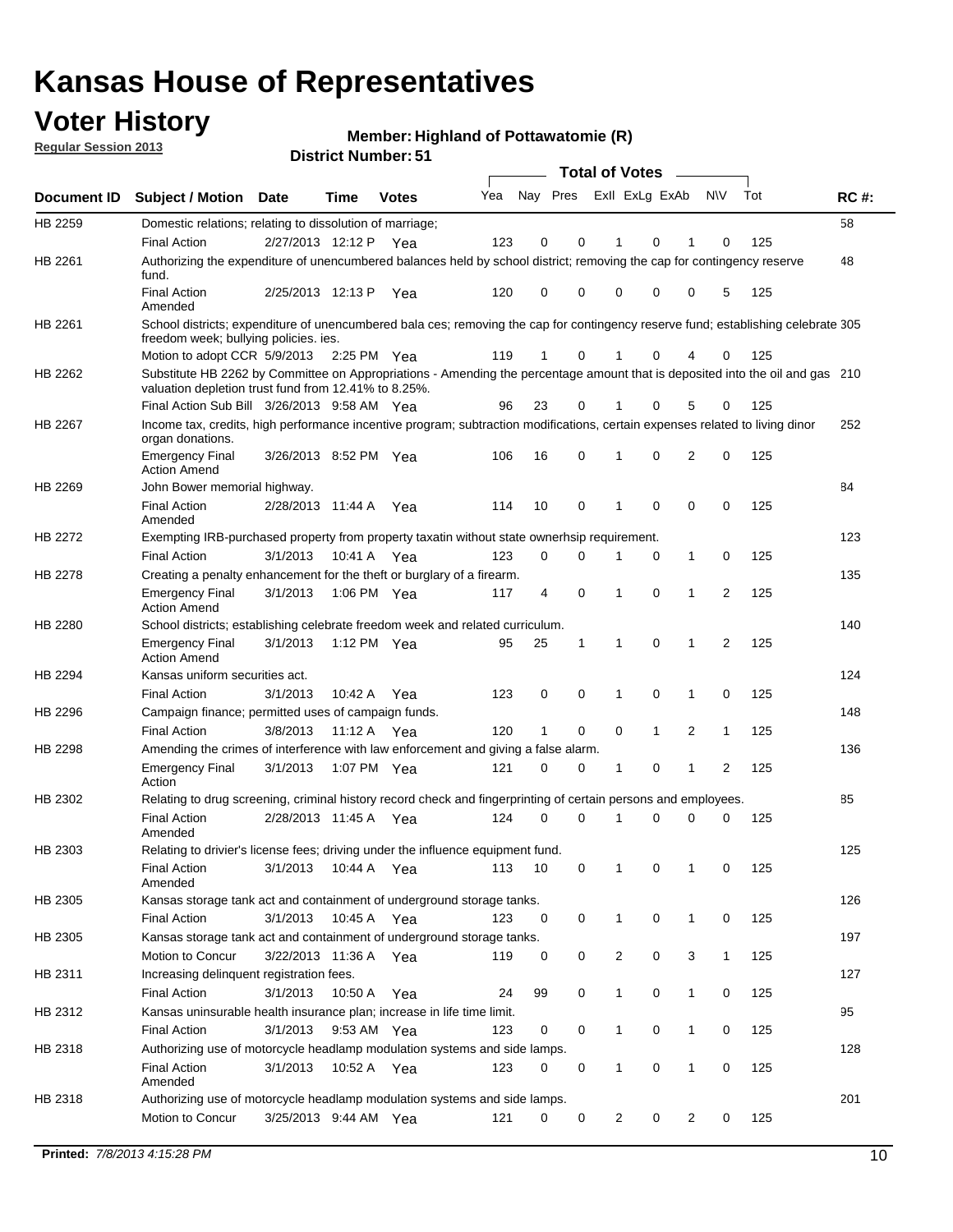## **Voter History**

**Regular Session 2013**

#### **Member: Highland of Pottawatomie (R)**

|             |                                                                                                                                                                                             |                       | <b>DISTRICT MAILINGLY</b> |              |     |                |             | Total of Votes          |          |              |              |     |             |
|-------------|---------------------------------------------------------------------------------------------------------------------------------------------------------------------------------------------|-----------------------|---------------------------|--------------|-----|----------------|-------------|-------------------------|----------|--------------|--------------|-----|-------------|
| Document ID | <b>Subject / Motion Date</b>                                                                                                                                                                |                       | <b>Time</b>               | <b>Votes</b> | Yea |                |             | Nay Pres Exll ExLg ExAb |          |              | <b>NV</b>    | Tot | <b>RC#:</b> |
| HB 2319     | Creating the coalition of innovative districts act.                                                                                                                                         |                       |                           |              |     |                |             |                         |          |              |              |     | 149         |
|             | <b>Final Action</b><br>Amended                                                                                                                                                              | 3/8/2013              | 11:17 A Yea               |              | 74  | 47             | 0           | $\mathbf 0$             | 1        | 3            | 0            | 125 |             |
| HB 2319     | Creating the coalition of innovative districts act.                                                                                                                                         |                       |                           |              |     |                |             |                         |          |              |              |     | 279         |
|             | Motion to Adopt CCR 4/5/2013                                                                                                                                                                |                       | 1:03 PM Yea               |              | 71  | 47             | 0           | 2                       | 0        | 3            | 2            | 125 |             |
| HB 2322     | Relating to the division of health of the department of health and environment.                                                                                                             |                       |                           |              |     |                |             |                         |          |              |              |     | 86          |
|             | <b>Final Action</b><br>Amended                                                                                                                                                              | 2/28/2013 11:46 A Yea |                           |              | 118 | 6              | 0           | 1                       | 0        | 0            | 0            | 125 |             |
| HB 2326     | VoIP and IP enabled services.                                                                                                                                                               |                       |                           |              |     |                |             |                         |          |              |              |     | 129         |
|             | <b>Final Action</b><br>Amended                                                                                                                                                              | 3/1/2013              | 10:53 A                   | Yea          | 123 | $\mathbf 0$    | 0           | 1                       | 0        | 1            | 0            | 125 |             |
| HB 2338     | Courts; docket fees.                                                                                                                                                                        |                       |                           |              |     |                |             |                         |          |              |              |     | 211         |
|             | <b>Final Action</b><br>Amended                                                                                                                                                              | 3/26/2013 10:00 A Yea |                           |              | 67  | 52             | 0           | 1                       | 0        | 5            | 0            | 125 |             |
| HB 2339     | Allowing insurers to return premiums to a policyholder separate from the notice of an adverse underwriting decision.                                                                        |                       |                           |              |     |                |             |                         |          |              |              |     | 67          |
|             | <b>Final Action</b>                                                                                                                                                                         | 2/28/2013 11:16 A Yea |                           |              | 124 | 0              | $\mathbf 0$ | 1                       | $\Omega$ | 0            | 0            | 125 |             |
| HB 2339     | Combining life insurance with certain additional health related riders, insurance agents-lines of insurance, health insurance for 287<br>certain firefighters and law enforcement officers. |                       |                           |              |     |                |             |                         |          |              |              |     |             |
|             | Motion to Adopt CCR 4/5/2013 7:15 PM Yea                                                                                                                                                    |                       |                           |              | 116 | $\overline{4}$ | 0           | 2                       | 0        | 2            | $\mathbf{1}$ | 125 |             |
| HB 2343     | Relating to the secretary of health and environment; office of laboratory services.                                                                                                         |                       |                           |              |     |                |             |                         |          |              |              |     | 130         |
|             | <b>Final Action</b>                                                                                                                                                                         | 3/1/2013              | 10.54 A                   | Yea          | 89  | 34             | 0           | 1                       | 0        | 1            | 0            | 125 |             |
| HB 2349     | School districts; audit by legislative post audit committee.                                                                                                                                |                       |                           |              |     |                |             |                         |          |              |              |     | 87          |
|             | <b>Final Action</b><br>Amended                                                                                                                                                              | 2/28/2013 11:48 A Yea |                           |              | 120 | 4              | $\mathbf 0$ | 1                       | 0        | 0            | 0            | 125 |             |
| HB 2349     | School districts; audit by legislative post audit committee.                                                                                                                                |                       |                           |              |     |                |             |                         |          |              |              |     | 291         |
|             | Motion to Concur                                                                                                                                                                            | 4/5/2013              | 7:55 PM Yea               |              | 118 | 2              | $\mathbf 0$ | $\overline{2}$          | $\Omega$ | 2            |              | 125 |             |
| HB 2352     | Maximum benefits increased for certain members of the Kansas police and firemen's retirement system.                                                                                        |                       |                           |              |     |                |             |                         |          |              |              |     | 88          |
|             | <b>Final Action</b>                                                                                                                                                                         | 2/28/2013 11:49 A Yea |                           |              | 124 | 0              | 0           | 1                       | 0        | 0            | 0            | 125 |             |
| HB 2353     | Adding certain controlled substances as schedule I drugs.                                                                                                                                   |                       |                           |              |     |                |             |                         |          |              |              |     | 138         |
|             | <b>Emergency Final</b><br>Action                                                                                                                                                            | 3/1/2013              | 1:09 PM Yea               |              | 121 | 0              | 0           | $\mathbf{1}$            | 0        | 1            | 2            | 125 |             |
| HB 2357     | 242nd engineer company ae" KS army national guard ae" membrial highway.                                                                                                                     |                       |                           |              |     |                |             |                         |          |              |              |     | 96          |
|             | <b>Final Action</b>                                                                                                                                                                         | 3/1/2013              | 9:54 AM Yea               |              | 123 | 0              | 0           | 1                       | 0        | 1            | 0            | 125 |             |
| HB 2357     | 242nd engineer company-KS army national guard- highway.                                                                                                                                     |                       |                           |              |     |                |             |                         |          |              |              |     | 202         |
|             | Motion to Concur                                                                                                                                                                            | 3/25/2013 9:47 AM Yea |                           |              | 121 | $\mathbf 0$    | $\mathbf 0$ | $\overline{2}$          | 0        | 2            | 0            | 125 |             |
| HB 2363     | Exempting certain aggregate mining operations from department of health and environment regulations.                                                                                        |                       |                           |              |     |                |             |                         |          |              |              |     | 131         |
|             | Final Action 3/1/2013 10:56 A Yea 123 0 0 1<br>Amended                                                                                                                                      |                       |                           |              |     |                |             |                         | 010      |              |              | 125 |             |
| HB 2363     | Water; wastewater regulations for sand and gravel; streams, dams and water obstructions.                                                                                                    |                       |                           |              |     |                |             |                         |          |              |              |     | 280         |
|             | Motion to Adopt CCR 4/5/2013 1:10 PM Yea                                                                                                                                                    |                       |                           |              | 119 | 0              | 0           | $\overline{2}$          | 0        | 3            | 1            | 125 |             |
| HB 2368     | Relating to the governor's mental health services planning council.                                                                                                                         |                       |                           |              |     |                |             |                         |          |              |              |     | 137         |
|             | <b>Emergency Final</b><br><b>Action Amend</b>                                                                                                                                               | 3/1/2013              | 1:08 PM Yea               |              | 121 | 0              | 0           | 1                       | 0        | $\mathbf{1}$ | 2            | 125 |             |
| HB 2377     | Relating to court fees and costs; judicial branch surcharge fund.                                                                                                                           |                       |                           |              |     |                |             |                         |          |              |              |     | 212         |
|             | <b>Final Action</b>                                                                                                                                                                         | 3/26/2013 10:01 A Yea |                           |              | 118 |                | 0           |                         | 0        | 5            | 0            | 125 |             |
| HB 2378     | Sales tax exemption for sales of certain machinery and equipment used for surface mining activities.                                                                                        |                       |                           |              |     |                |             |                         |          |              |              |     | 251         |
|             | <b>Emergency Final</b><br><b>Action Amend</b>                                                                                                                                               | 3/26/2013 8:51 PM Yea |                           |              | 104 | 18             | 0           | 1                       | 0        | 2            | 0            | 125 |             |
| HB 2381     | Election campaign finance; removing certain limitations to contributions made during legislative sessions.                                                                                  |                       |                           |              |     |                |             |                         |          |              |              |     | 198         |
|             | <b>Final Action</b>                                                                                                                                                                         | 3/25/2013 9:30 AM Yea |                           |              | 100 | 21             | 0           | 2                       | 0        | 2            | 0            | 125 |             |
|             | Amended                                                                                                                                                                                     |                       |                           |              |     |                |             |                         |          |              |              |     |             |
| HB 2387     | Clarifying that felony murder is not a lesser included offense of capital murder.                                                                                                           |                       |                           |              |     |                |             |                         |          |              |              |     | 213         |
|             | <b>Final Action</b>                                                                                                                                                                         | 3/26/2013 10:02 A Yea |                           |              | 117 | 2              | 0           | $\mathbf{1}$            | 0        | 5            | 0            | 125 |             |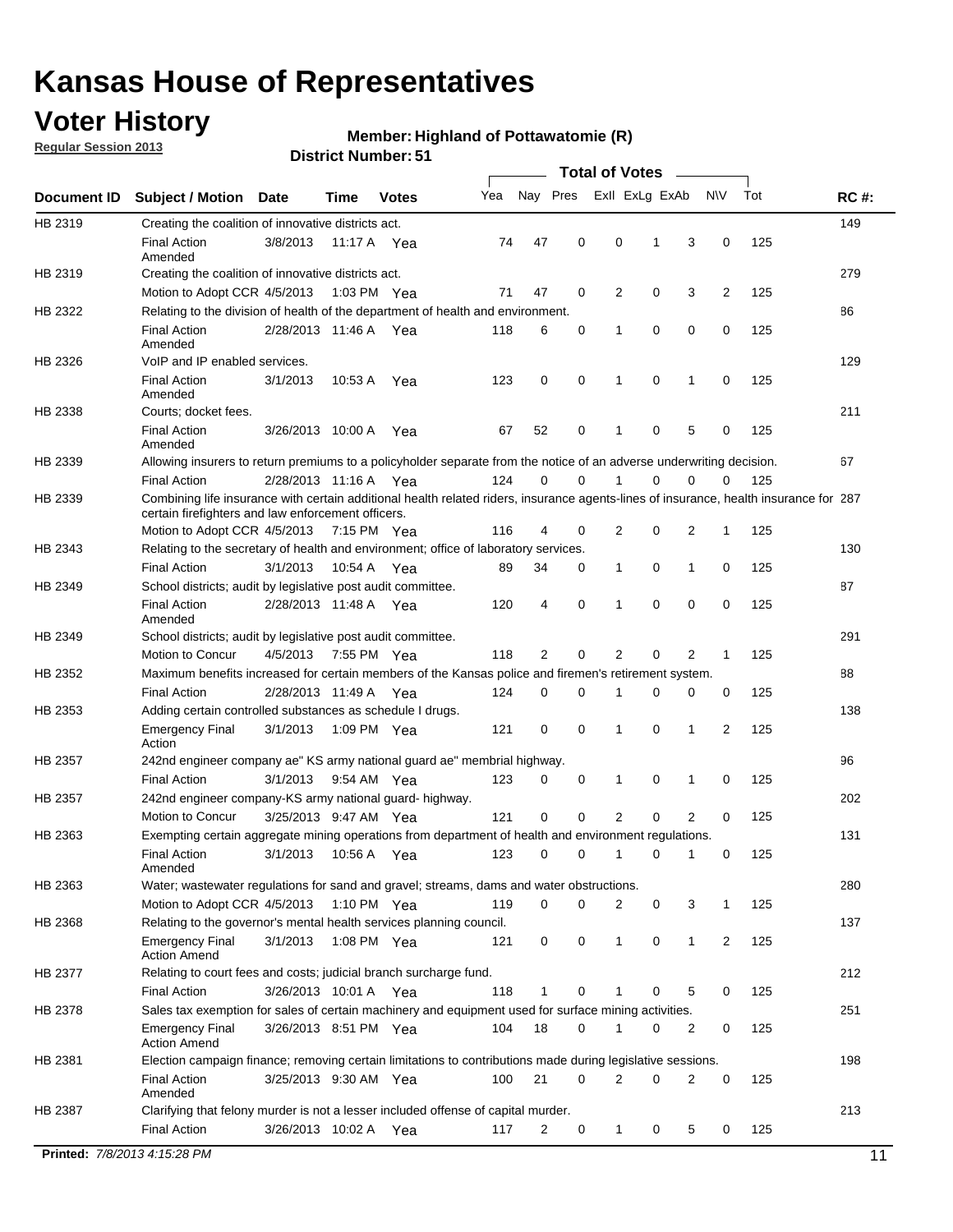## **Voter History**

**Member: Highland of Pottawatomie (R)** 

**Regular Session 2013**

| Document ID     | <b>Total of Votes</b>                                                                                                                                                                                                                            |                                                                                                     |         |              |                                                 |              |   |                |   |   |           |     |             |  |
|-----------------|--------------------------------------------------------------------------------------------------------------------------------------------------------------------------------------------------------------------------------------------------|-----------------------------------------------------------------------------------------------------|---------|--------------|-------------------------------------------------|--------------|---|----------------|---|---|-----------|-----|-------------|--|
|                 | <b>Subject / Motion Date</b>                                                                                                                                                                                                                     |                                                                                                     | Time    | <b>Votes</b> | Yea                                             | Nay Pres     |   | Exll ExLg ExAb |   |   | <b>NV</b> | Tot | <b>RC#:</b> |  |
| HB 2389         | Capital murder; notice of intent to seek the death penalty.                                                                                                                                                                                      |                                                                                                     |         |              |                                                 |              |   |                |   |   |           |     | 214         |  |
|                 | <b>Final Action</b>                                                                                                                                                                                                                              | 3/26/2013 10:03 A                                                                                   |         | Yea          | 118                                             | 1            | 0 | 1              | 0 | 5 | 0         | 125 |             |  |
| HB 2391         | School finance; amount of tax levy authorized to finance ancillary school facilities.                                                                                                                                                            |                                                                                                     |         |              |                                                 |              |   |                |   |   |           |     | 237         |  |
|                 | <b>Emergency Final</b><br><b>Action Amend</b>                                                                                                                                                                                                    | 3/26/2013 8:30 PM Yea                                                                               |         |              | 64                                              | 57           | 0 | 1              | 0 | 2 | 1         | 125 |             |  |
| HB 2391         | Senate Substitute for HB 2391 by Committee on Ways and Means - Creating the joint committee on uniform educational<br>standards oversight.                                                                                                       |                                                                                                     |         |              |                                                 |              |   |                |   |   |           |     | 321         |  |
|                 | Sub Motion to Concur 6/1/2013                                                                                                                                                                                                                    |                                                                                                     | 10:06 P | Yea          | 55                                              | 58           | 0 | 0              | 0 | 6 | 6         | 125 |             |  |
| HB 2396         | Allowing the secretary of administration to identify state owned real property as surplus property and establishing an appeals 253<br>process of such identification; also amending procedures for the disposition of state surplus real estate. |                                                                                                     |         |              |                                                 |              |   |                |   |   |           |     |             |  |
|                 | <b>Emergency Final</b><br><b>Action Amend</b>                                                                                                                                                                                                    | 3/26/2013 8:53 PM Yea                                                                               |         |              | 122                                             | 0            | 0 | 1              | 0 | 2 | 0         | 125 |             |  |
| HB 2403         | Issuing \$1,500,000,000 of pension obligation bonds to finance a portion of the unfunded actuarial liability of KPERS.                                                                                                                           |                                                                                                     |         |              |                                                 |              |   |                |   |   |           |     | 236         |  |
|                 | <b>Final Action</b><br>Amended                                                                                                                                                                                                                   | 3/26/2013 8:29 PM Yea                                                                               |         |              | 73                                              | 49           | 0 | 1              | 0 | 2 | 0         | 125 |             |  |
| <b>HCR 5014</b> | Urging approval of the Presidential Permit application allowing the construction and operation of the TransCanada Keystone<br>XL Pipeline.                                                                                                       |                                                                                                     |         |              |                                                 |              |   |                |   |   |           |     | 215         |  |
|                 | <b>Final Action</b>                                                                                                                                                                                                                              | 3/26/2013 10:05 A                                                                                   |         | Yea          | 108                                             | 11           | 0 | 1              | 0 | 5 | 0         | 125 |             |  |
| HR 6004         | Rules of House of Representatives, permanent rules of the 2013-2014 biennium.                                                                                                                                                                    |                                                                                                     |         |              |                                                 |              |   |                |   |   |           |     | 4           |  |
|                 | <b>Final Action</b><br>Amended                                                                                                                                                                                                                   | 1/28/2013 11:09 A                                                                                   |         | Yea          | 82                                              | 40           | 0 | 0              | 0 | 3 | 0         | 125 |             |  |
| SB <sub>1</sub> | Legislative Post Audit; periodic audits of the State treasurer and the pooled money investment board.                                                                                                                                            |                                                                                                     |         |              |                                                 |              |   |                |   |   |           |     | 216         |  |
|                 | <b>Final Action</b><br>Amended                                                                                                                                                                                                                   | 3/26/2013 10:06 A Yea                                                                               |         |              | 118                                             | $\mathbf 1$  | 0 | 1              | 0 | 5 | 0         | 125 |             |  |
| SB 16           | Kansas racketeer influenced and corrupt organization act, criminal street gangs.                                                                                                                                                                 |                                                                                                     |         |              |                                                 |              |   |                |   |   |           |     | 217         |  |
|                 | <b>Final Action</b><br>Amended                                                                                                                                                                                                                   | 3/26/2013 10:12 A Yea                                                                               |         |              | 74                                              | 45           | 0 | 1              | 0 | 5 | 0         | 125 |             |  |
| SB 20           | Civil procedure; temporary restraining orders and poverty affidavits.                                                                                                                                                                            |                                                                                                     |         |              |                                                 |              |   |                |   |   |           |     | 190         |  |
|                 | <b>Final Action</b><br>Amended                                                                                                                                                                                                                   | 3/22/2013 11:15 A                                                                                   |         | Yea          | 119                                             | 0            | 0 | 2              | 0 | 3 | 1         | 125 |             |  |
| SB 20           | Civil procedure; temporary restraining orders and poverty affidavits.                                                                                                                                                                            |                                                                                                     |         |              |                                                 |              |   |                |   |   |           |     | 304         |  |
|                 | Motion to adopt CCR 5/9/2013 2:21 PM Yea                                                                                                                                                                                                         |                                                                                                     |         |              | 119                                             | $\mathbf{1}$ | 0 | 1              | 0 | 4 | 0         | 125 |             |  |
| SB 21           |                                                                                                                                                                                                                                                  | 255<br>Firearms; criminal possession of a firearm; expungement; personal and family protection act. |         |              |                                                 |              |   |                |   |   |           |     |             |  |
|                 | <b>Emergency Final</b><br>Action                                                                                                                                                                                                                 | 3/26/2013 8:56 PM Yea                                                                               |         |              | 119                                             | 3            | 0 | 1              | 0 | 2 | 0         | 125 |             |  |
| SB 23           | Continuation of statewide tax levy for public schools.                                                                                                                                                                                           |                                                                                                     |         |              |                                                 |              |   |                |   |   |           |     | 243         |  |
|                 | <b>Emergency Final</b><br><b>Action Amend</b>                                                                                                                                                                                                    | 3/26/2013 8:38 PM Yea                                                                               |         |              | 122                                             | 0            | 0 | 1              | 0 | 2 | 0         | 125 |             |  |
| SB 23           | School districts; sttewide tax levy for public schools; school finance amendments.                                                                                                                                                               |                                                                                                     |         |              |                                                 |              |   |                |   |   |           |     | 296         |  |
|                 | Motion to Adopt CCR 4/5/2013 9:32 PM Yea                                                                                                                                                                                                         |                                                                                                     |         |              | 119                                             | $\mathbf 1$  | 0 | 2              | 0 | 2 | 1         | 125 |             |  |
| SB 24           | Insurance - Risk-based capital requirements for property, casualty and life insurance companies.                                                                                                                                                 |                                                                                                     |         |              |                                                 |              |   |                |   |   |           |     | 204         |  |
|                 | <b>Final Action</b>                                                                                                                                                                                                                              | 3/26/2013 9:50 AM Yea                                                                               |         |              | 119                                             | 0            | 0 | 1              | 0 | 5 | 0         | 125 |             |  |
| SB 25           | Insurance-Risk-based capital requirements for health organizations.                                                                                                                                                                              |                                                                                                     |         |              |                                                 |              |   |                |   |   |           |     | 205         |  |
|                 | <b>Final Action</b>                                                                                                                                                                                                                              | 3/26/2013 9:51 AM Yea                                                                               |         |              | 119                                             | 0            | 0 | 1              | 0 | 5 | 0         | 125 |             |  |
| SB 27           | Eligibility of students under the military service scholarship program act.                                                                                                                                                                      |                                                                                                     |         |              |                                                 |              |   |                |   |   |           |     | 166         |  |
|                 | <b>Final Action</b><br>Amended                                                                                                                                                                                                                   | 3/19/2013 10:35 A Yea                                                                               |         |              | 123                                             | 0            | 0 | 1              | 0 | 1 | 0         | 125 |             |  |
| SB 28           | Authorizing the division of emergency management within the adjutant general's department to accept certain real property.                                                                                                                       |                                                                                                     |         |              |                                                 |              |   |                |   |   |           |     | 184         |  |
|                 | Final Action                                                                                                                                                                                                                                     | 3/21/2013 11:22 A Yea                                                                               |         |              | 121<br>0<br>$\Omega$<br>0<br>0<br>125<br>1<br>3 |              |   |                |   |   |           |     |             |  |
| SB 37           | Kansas home inspectors professional competence and financial responsibility act.                                                                                                                                                                 |                                                                                                     |         |              |                                                 |              |   |                |   |   |           |     | 218         |  |
|                 | <b>Final Action</b>                                                                                                                                                                                                                              | 3/26/2013 10:14 A Yea                                                                               |         |              | 102                                             | 17           | 0 | 1              | 0 | 5 | 0         | 125 |             |  |
| SB 51           | Health insurance coverage for bankers association.                                                                                                                                                                                               |                                                                                                     |         |              |                                                 |              |   |                |   |   |           |     | 189         |  |
|                 | <b>Final Action</b>                                                                                                                                                                                                                              | 3/22/2013 11:14 A Yea                                                                               |         |              | 119                                             | 0            | 0 | 2              | 0 | 3 | 1         | 125 |             |  |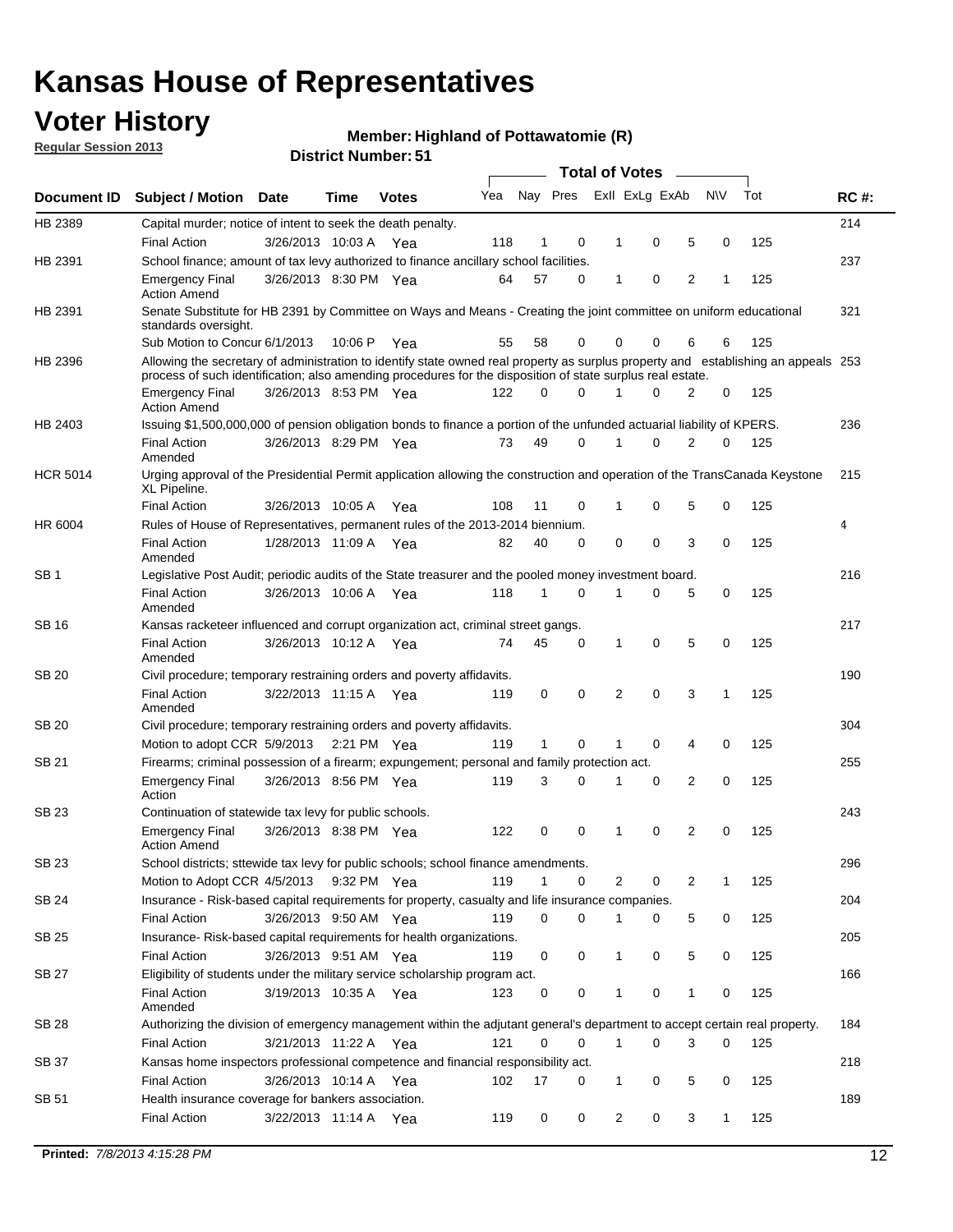## **Voter History**

**Member: Highland of Pottawatomie (R)** 

**Regular Session 2013**

| Nay Pres<br>Exll ExLg ExAb<br><b>NV</b><br>Tot<br>Yea<br><b>RC#:</b><br>Subject / Motion Date<br>Document ID<br>Time<br><b>Votes</b><br>SB 52<br>238<br>Mortgage interest rate cap increase.<br>2<br>0<br>0<br>2<br>125<br><b>Emergency Final</b><br>3/26/2013 8:32 PM Yea<br>120<br>0<br>1<br>Action<br>SB 56<br>191<br>Transferring the recognition of county fair associations from the secretary of agriculture to the board of county<br>commissioners.<br><b>Final Action</b><br>0<br>0<br>2<br>0<br>3<br>125<br>3/22/2013 11:21 A Yea<br>119<br>1<br>Amended<br><b>SB 57</b><br>Substitute for SB 57 by Committee on Agriculture - Agriculture; powers and duties of the department of agriculture relating to<br>192<br>poultry improvement plan and domesticated deer.<br>Final Action Sub Bill 3/22/2013 11:24 A Yea<br>79<br>40<br>0<br>2<br>0<br>125<br>3<br>1<br>Amended<br>SB 57<br>Substitute for SB 57 by Committee on Agriculture - Agriculture; powers and duties of the department of agriculture relating to<br>262<br>poultry improvement plan, stockyards and domesticated deer.<br>Motion to adopt CCR 4/4/2013 2:18 PM Yea<br>42<br>0<br>0<br>2<br>0<br>125<br>80<br>1<br>SB 58<br>Sentencing for unlawful manufacturing of controlled substances.<br>219<br>0<br>5<br><b>Final Action</b><br>0<br>0<br>0<br>125<br>3/26/2013 10:15 A Yea<br>119<br>1<br>193<br>SB 59<br>Attorney general; reward for information.<br>0<br>$\mathbf 0$<br>0<br>3<br><b>Final Action</b><br>3/22/2013 11:25 A<br>119<br>2<br>$\mathbf{1}$<br>125<br>Yea<br>163<br>SB 62<br>Making gas pipeline safety terminology consistent with federal regulations.<br>0<br><b>Final Action</b><br>0<br>$\mathbf{1}$<br>0<br>125<br>3/19/2013 10:32 A Yea<br>123<br>0<br>1<br>246<br>SB 63<br>Elections; voting crimes, penalties and prosecution.<br>53<br>0<br>2<br>$\mathbf 0$<br>0<br>125<br><b>Emergency Final</b><br>3/26/2013 8:42 PM Yea<br>69<br>1<br><b>Action Amend</b><br>220<br>SB 68<br>Driver's license examinations; locations.<br>5<br><b>Final Action</b><br>3/26/2013 10:16 A<br>116<br>3<br>0<br>0<br>0<br>125<br>Yea<br>1<br>167<br>SB 69<br>Motor vehicles; vehicle registration and license plates.<br><b>Final Action</b><br>3/19/2013 10:37 A<br>6<br>0<br>0<br>0<br>125<br>117<br>1<br>Yea<br>Prison-made goods act; prohibiting prisoner production of manufactured or modular homes.<br>221<br>SB 74<br>5<br><b>Final Action</b><br>3/26/2013 10:19 A<br>87<br>32<br>0<br>0<br>125<br>Yea<br>0<br>222<br>SB 75<br>Record requirements and civil penalties relating to sales of plastic bulk merchandise containers.<br>5<br><b>Final Action</b><br>3/26/2013 10:21 A<br>18<br>0<br>0<br>125<br>101<br>0<br>Yea<br>Open records; requests for criminal justice information; restriction of certain officials' information from publicly accessible<br>194<br>SB 81<br>records.<br>0<br>0<br>$\overline{2}$<br>3<br><b>Final Action</b><br>3/22/2013 11:27 A<br>119<br>0<br>125<br>Yea<br>Amended<br><b>SB83</b><br>House Substitute for SB 83 by Committee on Taxation - Income tax deductions and modifications; severance tax; sales tax;<br>187<br>delinquent tax liabilities.<br>125<br>Final Action Sub Bill 3/21/2013 11:30 A Yea<br>25<br>0<br>$\mathbf{1}$<br>3<br>0<br>96<br>0<br>SB 83<br>House Substitute for SB 83 by Committee on Taxation--Income tax deductions and modifications; severance tax; sales tax and 260<br>compensating use tax, preseumptions relating to nexus; property tax, exemptions, new automobile manufacturinge property;<br>taxation of watercraft; leased commercial and industrial property appeals; correction of clerical errors.<br>104<br>15<br>0<br>0<br>Motion to adopt CCR 4/3/2013<br>10:35 A Yea<br>1<br>3<br>2<br>125<br>House Substitute for SB 84 by Committee on Taxation - Reduction to state income tax rates based on selected actual state<br>SB 84<br>188<br>general fund receipts computations; distribution of revenues from sales and compensating use tax; reduction of<br>Final Action Sub Bill 3/21/2013 11:34 A Yea<br>39<br>0<br>$\mathbf{1}$<br>0<br>82<br>3<br>0<br>125<br>Amended<br>317<br>SB 84<br>House Substitute for SB 84 -- Reduction to state income tax rates based on selected actual state general fund receipts<br>computations; reduction of itemized deductions.<br>0<br>0<br>125<br>Motion to adopt CCR 5/28/2013 2:32 PM Nay<br>42<br>71<br>9<br>2<br>House Substitute for SB 84 -- Reduction to state income tax rates based on selected actual state general fund receipts<br>SB 84<br>319<br>computations; reduction of itemized deductions.<br>94<br>Motion to adopt CCR 5/30/2013 9:14 PM Nav<br>18<br>0<br>1<br>0<br>9<br>3<br>125<br>SB 85<br>Motor vehicle insurance; providing proof of insurance by cellular phone or portable electronic device.<br>175<br>0<br>0<br>125<br><b>Final Action</b><br>3/20/2013 10:25 A Yea<br>123<br>1<br>0<br>1<br>0 |  |  |  |  | <b>Total of Votes</b> |  |  |  |  |  |  |  |  |  |  |  |
|--------------------------------------------------------------------------------------------------------------------------------------------------------------------------------------------------------------------------------------------------------------------------------------------------------------------------------------------------------------------------------------------------------------------------------------------------------------------------------------------------------------------------------------------------------------------------------------------------------------------------------------------------------------------------------------------------------------------------------------------------------------------------------------------------------------------------------------------------------------------------------------------------------------------------------------------------------------------------------------------------------------------------------------------------------------------------------------------------------------------------------------------------------------------------------------------------------------------------------------------------------------------------------------------------------------------------------------------------------------------------------------------------------------------------------------------------------------------------------------------------------------------------------------------------------------------------------------------------------------------------------------------------------------------------------------------------------------------------------------------------------------------------------------------------------------------------------------------------------------------------------------------------------------------------------------------------------------------------------------------------------------------------------------------------------------------------------------------------------------------------------------------------------------------------------------------------------------------------------------------------------------------------------------------------------------------------------------------------------------------------------------------------------------------------------------------------------------------------------------------------------------------------------------------------------------------------------------------------------------------------------------------------------------------------------------------------------------------------------------------------------------------------------------------------------------------------------------------------------------------------------------------------------------------------------------------------------------------------------------------------------------------------------------------------------------------------------------------------------------------------------------------------------------------------------------------------------------------------------------------------------------------------------------------------------------------------------------------------------------------------------------------------------------------------------------------------------------------------------------------------------------------------------------------------------------------------------------------------------------------------------------------------------------------------------------------------------------------------------------------------------------------------------------------------------------------------------------------------------------------------------------------------------------------------------------------------------------------------------------------------------------------------------------------------------------------------------------------------------------------------------------------------------------------------------------------------------------------------------------------------------------------------------------------------------------------------------------------------------------------------------------------------------------------------------------------------------------------------------------------------------------------------------------------------------------------------------------------------------------------------------------------------------------------------------------------------------------------------------------------------------------------------------------------------------------------------------------------------------------------------------------------------------------------------------------------------------------------------|--|--|--|--|-----------------------|--|--|--|--|--|--|--|--|--|--|--|
|                                                                                                                                                                                                                                                                                                                                                                                                                                                                                                                                                                                                                                                                                                                                                                                                                                                                                                                                                                                                                                                                                                                                                                                                                                                                                                                                                                                                                                                                                                                                                                                                                                                                                                                                                                                                                                                                                                                                                                                                                                                                                                                                                                                                                                                                                                                                                                                                                                                                                                                                                                                                                                                                                                                                                                                                                                                                                                                                                                                                                                                                                                                                                                                                                                                                                                                                                                                                                                                                                                                                                                                                                                                                                                                                                                                                                                                                                                                                                                                                                                                                                                                                                                                                                                                                                                                                                                                                                                                                                                                                                                                                                                                                                                                                                                                                                                                                                                                                                                          |  |  |  |  |                       |  |  |  |  |  |  |  |  |  |  |  |
|                                                                                                                                                                                                                                                                                                                                                                                                                                                                                                                                                                                                                                                                                                                                                                                                                                                                                                                                                                                                                                                                                                                                                                                                                                                                                                                                                                                                                                                                                                                                                                                                                                                                                                                                                                                                                                                                                                                                                                                                                                                                                                                                                                                                                                                                                                                                                                                                                                                                                                                                                                                                                                                                                                                                                                                                                                                                                                                                                                                                                                                                                                                                                                                                                                                                                                                                                                                                                                                                                                                                                                                                                                                                                                                                                                                                                                                                                                                                                                                                                                                                                                                                                                                                                                                                                                                                                                                                                                                                                                                                                                                                                                                                                                                                                                                                                                                                                                                                                                          |  |  |  |  |                       |  |  |  |  |  |  |  |  |  |  |  |
|                                                                                                                                                                                                                                                                                                                                                                                                                                                                                                                                                                                                                                                                                                                                                                                                                                                                                                                                                                                                                                                                                                                                                                                                                                                                                                                                                                                                                                                                                                                                                                                                                                                                                                                                                                                                                                                                                                                                                                                                                                                                                                                                                                                                                                                                                                                                                                                                                                                                                                                                                                                                                                                                                                                                                                                                                                                                                                                                                                                                                                                                                                                                                                                                                                                                                                                                                                                                                                                                                                                                                                                                                                                                                                                                                                                                                                                                                                                                                                                                                                                                                                                                                                                                                                                                                                                                                                                                                                                                                                                                                                                                                                                                                                                                                                                                                                                                                                                                                                          |  |  |  |  |                       |  |  |  |  |  |  |  |  |  |  |  |
|                                                                                                                                                                                                                                                                                                                                                                                                                                                                                                                                                                                                                                                                                                                                                                                                                                                                                                                                                                                                                                                                                                                                                                                                                                                                                                                                                                                                                                                                                                                                                                                                                                                                                                                                                                                                                                                                                                                                                                                                                                                                                                                                                                                                                                                                                                                                                                                                                                                                                                                                                                                                                                                                                                                                                                                                                                                                                                                                                                                                                                                                                                                                                                                                                                                                                                                                                                                                                                                                                                                                                                                                                                                                                                                                                                                                                                                                                                                                                                                                                                                                                                                                                                                                                                                                                                                                                                                                                                                                                                                                                                                                                                                                                                                                                                                                                                                                                                                                                                          |  |  |  |  |                       |  |  |  |  |  |  |  |  |  |  |  |
|                                                                                                                                                                                                                                                                                                                                                                                                                                                                                                                                                                                                                                                                                                                                                                                                                                                                                                                                                                                                                                                                                                                                                                                                                                                                                                                                                                                                                                                                                                                                                                                                                                                                                                                                                                                                                                                                                                                                                                                                                                                                                                                                                                                                                                                                                                                                                                                                                                                                                                                                                                                                                                                                                                                                                                                                                                                                                                                                                                                                                                                                                                                                                                                                                                                                                                                                                                                                                                                                                                                                                                                                                                                                                                                                                                                                                                                                                                                                                                                                                                                                                                                                                                                                                                                                                                                                                                                                                                                                                                                                                                                                                                                                                                                                                                                                                                                                                                                                                                          |  |  |  |  |                       |  |  |  |  |  |  |  |  |  |  |  |
|                                                                                                                                                                                                                                                                                                                                                                                                                                                                                                                                                                                                                                                                                                                                                                                                                                                                                                                                                                                                                                                                                                                                                                                                                                                                                                                                                                                                                                                                                                                                                                                                                                                                                                                                                                                                                                                                                                                                                                                                                                                                                                                                                                                                                                                                                                                                                                                                                                                                                                                                                                                                                                                                                                                                                                                                                                                                                                                                                                                                                                                                                                                                                                                                                                                                                                                                                                                                                                                                                                                                                                                                                                                                                                                                                                                                                                                                                                                                                                                                                                                                                                                                                                                                                                                                                                                                                                                                                                                                                                                                                                                                                                                                                                                                                                                                                                                                                                                                                                          |  |  |  |  |                       |  |  |  |  |  |  |  |  |  |  |  |
|                                                                                                                                                                                                                                                                                                                                                                                                                                                                                                                                                                                                                                                                                                                                                                                                                                                                                                                                                                                                                                                                                                                                                                                                                                                                                                                                                                                                                                                                                                                                                                                                                                                                                                                                                                                                                                                                                                                                                                                                                                                                                                                                                                                                                                                                                                                                                                                                                                                                                                                                                                                                                                                                                                                                                                                                                                                                                                                                                                                                                                                                                                                                                                                                                                                                                                                                                                                                                                                                                                                                                                                                                                                                                                                                                                                                                                                                                                                                                                                                                                                                                                                                                                                                                                                                                                                                                                                                                                                                                                                                                                                                                                                                                                                                                                                                                                                                                                                                                                          |  |  |  |  |                       |  |  |  |  |  |  |  |  |  |  |  |
|                                                                                                                                                                                                                                                                                                                                                                                                                                                                                                                                                                                                                                                                                                                                                                                                                                                                                                                                                                                                                                                                                                                                                                                                                                                                                                                                                                                                                                                                                                                                                                                                                                                                                                                                                                                                                                                                                                                                                                                                                                                                                                                                                                                                                                                                                                                                                                                                                                                                                                                                                                                                                                                                                                                                                                                                                                                                                                                                                                                                                                                                                                                                                                                                                                                                                                                                                                                                                                                                                                                                                                                                                                                                                                                                                                                                                                                                                                                                                                                                                                                                                                                                                                                                                                                                                                                                                                                                                                                                                                                                                                                                                                                                                                                                                                                                                                                                                                                                                                          |  |  |  |  |                       |  |  |  |  |  |  |  |  |  |  |  |
|                                                                                                                                                                                                                                                                                                                                                                                                                                                                                                                                                                                                                                                                                                                                                                                                                                                                                                                                                                                                                                                                                                                                                                                                                                                                                                                                                                                                                                                                                                                                                                                                                                                                                                                                                                                                                                                                                                                                                                                                                                                                                                                                                                                                                                                                                                                                                                                                                                                                                                                                                                                                                                                                                                                                                                                                                                                                                                                                                                                                                                                                                                                                                                                                                                                                                                                                                                                                                                                                                                                                                                                                                                                                                                                                                                                                                                                                                                                                                                                                                                                                                                                                                                                                                                                                                                                                                                                                                                                                                                                                                                                                                                                                                                                                                                                                                                                                                                                                                                          |  |  |  |  |                       |  |  |  |  |  |  |  |  |  |  |  |
|                                                                                                                                                                                                                                                                                                                                                                                                                                                                                                                                                                                                                                                                                                                                                                                                                                                                                                                                                                                                                                                                                                                                                                                                                                                                                                                                                                                                                                                                                                                                                                                                                                                                                                                                                                                                                                                                                                                                                                                                                                                                                                                                                                                                                                                                                                                                                                                                                                                                                                                                                                                                                                                                                                                                                                                                                                                                                                                                                                                                                                                                                                                                                                                                                                                                                                                                                                                                                                                                                                                                                                                                                                                                                                                                                                                                                                                                                                                                                                                                                                                                                                                                                                                                                                                                                                                                                                                                                                                                                                                                                                                                                                                                                                                                                                                                                                                                                                                                                                          |  |  |  |  |                       |  |  |  |  |  |  |  |  |  |  |  |
|                                                                                                                                                                                                                                                                                                                                                                                                                                                                                                                                                                                                                                                                                                                                                                                                                                                                                                                                                                                                                                                                                                                                                                                                                                                                                                                                                                                                                                                                                                                                                                                                                                                                                                                                                                                                                                                                                                                                                                                                                                                                                                                                                                                                                                                                                                                                                                                                                                                                                                                                                                                                                                                                                                                                                                                                                                                                                                                                                                                                                                                                                                                                                                                                                                                                                                                                                                                                                                                                                                                                                                                                                                                                                                                                                                                                                                                                                                                                                                                                                                                                                                                                                                                                                                                                                                                                                                                                                                                                                                                                                                                                                                                                                                                                                                                                                                                                                                                                                                          |  |  |  |  |                       |  |  |  |  |  |  |  |  |  |  |  |
|                                                                                                                                                                                                                                                                                                                                                                                                                                                                                                                                                                                                                                                                                                                                                                                                                                                                                                                                                                                                                                                                                                                                                                                                                                                                                                                                                                                                                                                                                                                                                                                                                                                                                                                                                                                                                                                                                                                                                                                                                                                                                                                                                                                                                                                                                                                                                                                                                                                                                                                                                                                                                                                                                                                                                                                                                                                                                                                                                                                                                                                                                                                                                                                                                                                                                                                                                                                                                                                                                                                                                                                                                                                                                                                                                                                                                                                                                                                                                                                                                                                                                                                                                                                                                                                                                                                                                                                                                                                                                                                                                                                                                                                                                                                                                                                                                                                                                                                                                                          |  |  |  |  |                       |  |  |  |  |  |  |  |  |  |  |  |
|                                                                                                                                                                                                                                                                                                                                                                                                                                                                                                                                                                                                                                                                                                                                                                                                                                                                                                                                                                                                                                                                                                                                                                                                                                                                                                                                                                                                                                                                                                                                                                                                                                                                                                                                                                                                                                                                                                                                                                                                                                                                                                                                                                                                                                                                                                                                                                                                                                                                                                                                                                                                                                                                                                                                                                                                                                                                                                                                                                                                                                                                                                                                                                                                                                                                                                                                                                                                                                                                                                                                                                                                                                                                                                                                                                                                                                                                                                                                                                                                                                                                                                                                                                                                                                                                                                                                                                                                                                                                                                                                                                                                                                                                                                                                                                                                                                                                                                                                                                          |  |  |  |  |                       |  |  |  |  |  |  |  |  |  |  |  |
|                                                                                                                                                                                                                                                                                                                                                                                                                                                                                                                                                                                                                                                                                                                                                                                                                                                                                                                                                                                                                                                                                                                                                                                                                                                                                                                                                                                                                                                                                                                                                                                                                                                                                                                                                                                                                                                                                                                                                                                                                                                                                                                                                                                                                                                                                                                                                                                                                                                                                                                                                                                                                                                                                                                                                                                                                                                                                                                                                                                                                                                                                                                                                                                                                                                                                                                                                                                                                                                                                                                                                                                                                                                                                                                                                                                                                                                                                                                                                                                                                                                                                                                                                                                                                                                                                                                                                                                                                                                                                                                                                                                                                                                                                                                                                                                                                                                                                                                                                                          |  |  |  |  |                       |  |  |  |  |  |  |  |  |  |  |  |
|                                                                                                                                                                                                                                                                                                                                                                                                                                                                                                                                                                                                                                                                                                                                                                                                                                                                                                                                                                                                                                                                                                                                                                                                                                                                                                                                                                                                                                                                                                                                                                                                                                                                                                                                                                                                                                                                                                                                                                                                                                                                                                                                                                                                                                                                                                                                                                                                                                                                                                                                                                                                                                                                                                                                                                                                                                                                                                                                                                                                                                                                                                                                                                                                                                                                                                                                                                                                                                                                                                                                                                                                                                                                                                                                                                                                                                                                                                                                                                                                                                                                                                                                                                                                                                                                                                                                                                                                                                                                                                                                                                                                                                                                                                                                                                                                                                                                                                                                                                          |  |  |  |  |                       |  |  |  |  |  |  |  |  |  |  |  |
|                                                                                                                                                                                                                                                                                                                                                                                                                                                                                                                                                                                                                                                                                                                                                                                                                                                                                                                                                                                                                                                                                                                                                                                                                                                                                                                                                                                                                                                                                                                                                                                                                                                                                                                                                                                                                                                                                                                                                                                                                                                                                                                                                                                                                                                                                                                                                                                                                                                                                                                                                                                                                                                                                                                                                                                                                                                                                                                                                                                                                                                                                                                                                                                                                                                                                                                                                                                                                                                                                                                                                                                                                                                                                                                                                                                                                                                                                                                                                                                                                                                                                                                                                                                                                                                                                                                                                                                                                                                                                                                                                                                                                                                                                                                                                                                                                                                                                                                                                                          |  |  |  |  |                       |  |  |  |  |  |  |  |  |  |  |  |
|                                                                                                                                                                                                                                                                                                                                                                                                                                                                                                                                                                                                                                                                                                                                                                                                                                                                                                                                                                                                                                                                                                                                                                                                                                                                                                                                                                                                                                                                                                                                                                                                                                                                                                                                                                                                                                                                                                                                                                                                                                                                                                                                                                                                                                                                                                                                                                                                                                                                                                                                                                                                                                                                                                                                                                                                                                                                                                                                                                                                                                                                                                                                                                                                                                                                                                                                                                                                                                                                                                                                                                                                                                                                                                                                                                                                                                                                                                                                                                                                                                                                                                                                                                                                                                                                                                                                                                                                                                                                                                                                                                                                                                                                                                                                                                                                                                                                                                                                                                          |  |  |  |  |                       |  |  |  |  |  |  |  |  |  |  |  |
|                                                                                                                                                                                                                                                                                                                                                                                                                                                                                                                                                                                                                                                                                                                                                                                                                                                                                                                                                                                                                                                                                                                                                                                                                                                                                                                                                                                                                                                                                                                                                                                                                                                                                                                                                                                                                                                                                                                                                                                                                                                                                                                                                                                                                                                                                                                                                                                                                                                                                                                                                                                                                                                                                                                                                                                                                                                                                                                                                                                                                                                                                                                                                                                                                                                                                                                                                                                                                                                                                                                                                                                                                                                                                                                                                                                                                                                                                                                                                                                                                                                                                                                                                                                                                                                                                                                                                                                                                                                                                                                                                                                                                                                                                                                                                                                                                                                                                                                                                                          |  |  |  |  |                       |  |  |  |  |  |  |  |  |  |  |  |
|                                                                                                                                                                                                                                                                                                                                                                                                                                                                                                                                                                                                                                                                                                                                                                                                                                                                                                                                                                                                                                                                                                                                                                                                                                                                                                                                                                                                                                                                                                                                                                                                                                                                                                                                                                                                                                                                                                                                                                                                                                                                                                                                                                                                                                                                                                                                                                                                                                                                                                                                                                                                                                                                                                                                                                                                                                                                                                                                                                                                                                                                                                                                                                                                                                                                                                                                                                                                                                                                                                                                                                                                                                                                                                                                                                                                                                                                                                                                                                                                                                                                                                                                                                                                                                                                                                                                                                                                                                                                                                                                                                                                                                                                                                                                                                                                                                                                                                                                                                          |  |  |  |  |                       |  |  |  |  |  |  |  |  |  |  |  |
|                                                                                                                                                                                                                                                                                                                                                                                                                                                                                                                                                                                                                                                                                                                                                                                                                                                                                                                                                                                                                                                                                                                                                                                                                                                                                                                                                                                                                                                                                                                                                                                                                                                                                                                                                                                                                                                                                                                                                                                                                                                                                                                                                                                                                                                                                                                                                                                                                                                                                                                                                                                                                                                                                                                                                                                                                                                                                                                                                                                                                                                                                                                                                                                                                                                                                                                                                                                                                                                                                                                                                                                                                                                                                                                                                                                                                                                                                                                                                                                                                                                                                                                                                                                                                                                                                                                                                                                                                                                                                                                                                                                                                                                                                                                                                                                                                                                                                                                                                                          |  |  |  |  |                       |  |  |  |  |  |  |  |  |  |  |  |
|                                                                                                                                                                                                                                                                                                                                                                                                                                                                                                                                                                                                                                                                                                                                                                                                                                                                                                                                                                                                                                                                                                                                                                                                                                                                                                                                                                                                                                                                                                                                                                                                                                                                                                                                                                                                                                                                                                                                                                                                                                                                                                                                                                                                                                                                                                                                                                                                                                                                                                                                                                                                                                                                                                                                                                                                                                                                                                                                                                                                                                                                                                                                                                                                                                                                                                                                                                                                                                                                                                                                                                                                                                                                                                                                                                                                                                                                                                                                                                                                                                                                                                                                                                                                                                                                                                                                                                                                                                                                                                                                                                                                                                                                                                                                                                                                                                                                                                                                                                          |  |  |  |  |                       |  |  |  |  |  |  |  |  |  |  |  |
|                                                                                                                                                                                                                                                                                                                                                                                                                                                                                                                                                                                                                                                                                                                                                                                                                                                                                                                                                                                                                                                                                                                                                                                                                                                                                                                                                                                                                                                                                                                                                                                                                                                                                                                                                                                                                                                                                                                                                                                                                                                                                                                                                                                                                                                                                                                                                                                                                                                                                                                                                                                                                                                                                                                                                                                                                                                                                                                                                                                                                                                                                                                                                                                                                                                                                                                                                                                                                                                                                                                                                                                                                                                                                                                                                                                                                                                                                                                                                                                                                                                                                                                                                                                                                                                                                                                                                                                                                                                                                                                                                                                                                                                                                                                                                                                                                                                                                                                                                                          |  |  |  |  |                       |  |  |  |  |  |  |  |  |  |  |  |
|                                                                                                                                                                                                                                                                                                                                                                                                                                                                                                                                                                                                                                                                                                                                                                                                                                                                                                                                                                                                                                                                                                                                                                                                                                                                                                                                                                                                                                                                                                                                                                                                                                                                                                                                                                                                                                                                                                                                                                                                                                                                                                                                                                                                                                                                                                                                                                                                                                                                                                                                                                                                                                                                                                                                                                                                                                                                                                                                                                                                                                                                                                                                                                                                                                                                                                                                                                                                                                                                                                                                                                                                                                                                                                                                                                                                                                                                                                                                                                                                                                                                                                                                                                                                                                                                                                                                                                                                                                                                                                                                                                                                                                                                                                                                                                                                                                                                                                                                                                          |  |  |  |  |                       |  |  |  |  |  |  |  |  |  |  |  |
|                                                                                                                                                                                                                                                                                                                                                                                                                                                                                                                                                                                                                                                                                                                                                                                                                                                                                                                                                                                                                                                                                                                                                                                                                                                                                                                                                                                                                                                                                                                                                                                                                                                                                                                                                                                                                                                                                                                                                                                                                                                                                                                                                                                                                                                                                                                                                                                                                                                                                                                                                                                                                                                                                                                                                                                                                                                                                                                                                                                                                                                                                                                                                                                                                                                                                                                                                                                                                                                                                                                                                                                                                                                                                                                                                                                                                                                                                                                                                                                                                                                                                                                                                                                                                                                                                                                                                                                                                                                                                                                                                                                                                                                                                                                                                                                                                                                                                                                                                                          |  |  |  |  |                       |  |  |  |  |  |  |  |  |  |  |  |
|                                                                                                                                                                                                                                                                                                                                                                                                                                                                                                                                                                                                                                                                                                                                                                                                                                                                                                                                                                                                                                                                                                                                                                                                                                                                                                                                                                                                                                                                                                                                                                                                                                                                                                                                                                                                                                                                                                                                                                                                                                                                                                                                                                                                                                                                                                                                                                                                                                                                                                                                                                                                                                                                                                                                                                                                                                                                                                                                                                                                                                                                                                                                                                                                                                                                                                                                                                                                                                                                                                                                                                                                                                                                                                                                                                                                                                                                                                                                                                                                                                                                                                                                                                                                                                                                                                                                                                                                                                                                                                                                                                                                                                                                                                                                                                                                                                                                                                                                                                          |  |  |  |  |                       |  |  |  |  |  |  |  |  |  |  |  |
|                                                                                                                                                                                                                                                                                                                                                                                                                                                                                                                                                                                                                                                                                                                                                                                                                                                                                                                                                                                                                                                                                                                                                                                                                                                                                                                                                                                                                                                                                                                                                                                                                                                                                                                                                                                                                                                                                                                                                                                                                                                                                                                                                                                                                                                                                                                                                                                                                                                                                                                                                                                                                                                                                                                                                                                                                                                                                                                                                                                                                                                                                                                                                                                                                                                                                                                                                                                                                                                                                                                                                                                                                                                                                                                                                                                                                                                                                                                                                                                                                                                                                                                                                                                                                                                                                                                                                                                                                                                                                                                                                                                                                                                                                                                                                                                                                                                                                                                                                                          |  |  |  |  |                       |  |  |  |  |  |  |  |  |  |  |  |
|                                                                                                                                                                                                                                                                                                                                                                                                                                                                                                                                                                                                                                                                                                                                                                                                                                                                                                                                                                                                                                                                                                                                                                                                                                                                                                                                                                                                                                                                                                                                                                                                                                                                                                                                                                                                                                                                                                                                                                                                                                                                                                                                                                                                                                                                                                                                                                                                                                                                                                                                                                                                                                                                                                                                                                                                                                                                                                                                                                                                                                                                                                                                                                                                                                                                                                                                                                                                                                                                                                                                                                                                                                                                                                                                                                                                                                                                                                                                                                                                                                                                                                                                                                                                                                                                                                                                                                                                                                                                                                                                                                                                                                                                                                                                                                                                                                                                                                                                                                          |  |  |  |  |                       |  |  |  |  |  |  |  |  |  |  |  |
|                                                                                                                                                                                                                                                                                                                                                                                                                                                                                                                                                                                                                                                                                                                                                                                                                                                                                                                                                                                                                                                                                                                                                                                                                                                                                                                                                                                                                                                                                                                                                                                                                                                                                                                                                                                                                                                                                                                                                                                                                                                                                                                                                                                                                                                                                                                                                                                                                                                                                                                                                                                                                                                                                                                                                                                                                                                                                                                                                                                                                                                                                                                                                                                                                                                                                                                                                                                                                                                                                                                                                                                                                                                                                                                                                                                                                                                                                                                                                                                                                                                                                                                                                                                                                                                                                                                                                                                                                                                                                                                                                                                                                                                                                                                                                                                                                                                                                                                                                                          |  |  |  |  |                       |  |  |  |  |  |  |  |  |  |  |  |
|                                                                                                                                                                                                                                                                                                                                                                                                                                                                                                                                                                                                                                                                                                                                                                                                                                                                                                                                                                                                                                                                                                                                                                                                                                                                                                                                                                                                                                                                                                                                                                                                                                                                                                                                                                                                                                                                                                                                                                                                                                                                                                                                                                                                                                                                                                                                                                                                                                                                                                                                                                                                                                                                                                                                                                                                                                                                                                                                                                                                                                                                                                                                                                                                                                                                                                                                                                                                                                                                                                                                                                                                                                                                                                                                                                                                                                                                                                                                                                                                                                                                                                                                                                                                                                                                                                                                                                                                                                                                                                                                                                                                                                                                                                                                                                                                                                                                                                                                                                          |  |  |  |  |                       |  |  |  |  |  |  |  |  |  |  |  |
|                                                                                                                                                                                                                                                                                                                                                                                                                                                                                                                                                                                                                                                                                                                                                                                                                                                                                                                                                                                                                                                                                                                                                                                                                                                                                                                                                                                                                                                                                                                                                                                                                                                                                                                                                                                                                                                                                                                                                                                                                                                                                                                                                                                                                                                                                                                                                                                                                                                                                                                                                                                                                                                                                                                                                                                                                                                                                                                                                                                                                                                                                                                                                                                                                                                                                                                                                                                                                                                                                                                                                                                                                                                                                                                                                                                                                                                                                                                                                                                                                                                                                                                                                                                                                                                                                                                                                                                                                                                                                                                                                                                                                                                                                                                                                                                                                                                                                                                                                                          |  |  |  |  |                       |  |  |  |  |  |  |  |  |  |  |  |
|                                                                                                                                                                                                                                                                                                                                                                                                                                                                                                                                                                                                                                                                                                                                                                                                                                                                                                                                                                                                                                                                                                                                                                                                                                                                                                                                                                                                                                                                                                                                                                                                                                                                                                                                                                                                                                                                                                                                                                                                                                                                                                                                                                                                                                                                                                                                                                                                                                                                                                                                                                                                                                                                                                                                                                                                                                                                                                                                                                                                                                                                                                                                                                                                                                                                                                                                                                                                                                                                                                                                                                                                                                                                                                                                                                                                                                                                                                                                                                                                                                                                                                                                                                                                                                                                                                                                                                                                                                                                                                                                                                                                                                                                                                                                                                                                                                                                                                                                                                          |  |  |  |  |                       |  |  |  |  |  |  |  |  |  |  |  |
|                                                                                                                                                                                                                                                                                                                                                                                                                                                                                                                                                                                                                                                                                                                                                                                                                                                                                                                                                                                                                                                                                                                                                                                                                                                                                                                                                                                                                                                                                                                                                                                                                                                                                                                                                                                                                                                                                                                                                                                                                                                                                                                                                                                                                                                                                                                                                                                                                                                                                                                                                                                                                                                                                                                                                                                                                                                                                                                                                                                                                                                                                                                                                                                                                                                                                                                                                                                                                                                                                                                                                                                                                                                                                                                                                                                                                                                                                                                                                                                                                                                                                                                                                                                                                                                                                                                                                                                                                                                                                                                                                                                                                                                                                                                                                                                                                                                                                                                                                                          |  |  |  |  |                       |  |  |  |  |  |  |  |  |  |  |  |
|                                                                                                                                                                                                                                                                                                                                                                                                                                                                                                                                                                                                                                                                                                                                                                                                                                                                                                                                                                                                                                                                                                                                                                                                                                                                                                                                                                                                                                                                                                                                                                                                                                                                                                                                                                                                                                                                                                                                                                                                                                                                                                                                                                                                                                                                                                                                                                                                                                                                                                                                                                                                                                                                                                                                                                                                                                                                                                                                                                                                                                                                                                                                                                                                                                                                                                                                                                                                                                                                                                                                                                                                                                                                                                                                                                                                                                                                                                                                                                                                                                                                                                                                                                                                                                                                                                                                                                                                                                                                                                                                                                                                                                                                                                                                                                                                                                                                                                                                                                          |  |  |  |  |                       |  |  |  |  |  |  |  |  |  |  |  |
|                                                                                                                                                                                                                                                                                                                                                                                                                                                                                                                                                                                                                                                                                                                                                                                                                                                                                                                                                                                                                                                                                                                                                                                                                                                                                                                                                                                                                                                                                                                                                                                                                                                                                                                                                                                                                                                                                                                                                                                                                                                                                                                                                                                                                                                                                                                                                                                                                                                                                                                                                                                                                                                                                                                                                                                                                                                                                                                                                                                                                                                                                                                                                                                                                                                                                                                                                                                                                                                                                                                                                                                                                                                                                                                                                                                                                                                                                                                                                                                                                                                                                                                                                                                                                                                                                                                                                                                                                                                                                                                                                                                                                                                                                                                                                                                                                                                                                                                                                                          |  |  |  |  |                       |  |  |  |  |  |  |  |  |  |  |  |
|                                                                                                                                                                                                                                                                                                                                                                                                                                                                                                                                                                                                                                                                                                                                                                                                                                                                                                                                                                                                                                                                                                                                                                                                                                                                                                                                                                                                                                                                                                                                                                                                                                                                                                                                                                                                                                                                                                                                                                                                                                                                                                                                                                                                                                                                                                                                                                                                                                                                                                                                                                                                                                                                                                                                                                                                                                                                                                                                                                                                                                                                                                                                                                                                                                                                                                                                                                                                                                                                                                                                                                                                                                                                                                                                                                                                                                                                                                                                                                                                                                                                                                                                                                                                                                                                                                                                                                                                                                                                                                                                                                                                                                                                                                                                                                                                                                                                                                                                                                          |  |  |  |  |                       |  |  |  |  |  |  |  |  |  |  |  |
|                                                                                                                                                                                                                                                                                                                                                                                                                                                                                                                                                                                                                                                                                                                                                                                                                                                                                                                                                                                                                                                                                                                                                                                                                                                                                                                                                                                                                                                                                                                                                                                                                                                                                                                                                                                                                                                                                                                                                                                                                                                                                                                                                                                                                                                                                                                                                                                                                                                                                                                                                                                                                                                                                                                                                                                                                                                                                                                                                                                                                                                                                                                                                                                                                                                                                                                                                                                                                                                                                                                                                                                                                                                                                                                                                                                                                                                                                                                                                                                                                                                                                                                                                                                                                                                                                                                                                                                                                                                                                                                                                                                                                                                                                                                                                                                                                                                                                                                                                                          |  |  |  |  |                       |  |  |  |  |  |  |  |  |  |  |  |
|                                                                                                                                                                                                                                                                                                                                                                                                                                                                                                                                                                                                                                                                                                                                                                                                                                                                                                                                                                                                                                                                                                                                                                                                                                                                                                                                                                                                                                                                                                                                                                                                                                                                                                                                                                                                                                                                                                                                                                                                                                                                                                                                                                                                                                                                                                                                                                                                                                                                                                                                                                                                                                                                                                                                                                                                                                                                                                                                                                                                                                                                                                                                                                                                                                                                                                                                                                                                                                                                                                                                                                                                                                                                                                                                                                                                                                                                                                                                                                                                                                                                                                                                                                                                                                                                                                                                                                                                                                                                                                                                                                                                                                                                                                                                                                                                                                                                                                                                                                          |  |  |  |  |                       |  |  |  |  |  |  |  |  |  |  |  |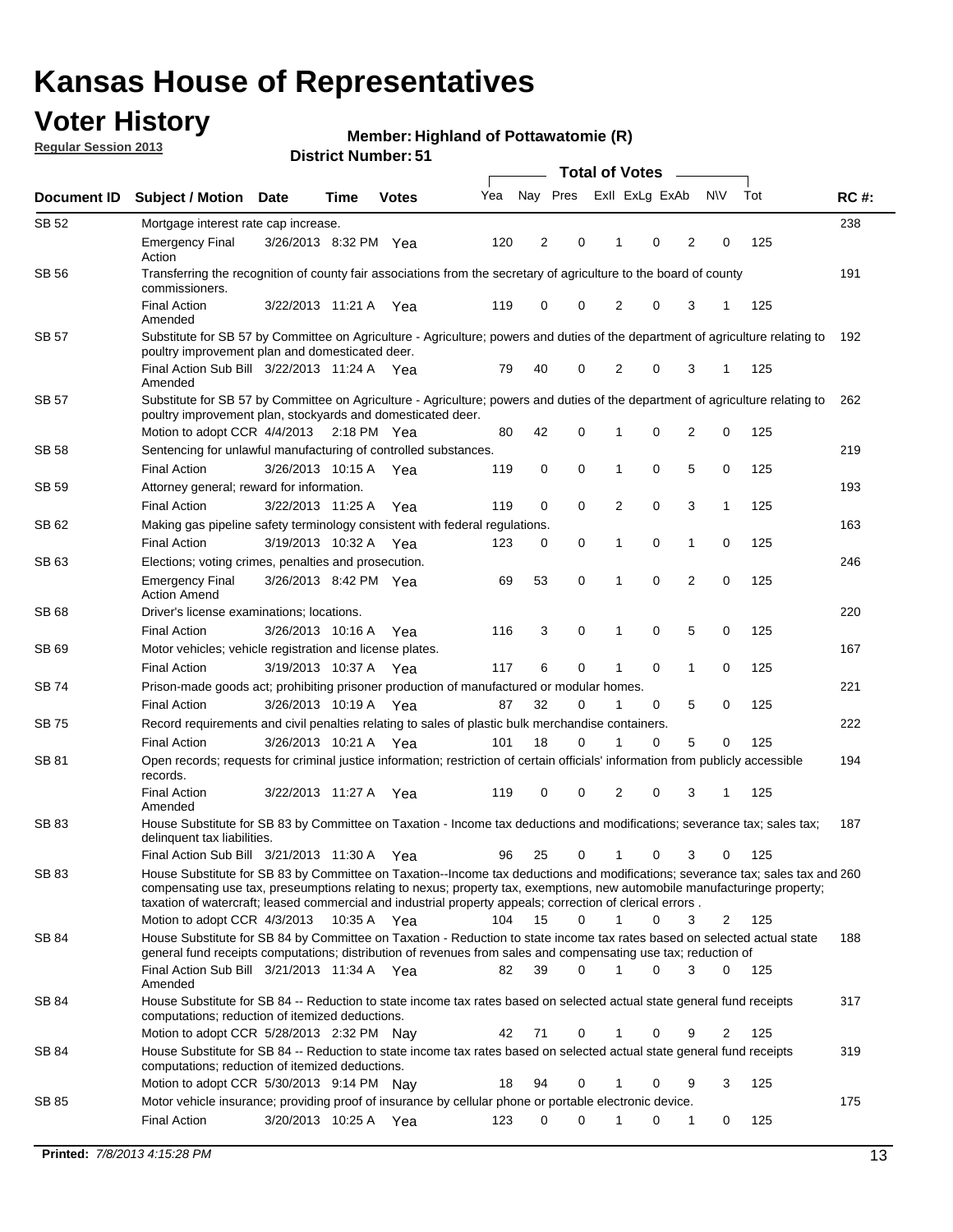## **Voter History**

**Regular Session 2013**

#### **Member: Highland of Pottawatomie (R)**

| Document ID   | <b>Subject / Motion Date</b>                                                                          |                                                                                | Time    | <b>Votes</b> | Yea | Nay Pres       |              |   | Exll ExLg ExAb |                | <b>NV</b>    | Tot | <b>RC#:</b> |  |  |  |  |  |  |
|---------------|-------------------------------------------------------------------------------------------------------|--------------------------------------------------------------------------------|---------|--------------|-----|----------------|--------------|---|----------------|----------------|--------------|-----|-------------|--|--|--|--|--|--|
| <b>SB 88</b>  | Increasing the children's advocacy center assessment fee.                                             |                                                                                |         |              |     |                |              |   |                |                |              |     | 223         |  |  |  |  |  |  |
|               | <b>Final Action</b><br>Amended                                                                        | 3/26/2013 10:22 A Yea                                                          |         |              | 118 | $\mathbf{1}$   | 0            | 1 | 0              | 5              | 0            | 125 |             |  |  |  |  |  |  |
| SB 96         | Motor vehicles; counties with multiple registration facilities; additional registration fee.          |                                                                                |         |              |     |                |              |   |                |                |              |     | 224         |  |  |  |  |  |  |
|               | <b>Final Action</b><br>Amended                                                                        | 3/26/2013 10:24 A Yea                                                          |         |              | 106 | 12             | 0            | 1 | 0              | 5              | 1            | 125 |             |  |  |  |  |  |  |
| SB 96         | Additional motor vehicle registration fees.                                                           |                                                                                |         |              |     |                |              |   |                |                |              |     | 263         |  |  |  |  |  |  |
|               | Motion to adopt CCR 4/4/2013 2:21 PM Yea                                                              |                                                                                |         |              | 114 | 8              | 0            | 1 | 0              | 2              | 0            | 125 |             |  |  |  |  |  |  |
| SB 102        | Requiring the state treasurer to provide a list of daily deposits to the secretary of administration. |                                                                                |         |              |     |                |              |   |                |                |              |     | 195         |  |  |  |  |  |  |
|               | <b>Final Action</b><br>Amended                                                                        | 3/22/2013 11:28 A Yea                                                          |         |              | 119 | 0              | 0            | 2 | 0              | 3              | 1            | 125 |             |  |  |  |  |  |  |
| SB 102        | Enacting the second amendment protection act.                                                         |                                                                                |         |              |     |                |              |   |                |                |              |     | 295         |  |  |  |  |  |  |
|               | Motion to Adopt CCR 4/5/2013                                                                          |                                                                                |         | 9:20 PM Yea  | 96  | 24             | 0            | 2 | 0              | $\overline{2}$ | 1            | 125 |             |  |  |  |  |  |  |
| SB 111        | Establishing Native American legislative day at the capitol; awarding of high school diplomas.        |                                                                                |         |              |     |                |              |   |                |                |              |     | 245         |  |  |  |  |  |  |
|               | <b>Emergency Final</b><br><b>Action Amend</b>                                                         | 3/26/2013 8:41 PM Yea                                                          |         |              | 122 | 0              | 0            | 1 | 0              | 2              | 0            | 125 |             |  |  |  |  |  |  |
| SB 113        | Credit unions; changes in certain loan limitations.                                                   |                                                                                |         |              |     |                |              |   |                |                |              |     | 234         |  |  |  |  |  |  |
|               | <b>Emergency Final</b><br>Action                                                                      | 3/26/2013 8:25 PM Yea                                                          |         |              | 122 | 0              | 0            | 1 | 0              | 2              | 0            | 125 |             |  |  |  |  |  |  |
| SB 118        | 225<br>Relating to law enforcement reporting and investigation of missing persons.                    |                                                                                |         |              |     |                |              |   |                |                |              |     |             |  |  |  |  |  |  |
|               | <b>Final Action</b>                                                                                   | 3/26/2013 10:25 A Yea                                                          |         |              | 119 | 0              | 0            | 1 | 0              | 5              | 0            | 125 |             |  |  |  |  |  |  |
| SB 120        | Enacting the Kansas farmers' market promotion act.                                                    |                                                                                |         |              |     |                |              |   |                |                |              |     | 196         |  |  |  |  |  |  |
|               | <b>Final Action</b><br>Amended                                                                        | 3/22/2013 11:31 A Yea                                                          |         |              | 68  | 51             | 0            | 2 | $\mathbf 0$    | 3              | $\mathbf{1}$ | 125 |             |  |  |  |  |  |  |
| SB 122        | Kansas administrative procedure act; service of order or notice.                                      |                                                                                |         |              |     |                |              |   |                |                |              |     | 226         |  |  |  |  |  |  |
|               | <b>Final Action</b><br>Amended                                                                        | 3/26/2013 10:26 A                                                              |         | Yea          | 119 | 0              | 0            | 1 | $\mathbf 0$    | 5              | 0            | 125 |             |  |  |  |  |  |  |
| SB 122        | Elections; unauthorized voting disclosures.                                                           |                                                                                |         |              |     |                |              |   |                |                |              |     | 286         |  |  |  |  |  |  |
|               | Motion to Adopt CCR 4/5/2013                                                                          |                                                                                | 6:23 PM | Yea          | 89  | 31             | 0            | 2 | 0              | 2              | 1            | 125 |             |  |  |  |  |  |  |
| SB 124        | Amending the Kansas restraint of trade act.                                                           |                                                                                |         |              |     |                |              |   |                |                |              |     | 227         |  |  |  |  |  |  |
|               | <b>Final Action</b><br>Amended                                                                        | 3/26/2013 10:27 A                                                              |         | Yea          | 116 | $\overline{2}$ | 1            | 1 | 0              | 5              | 0            | 125 |             |  |  |  |  |  |  |
| SB 124        | Amending the Kansas restraint of trade act.                                                           |                                                                                |         |              |     |                |              |   |                |                |              | 273 |             |  |  |  |  |  |  |
|               | Motion to Adopt CCR 4/5/2013                                                                          |                                                                                | 11:06 A | Yea          | 97  | 23             | 0            | 2 | 0              | $\overline{2}$ | $\mathbf{1}$ | 125 |             |  |  |  |  |  |  |
| <b>SB 128</b> | Career technical education incentive program amendments.                                              |                                                                                |         |              |     |                |              |   |                |                |              |     | 168         |  |  |  |  |  |  |
|               | <b>Final Action</b><br>Amended                                                                        | 3/19/2013 10:39 A Yea                                                          |         |              | 123 | 0              | 0            | 1 | 0              | 1              | 0            | 125 |             |  |  |  |  |  |  |
| <b>SB 129</b> | Bank commissioner; certain fees and hearing costs.                                                    |                                                                                |         |              |     |                |              |   |                |                |              |     | 254         |  |  |  |  |  |  |
|               | <b>Emergency Final</b><br><b>Action Amend</b>                                                         | 3/26/2013 8:55 PM Yea                                                          |         |              | 110 | 12             | 0            | 1 | 0              | 2              | 0            | 125 |             |  |  |  |  |  |  |
| SB 129        | Mortgage interest rate cap increase.                                                                  |                                                                                |         |              |     |                |              |   |                |                |              |     | 272         |  |  |  |  |  |  |
|               | Motion to Adopt CCR 4/5/2013                                                                          |                                                                                | 10:42 A | Yea          | 121 | 0              | 0            | 2 | 0              | $\overline{c}$ | 0            | 125 |             |  |  |  |  |  |  |
| SB 135        | Transferring boiler inspection duties from the department of labor to the state fire marshal.         |                                                                                |         |              |     |                |              |   |                |                |              |     | 228         |  |  |  |  |  |  |
|               | <b>Final Action</b>                                                                                   | 3/26/2013 10:28 A Yea                                                          |         |              | 114 | 5              | 0            | 1 | 0              | 5              | 0            | 125 |             |  |  |  |  |  |  |
| SB 136        | Providing veterans designation on driver's licenses and nondriver identification cards.               |                                                                                |         |              |     |                |              |   |                |                |              |     | 244         |  |  |  |  |  |  |
|               | <b>Emergency Final</b><br><b>Action Amend</b>                                                         | $\overline{c}$<br>119<br>3<br>0<br>0<br>0<br>125<br>3/26/2013 8:39 PM Yea<br>1 |         |              |     |                |              |   |                |                |              |     |             |  |  |  |  |  |  |
| SB 139        | Kansas money transmitter act.                                                                         |                                                                                |         |              |     |                |              |   |                |                |              |     | 229         |  |  |  |  |  |  |
|               | <b>Final Action</b>                                                                                   | 3/26/2013 10:30 A                                                              |         | Yea          | 117 | $\mathbf{1}$   | $\mathbf{1}$ | 1 | 0              | 5              | 0            | 125 |             |  |  |  |  |  |  |
| SB 142        | Abortion; concerning civil actions related to abortion.                                               |                                                                                |         |              |     |                |              |   |                |                |              |     | 241         |  |  |  |  |  |  |
|               | <b>Emergency Final</b><br>Action                                                                      | 3/26/2013 8:36 PM Yea                                                          |         |              | 89  | 33             | 0            | 1 | 0              | 2              | 0            | 125 |             |  |  |  |  |  |  |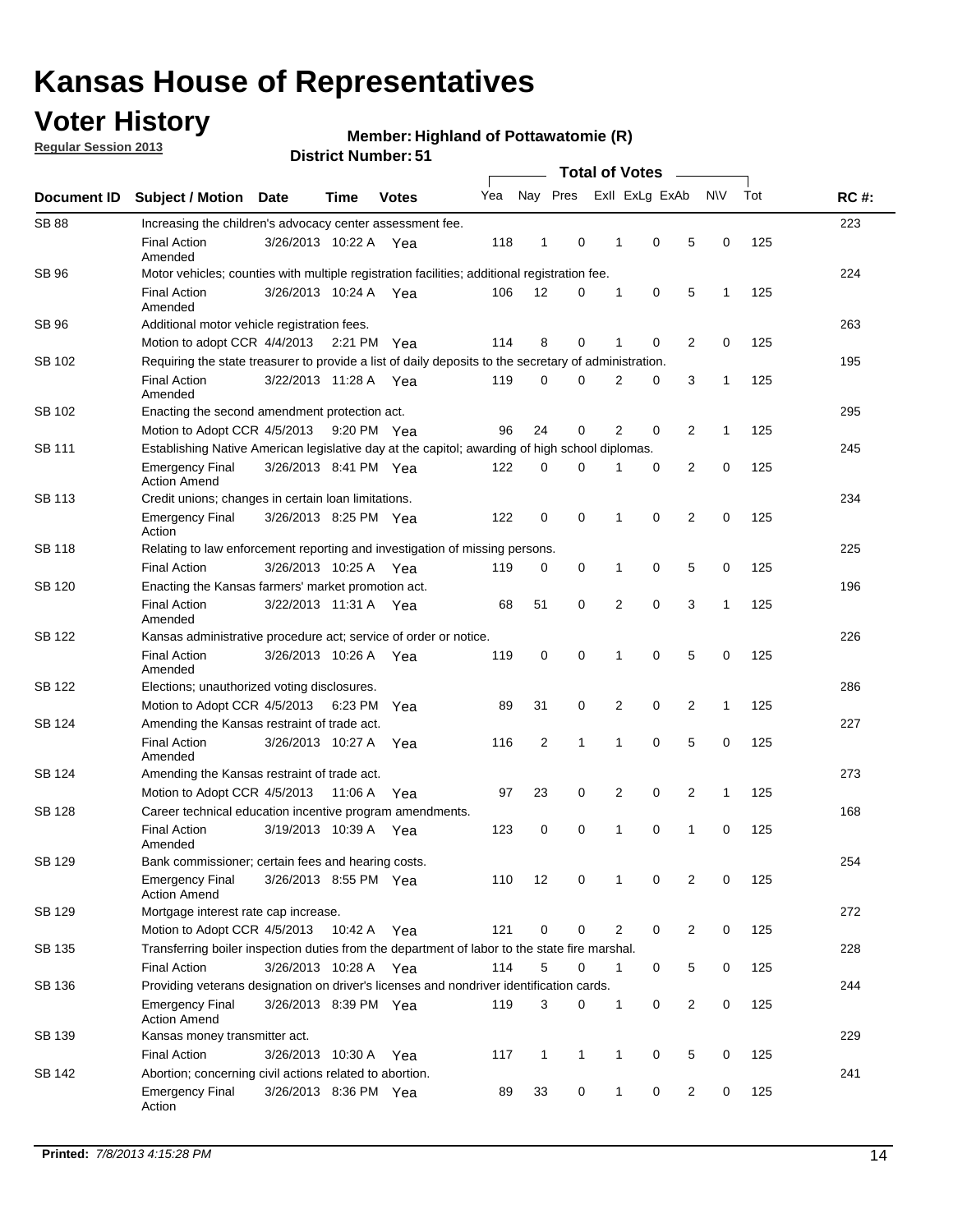## **Voter History**

**Regular Session 2013**

#### **Member: Highland of Pottawatomie (R)**

|                 |                                                                                                                                                                                                       |                                                                                                                                                                         |      |              |     | <b>Total of Votes</b> |   |              |                |                |           |     |             |  |  |  |  |  |  |
|-----------------|-------------------------------------------------------------------------------------------------------------------------------------------------------------------------------------------------------|-------------------------------------------------------------------------------------------------------------------------------------------------------------------------|------|--------------|-----|-----------------------|---|--------------|----------------|----------------|-----------|-----|-------------|--|--|--|--|--|--|
| Document ID     | <b>Subject / Motion</b>                                                                                                                                                                               | Date                                                                                                                                                                    | Time | <b>Votes</b> | Yea | Nay Pres              |   |              | Exll ExLg ExAb |                | <b>NV</b> | Tot | <b>RC#:</b> |  |  |  |  |  |  |
| <b>SB 149</b>   | Drug screening for recipients of cash assistance and unemployment benefits.                                                                                                                           |                                                                                                                                                                         |      |              |     |                       |   |              |                |                |           |     | 239         |  |  |  |  |  |  |
|                 | <b>Emergency Final</b><br><b>Action Amend</b>                                                                                                                                                         | 3/26/2013 8:33 PM Yea                                                                                                                                                   |      |              | 106 | 16                    | 0 | 1            | 0              | 2              | 0         | 125 |             |  |  |  |  |  |  |
| SB 164          | Relating to the director of vehicles regulating providers of motor vehicle functions.                                                                                                                 |                                                                                                                                                                         |      |              |     |                       |   |              |                |                |           |     | 247         |  |  |  |  |  |  |
|                 | <b>Emergency Final</b><br><b>Action Amend</b>                                                                                                                                                         | 3/26/2013 8:43 PM Yea                                                                                                                                                   |      |              | 117 | 5                     | 0 | 1            | 0              | 2              | 0         | 125 |             |  |  |  |  |  |  |
| SB 164          | Relating to the director of vehicles regulating providers of motor vehicle functions.                                                                                                                 |                                                                                                                                                                         |      |              |     |                       |   |              |                |                |           |     | 268         |  |  |  |  |  |  |
|                 | Motion to adopt CCR 4/4/2013 5:32 PM Yea                                                                                                                                                              |                                                                                                                                                                         |      |              | 111 | 9                     | 0 | $\mathbf{1}$ | 0              | 2              | 2         | 125 |             |  |  |  |  |  |  |
| SB 166          | Insurers supervision, rehabilitation and liquidation act; derivatives.                                                                                                                                |                                                                                                                                                                         |      |              |     |                       |   |              |                | 206            |           |     |             |  |  |  |  |  |  |
|                 | <b>Final Action</b>                                                                                                                                                                                   | 3/26/2013 9:52 AM Yea                                                                                                                                                   |      |              | 119 | 0                     | 0 | 1            | 0              | 5              | 0         | 125 |             |  |  |  |  |  |  |
| <b>SB 168</b>   | Limiting nuisance actions against certain agricultural activities.                                                                                                                                    |                                                                                                                                                                         |      |              |     |                       |   |              |                |                |           |     | 169         |  |  |  |  |  |  |
|                 | <b>Final Action</b><br>Amended                                                                                                                                                                        | 3/19/2013 10:40 A Yea                                                                                                                                                   |      |              | 111 | 12                    | 0 | 1            | $\mathbf 0$    | 1              | 0         | 125 |             |  |  |  |  |  |  |
| SB 168          | Limiting nuisance actions against certain agricultural activities.                                                                                                                                    |                                                                                                                                                                         |      |              |     |                       |   |              |                |                |           |     | 264         |  |  |  |  |  |  |
|                 | Motion to adopt CCR 4/4/2013                                                                                                                                                                          |                                                                                                                                                                         |      | 2:30 PM Yea  | 110 | 12                    | 0 | 1            | 0              | 2              | 0         | 125 |             |  |  |  |  |  |  |
| SB 171          | School districts; amendments to Kansas uniform financial accounting and reporting act.                                                                                                                |                                                                                                                                                                         |      |              |     |                       |   |              |                |                |           |     | 248         |  |  |  |  |  |  |
|                 | <b>Emergency Final</b><br><b>Action Amend</b>                                                                                                                                                         | 3/26/2013 8:44 PM Yea                                                                                                                                                   |      |              | 122 | 0                     | 0 | 1            | 0              | 2              | 0         | 125 |             |  |  |  |  |  |  |
| SB 171          | School districts; amendments to Kansas uniform financial accounting and reporting act.                                                                                                                |                                                                                                                                                                         |      |              |     |                       |   |              |                |                |           |     | 285         |  |  |  |  |  |  |
|                 | Motion to Adopt CCR 4/5/2013 6:19 PM Yea                                                                                                                                                              |                                                                                                                                                                         |      |              | 63  | 57                    | 0 | 2            | 0              | 2<br>125<br>1  |           |     |             |  |  |  |  |  |  |
| SB 171          | Appropriations for FY 2013, FY 2014, FY 2015, FY 2016, FY 2017 and FY 2018 for various state agencies; capital<br>improvement projects; claims against the state.                                     |                                                                                                                                                                         |      |              |     |                       |   |              |                |                |           | 320 |             |  |  |  |  |  |  |
|                 | Motion to adopt CCR 6/1/2013 4:30 PM Yea                                                                                                                                                              |                                                                                                                                                                         |      |              | 63  | 51                    | 0 | 0            | 0              | 8              | 3         | 125 |             |  |  |  |  |  |  |
| SB 187          |                                                                                                                                                                                                       | Establishing the workers compensation and employment security boards nominating committee; administrative law judge<br>appointment; workers compensation appeals board. |      |              |     |                       |   |              |                |                |           |     |             |  |  |  |  |  |  |
|                 | <b>Emergency Final</b><br><b>Action Amend</b>                                                                                                                                                         | 3/26/2013 8:37 PM Yea                                                                                                                                                   |      |              | 88  | 34                    | 0 | 1            | 0              | 2              | 0         | 125 |             |  |  |  |  |  |  |
| SB 187          | Amending workers compensation law provisions; establishing the workers compensation and employment security boards<br>nominating committee; notice requirements; workplace health and safety program. |                                                                                                                                                                         |      |              |     |                       |   |              |                |                |           |     | 274         |  |  |  |  |  |  |
|                 | Motion to Adopt CCR 4/5/2013 11:26 A Yea                                                                                                                                                              |                                                                                                                                                                         |      |              | 89  | 31                    | 0 | 2            | 0              | 3              | 0         | 125 |             |  |  |  |  |  |  |
| SB 199          | University of Kansas medical center; midwest center for stem cell therapy.                                                                                                                            |                                                                                                                                                                         |      |              |     |                       |   |              |                |                |           |     | 235         |  |  |  |  |  |  |
|                 | <b>Emergency Final</b><br><b>Action Amend</b>                                                                                                                                                         | 3/26/2013 8:26 PM Yea                                                                                                                                                   |      |              | 90  | 32                    | 0 | 1            | 0              | 2              | 0         | 125 |             |  |  |  |  |  |  |
| SB 199          | Health care; stem cell therapy and unused medications.                                                                                                                                                |                                                                                                                                                                         |      |              |     |                       |   |              |                |                |           |     | 290         |  |  |  |  |  |  |
|                 | Motion to Adopt CCR 4/5/2013 7:52 PM Yea                                                                                                                                                              |                                                                                                                                                                         |      |              | 90  | 30                    | 0 | 2            | 0              | $\overline{2}$ | 1         | 125 |             |  |  |  |  |  |  |
| SB 216          | Allowing a public building commission to acquire land for a municipal university similar to what such commission is currently<br>allowed to do for any state university.                              |                                                                                                                                                                         |      |              |     |                       |   |              |                |                |           |     | 185         |  |  |  |  |  |  |
|                 | <b>Final Action</b>                                                                                                                                                                                   | 3/21/2013 11:23 A Yea                                                                                                                                                   |      |              | 121 | 0                     | 0 | 1            | 0              | 3              | 0         | 125 |             |  |  |  |  |  |  |
| SB 246          | Reconciling amendments to certain statutes.                                                                                                                                                           |                                                                                                                                                                         |      |              |     |                       |   |              |                |                |           |     | 315         |  |  |  |  |  |  |
|                 | <b>Emergency Final</b><br>Action                                                                                                                                                                      | 5/23/2013 2:14 PM Yea                                                                                                                                                   |      |              | 111 | 0                     | 0 | 1            | 0              | 8              | 5         | 125 |             |  |  |  |  |  |  |
| <b>SCR 1604</b> | Joint rules for the Senate and House of Representatives, 2013-2014.                                                                                                                                   |                                                                                                                                                                         |      |              |     |                       |   |              |                |                |           |     | 5           |  |  |  |  |  |  |
|                 | <b>Final Action</b><br>Amended                                                                                                                                                                        | 1/28/2013 11:12 A Yea                                                                                                                                                   |      |              | 81  | 41                    | 0 | 0            | 0              | 3              | 0         | 125 |             |  |  |  |  |  |  |
| <b>SCR 1606</b> | Honoring pregnancy maintenance resource centers.                                                                                                                                                      |                                                                                                                                                                         |      |              |     |                       |   |              |                |                |           |     | 240         |  |  |  |  |  |  |
|                 | <b>Emergency Final</b><br>Action                                                                                                                                                                      | 3/26/2013 8:34 PM Yea                                                                                                                                                   |      |              | 122 | 0                     | 0 | 1            | 0              | 2              | 0         | 125 |             |  |  |  |  |  |  |